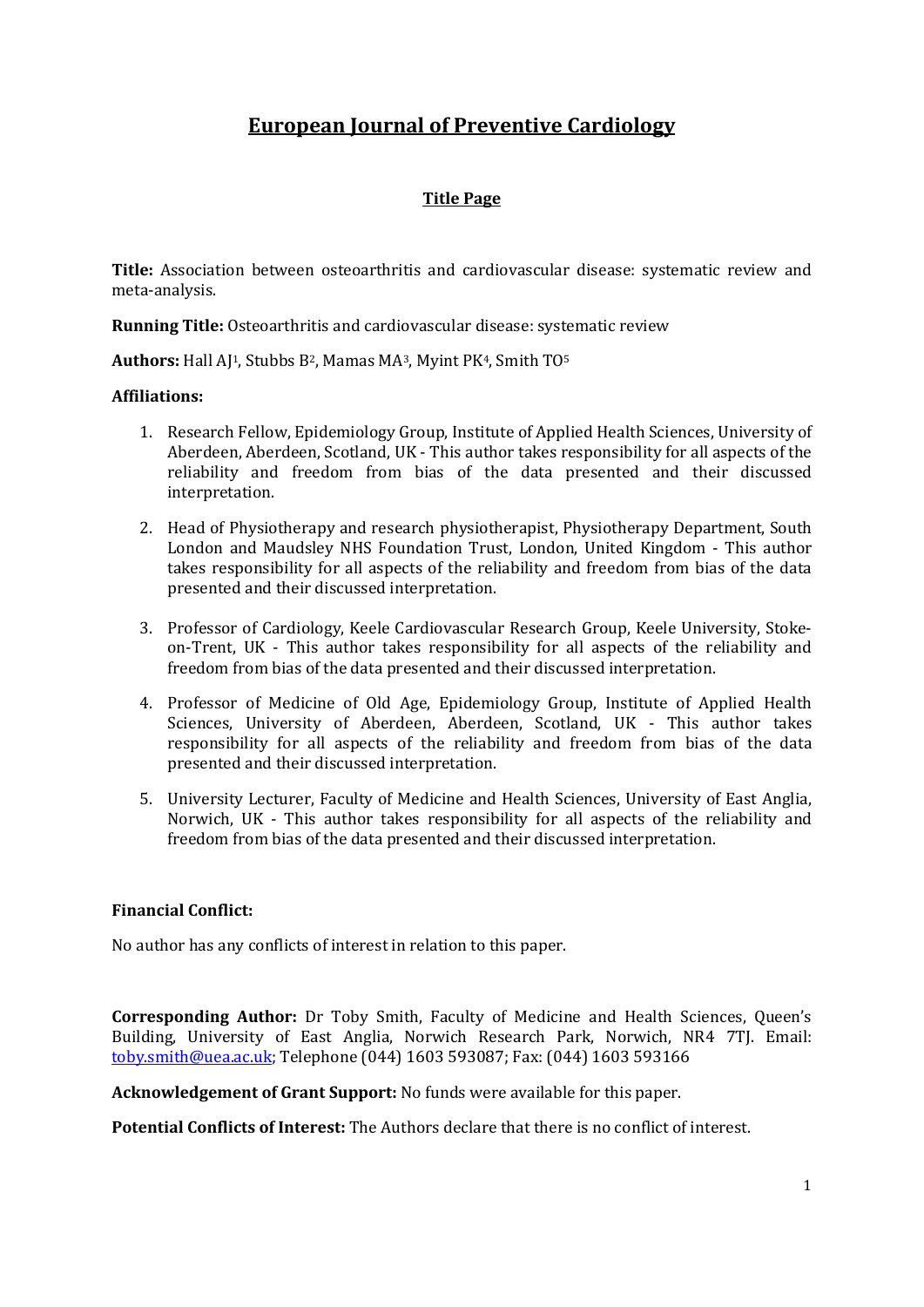**Keywords:** osteoarthritis; cardiovascular disease; cerebrovascular disease; myocardial infarction; hypertension.

**Word Count:** 3222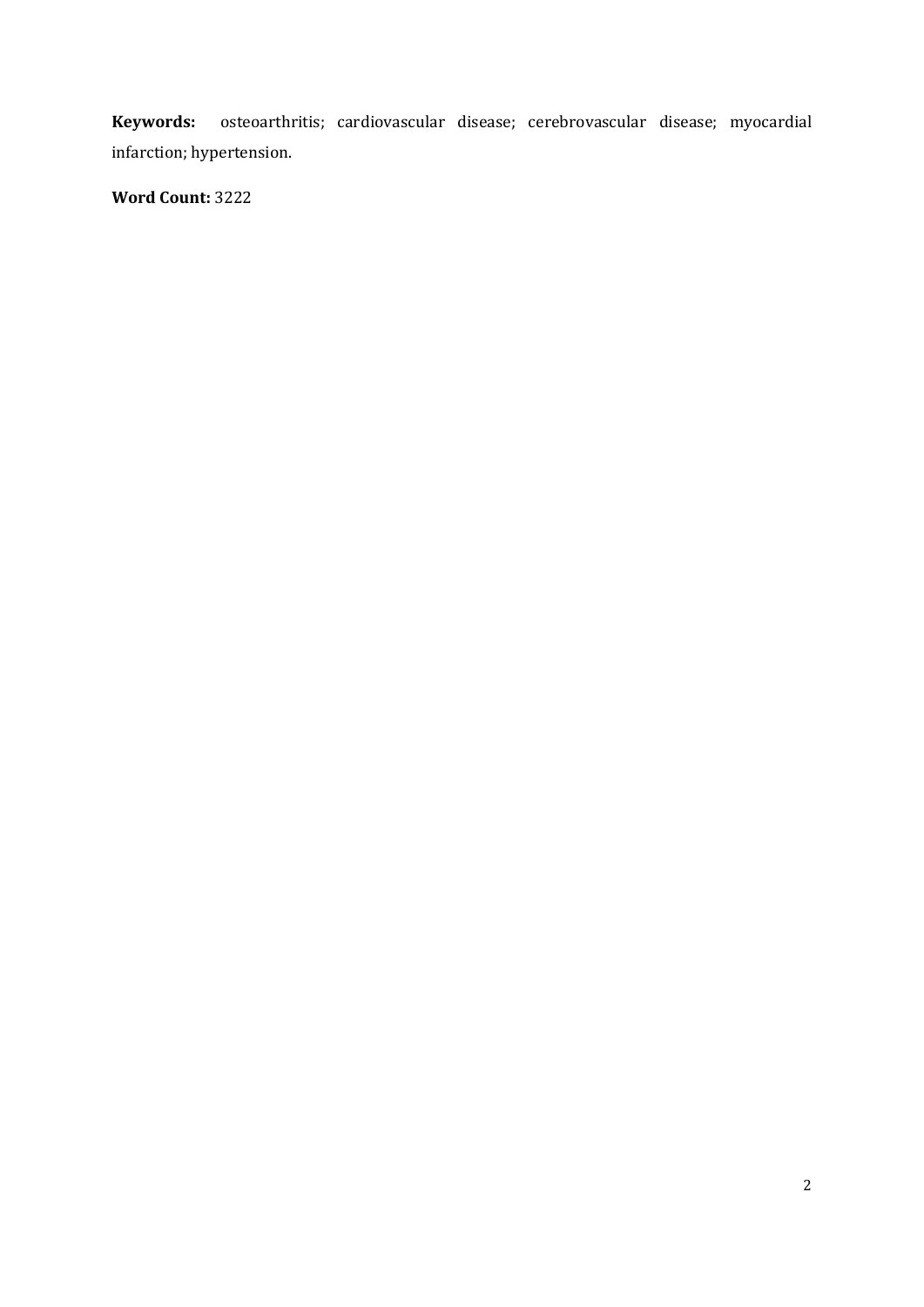## **Abstract**

**Background:** To examine for a possible relationship between osteoarthritis and cardiovascular disease (CVD).

**Design:** A systematic review and meta-analysis

**Methods:** Published and unpublished literature from: MEDLINE, EMBASE, CINAHL, the Cochrane Library, OpenGrey and clinical trial registers. Search to 22nd November 2014. Cohort, case-control, randomised and non-randomised controlled trial papers reporting the prevalence of CVD in osteoarthritis were included.

**Results:** Fifteen studies with 32,278,744 individuals were eligible. Pooled prevalence for overall CVD pathology in people with osteoarthritis was 38.4% (95% Confidence interval (CI): 37.2% to 39.6%). Individuals with osteoarthritis were almost three times as likely to have heart failure (Relative Risk (RR): 2.80; 95% CI: 2.25 to 3.49) or ischaemic heart disease (RR: 1.78; 95% CI: 1.18 to 2.69) compared to matched non-osteoarthritis cohorts. No significant difference was detected between the two groups for the risk of experiencing myocardial infarction or stroke. There was a three-fold decrease in the risk of experiencing a transient ischaemic attack in the osteoarthritis cohort compared to the non-osteoarthritis group.

**Conclusions:** Prevalence of CVD in patients with OA is significant. There was an observed increased risk of incident heart failure and ischaemic heart disease in people with OA compared to matched controls. However the relationship between OA and CVD is not straight-forward and there is a need to better understand the potential common pathways linking pathophysiological mechanisms.

## **Work Count (Abstract):** 221

**Keywords:** osteoarthritis; cardiovascular disease; cerebrovascular disease; myocardial infarct; hypertension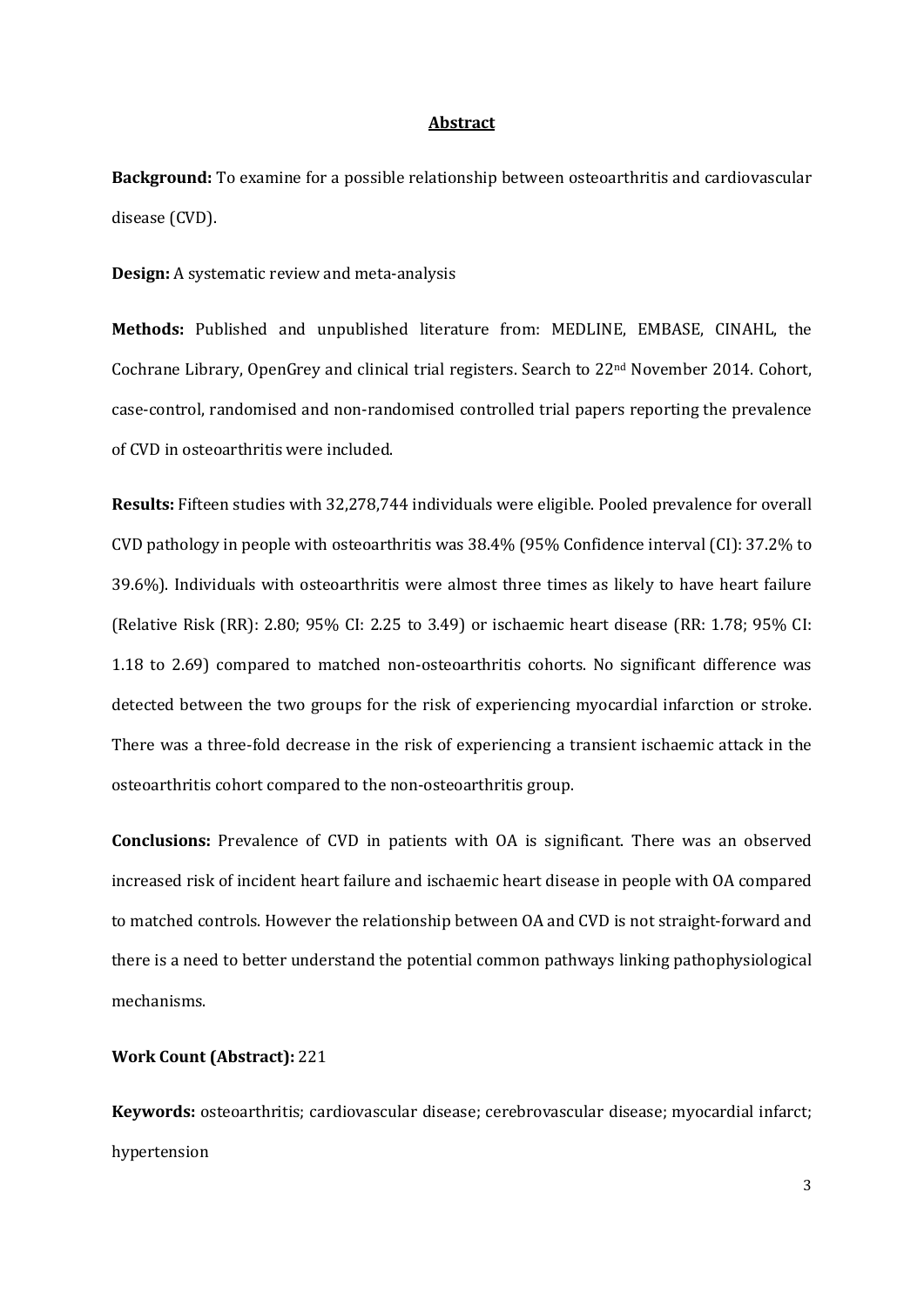# **PROSPERO Registration:** CRD 42014007021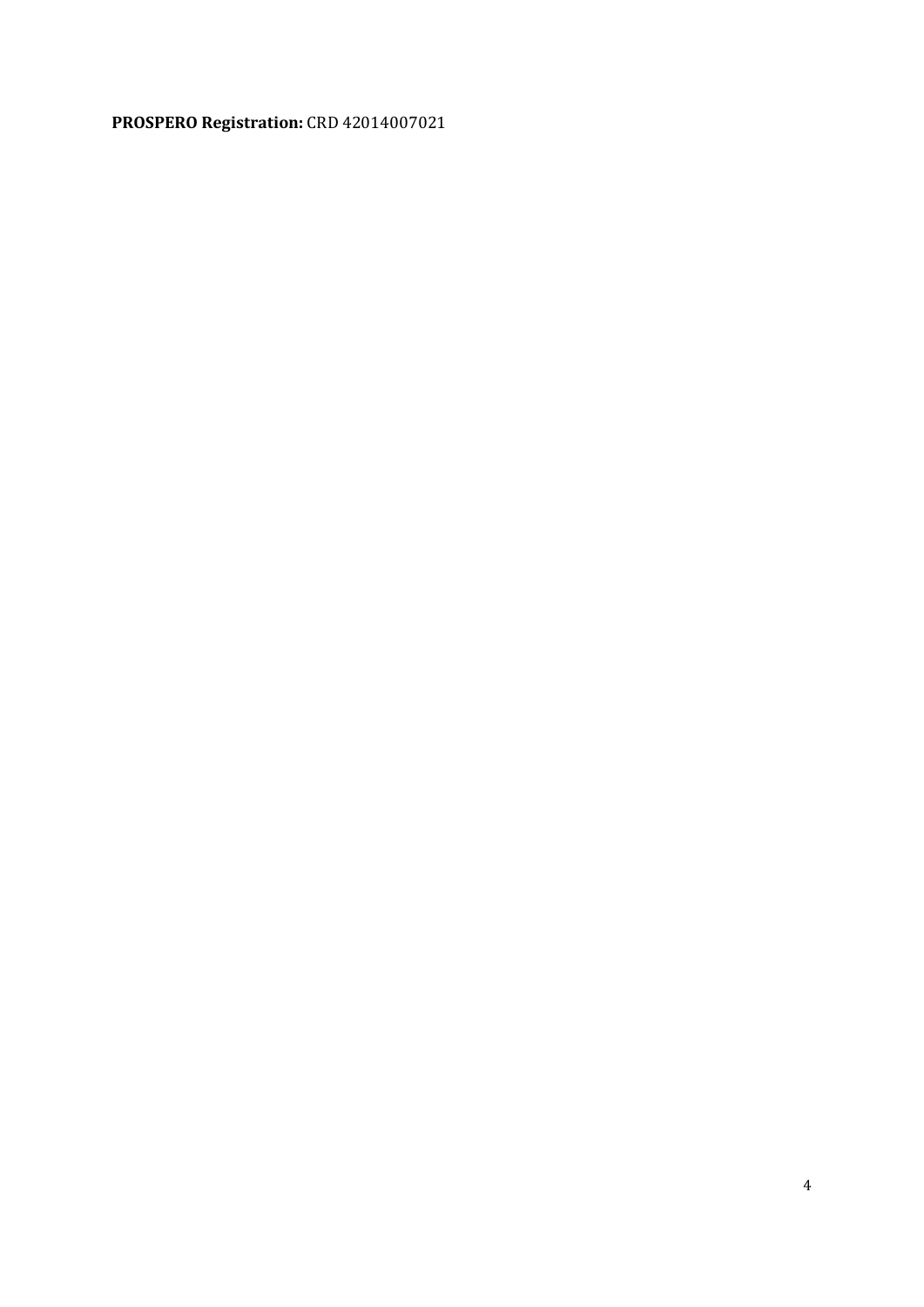#### **Introduction**

Osteoarthritis (OA) is a common musculoskeletal disorder that presents with joint pain and stiffness, fatigue and consequently reduces people's function and quality of life.<sup>1,2</sup> Osteoarthritis of the knee has a prevalence of over 250 million people globally. <sup>3</sup> It is anticipated that this number will rise sharply in the future due to rapidly growing, ageing populations paralleled with the increasing prevalence of obesity. As a result, osteoarthritis is expected to impose a significant burden to the health economy. This will have a particular major burden on primary care, where it is predicted that by 2032 an additional 26,000 per one million patients aged over 45 years will consult their general practitioner with osteoarthritis compared to 2012. 4

Cardiovascular diseases (CVD) such as stroke and myocardial infarction (MI) are a leading cause of mortality, accounting for 17.3 million people globally, and expected to rise to 23.3 million by 2030. <sup>5</sup> Previous studies have reported an association between chronic musculoskeletal diseases and CVD such as MI, cerebrovascular disease, peripheral vascular disease and heart failure.<sup>6-8</sup> Most notably, such an association has been reported for rheumatoid arthritis,<sup>9</sup> fibromyalgia<sup>10</sup> and low back pain.<sup>11</sup> Traditional risk factors for CVD, including age, male sex, obesity, family history, smoking and diabetes mellitus, <sup>12</sup> are also associated with the development and progression of symptomatic osteoarthritis, potentially highlighting shared pathophysiological processes/pathways in their development.

It has been hypothesised that genetic, metabolic and neuroendocrine factors may also increase the prevalence of osteoarthritis. <sup>15</sup> Principally this may be associated with excessive proinflammatory cytokine production associated with osteoarthritis and with atherogenic effects associated with hypertension. The former has also been associated with the microvasculature of subchondral bone, which plays a role in the pathogenesis of osteoarthritis. 16,17 Many of these inflammatory processes and cytokines contribute to vascular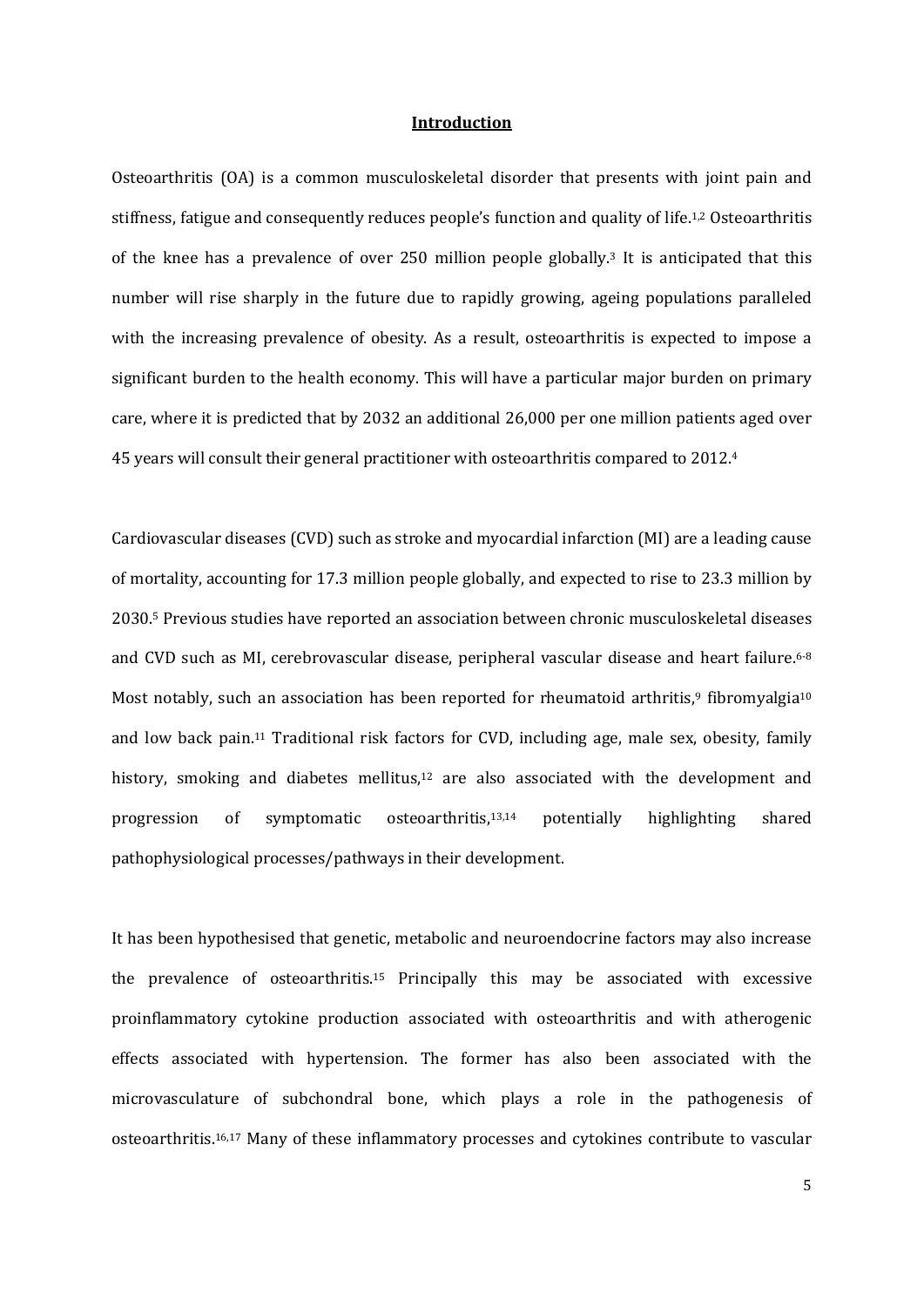inflammation and atherosclerosis development that underlie many CVD such as hypertension, MI, heart failure and cerebrovascular disease.<sup>18</sup> The interrelationship between osteoarthritis and CVD, their shared risk factors and underlying pathophysiological mechanisms are complex and it is unknown whether patients with osteoarthritis are at increased risk of CVD, independent of their risk factor profile and age.

Therefore the purpose of this study is to systematically examine the literature to determine whether there is an association between osteoarthritis and CVD, such as cardiac failure, MI, stroke and peripheral vascular disease, and to quantify such associations using meta-analysis techniques where feasible.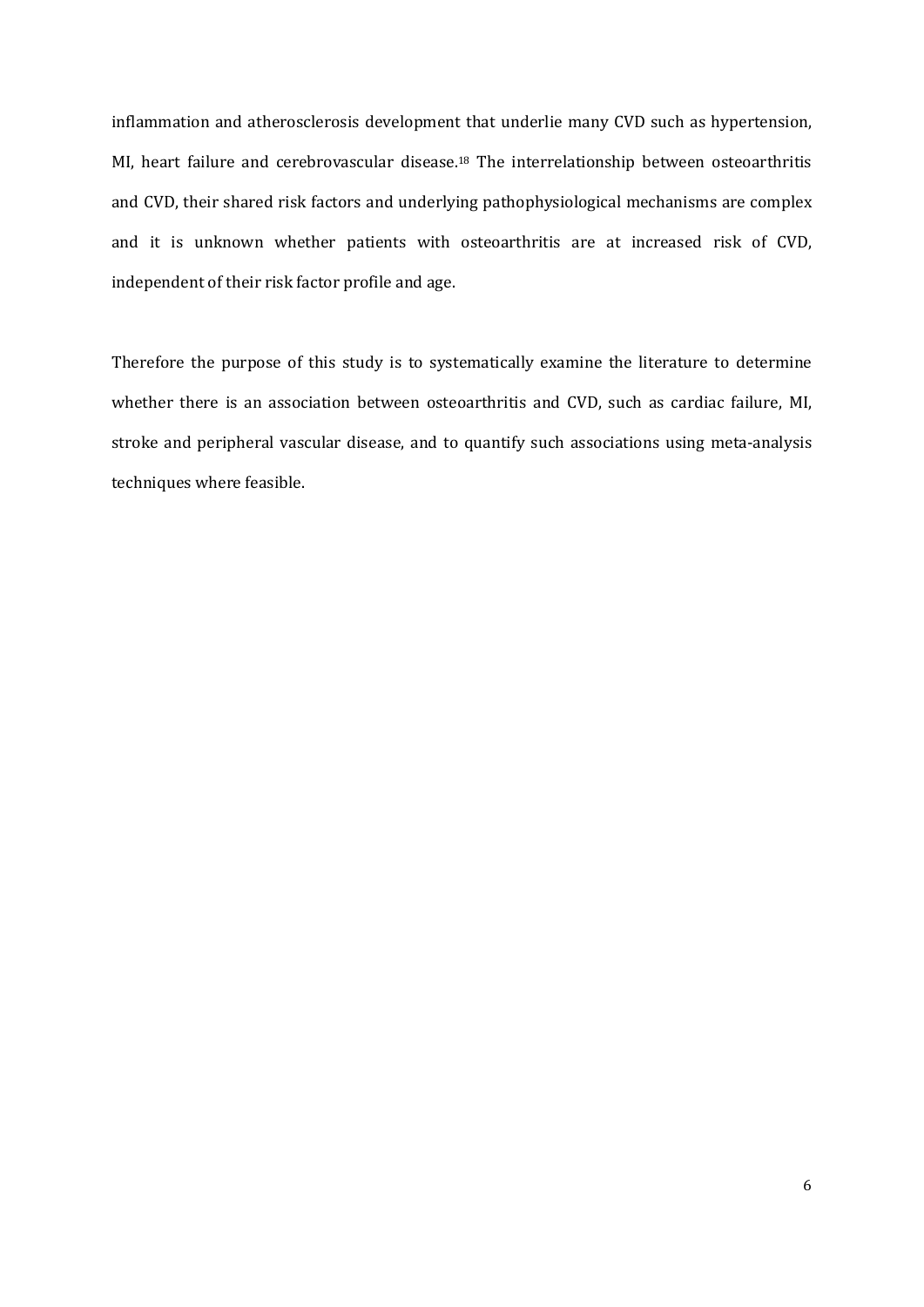#### **Materials and Methods**

The systematic review was conducted in accordance with the PRISMA guidelines<sup>19</sup> and followed a published predetermined protocol (PROSPERO CRD 42014007021).

## **Data Sources and Searches**

Two reviewers (AJH and BS) independently conducted the searches of electronic databases including: MEDLINE, EMBASE, CINAHL, AMED (via Ovid), BNI, PsycINFO, Cochrane Library, PubMed and the PEDro database from their inception to 22<sup>nd</sup> November 2014. An example of the MEDLINE search strategy is presented in **Supplementary Table 1**. The search terms were modified for individual databases.

Unpublished and trial registry databases were screened and included: OpenGrey, the WHO International Clinical Trials Registry Platform, Current Controlled Trials and the UK National Research Register Archive from their inception to 22nd November 2014. All references lists of all potentially eligible studies and review papers were searched to identify any studies initially omitted.

### **Study Selection**

Studies were included if they were conducted in humans and were case-controlled cohort or cross-sectional studies investigating the association between osteoarthritis and CVD, and which recorded osteoarthritis according to recognised criteria (e.g. American College of Rheumatology definitions20), self-report or self-reported physician-diagnosed osteoarthritis. We considered participants with osteoarthritis affecting any joint. Studies which recruited people with nonosteoarthritis diagnoses such as rheumatoid arthritis, fibromyalgia or chronic pain were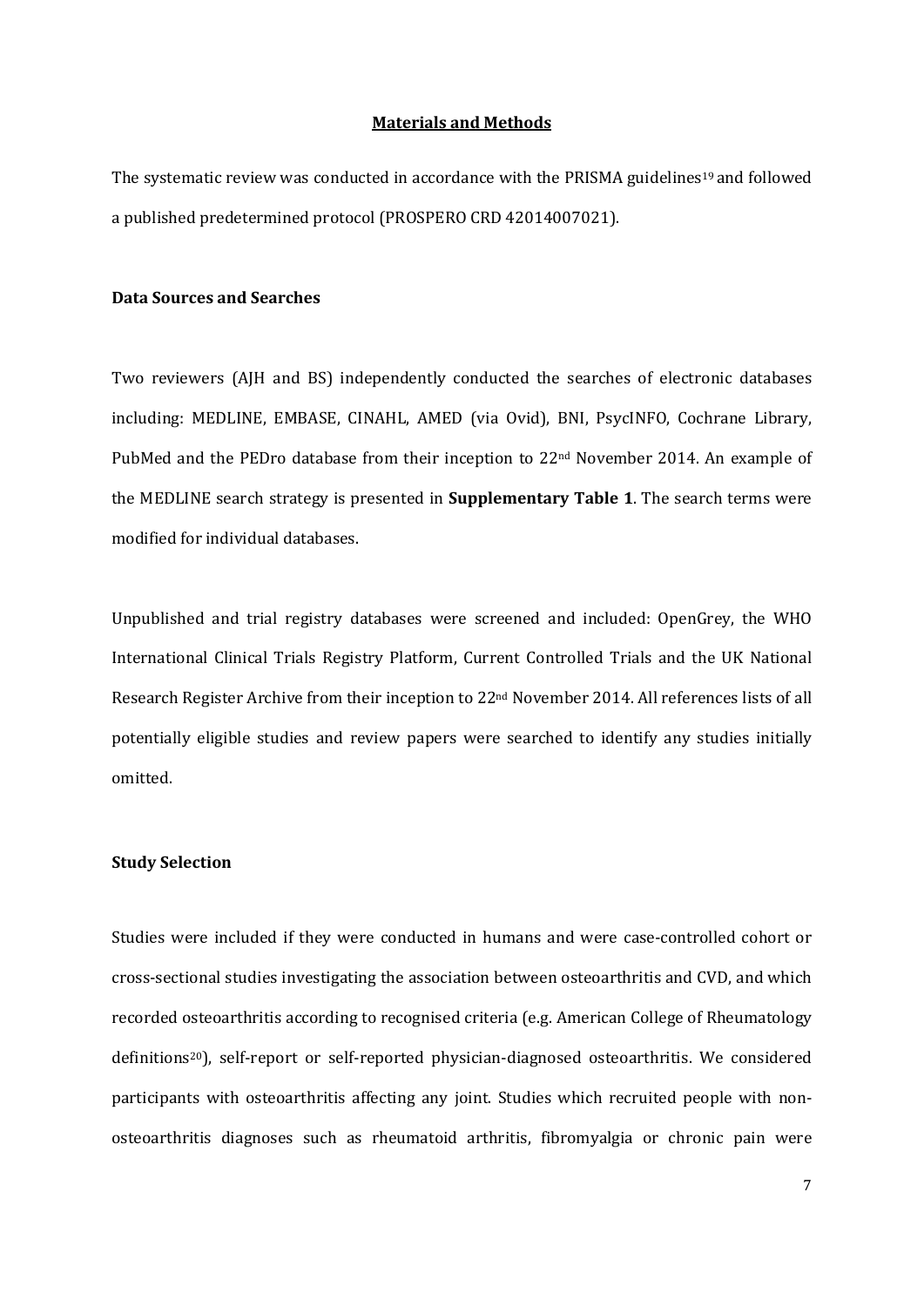excluded, unless data for osteoarthritis were presented in an extractable form. Studies were included if there was a report of a CVD event (e.g. MI, ischaemic heart disease (defined as coronary artery disease or stable angina), stroke, peripheral vascular disease, atherosclerosis, chronic cardiac failure). Cardiovascular disease was defined as a composite end-point of a diagnosis of stroke, MI, heart failure, coronary heart disease, peripheral vascular disease or atherosclerosis. We were interested in any CVD events and not just first-time cardiovascular events. We also included the baseline data of any randomised controlled trials reporting the relationship between CVD and osteoarthritis. Single-case study papers were excluded. No restrictions were placed on the age or language of publication.

Based on the eligibility criteria, two reviewers (AJH and BS) independently reviewed the titles and abstracts from potentially relevant papers identified through the aforementioned search strategy. The full-text of all potentially eligible papers was reviewed before making a final decision on eligibility. Any disagreements in paper eligibility were resolved through a senior reviewer (TS).

### **Data Extraction and Quality Assessment**

Data were extracted onto a data extraction form by one reviewer (AJH) and verified by two further reviewers (BS and TS). Data extracted included: country in which the study was conducted; joint affected by osteoarthritis; number of cases and controls; gender of participants; mean age of cases and controls; reported co-morbidities; cardiovascular risk factors; method of assessing CVD presence or risk; prevalence of CVD in cases and controls (including adjustments in the model for case-control longitudinal studies); and type of CVD reported within cohorts.

Each included paper was critically appraised using the Critical Appraisal Skills Programme (CASP) 'Case Control' appraisal tool.21 Each included paper was assessed for quality and bias by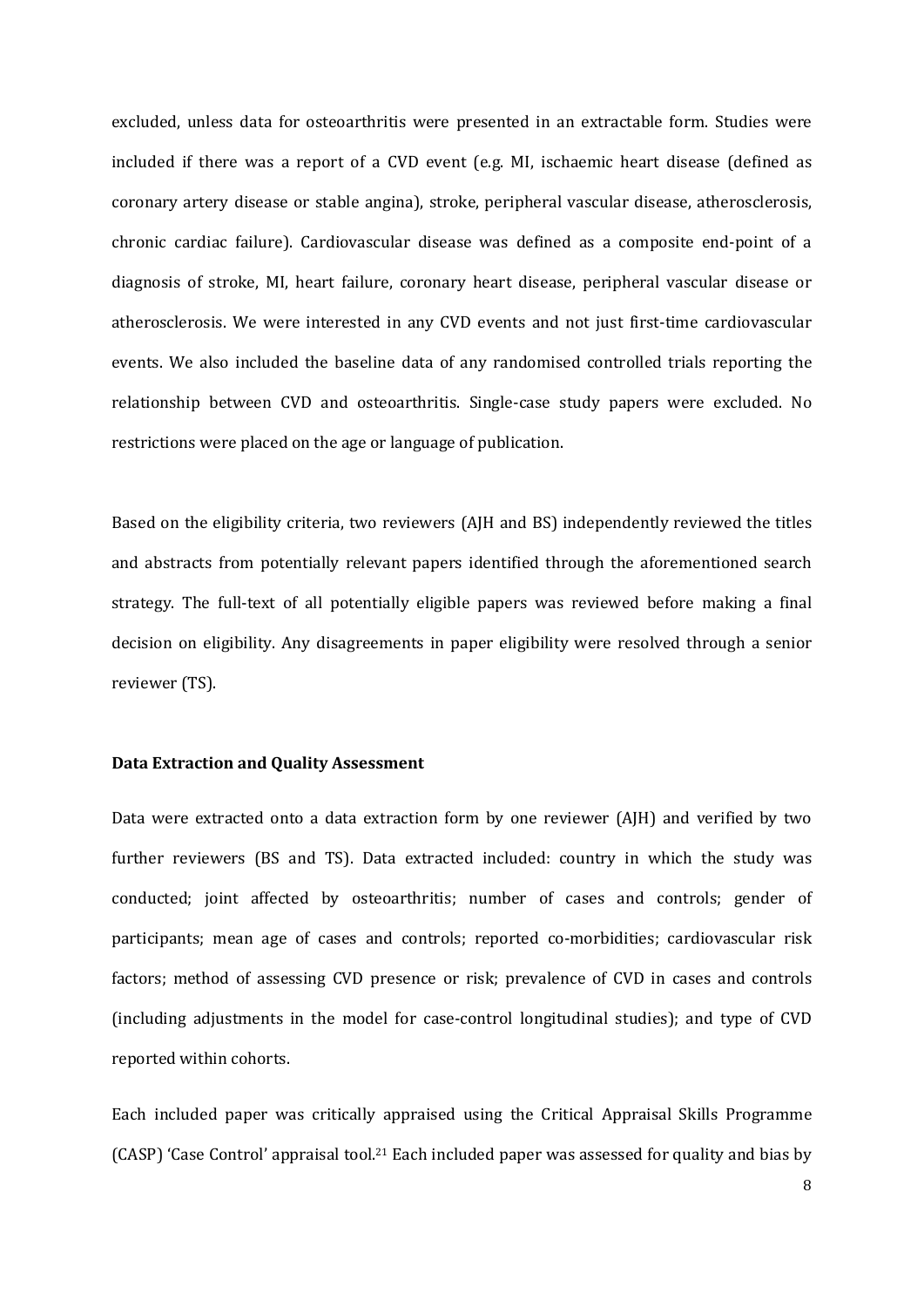one reviewer (AJH) and independently verified by a second reviewer (BS). Any disagreements in appraisal outcomes were discussed and resolved by a third reviewer (TS).

#### **Data Synthesis and Analysis**

Where clinical and statistical homogeneity was apparent, we assessed the relationship between osteoarthritis and CVD using meta-analysis techniques. Thus the primary analysis was to assess the point prevalence of any CVD events. *A priori* conditions were defined as including (but not limited to): MI, stroke, transient ischaemic attack (TIA), peripheral vascular disease, atherosclerosis or chronic cardiac failure in people with osteoarthritis. Secondly, we assessed the relative risk (RR) and 95% confidence intervals (CI) of incident of CVD (as defined above) in participants with osteoarthritis compared to participants with non-osteoarthritis in cohort studies. Where possible, data analyses were adjusted for variables such as age, gender, smoking habit, alcohol consumption, body mass index (BMI) as possible CVD risk factors. Study statistical heterogeneity was assessed using the I-squared test.

Subgroup analyses were planned to assess whether there was a difference in prevalence or relative risk of CVD events dependent on anatomical region affected by osteoarthritis. It was not possible to undertake a subgroup analysis by region of osteoarthritis due to the current data available.

Analyses were performed using STATA version 12.0 (StataCorp LP, Texas, USA) and Revman Version 5.1 (Copenhagen: The Nordic Cochrane Centre, The Cochrane Collaboration, 2011).

## **Role of Funding Sources**

No funding was received for the conduct of this systematic review.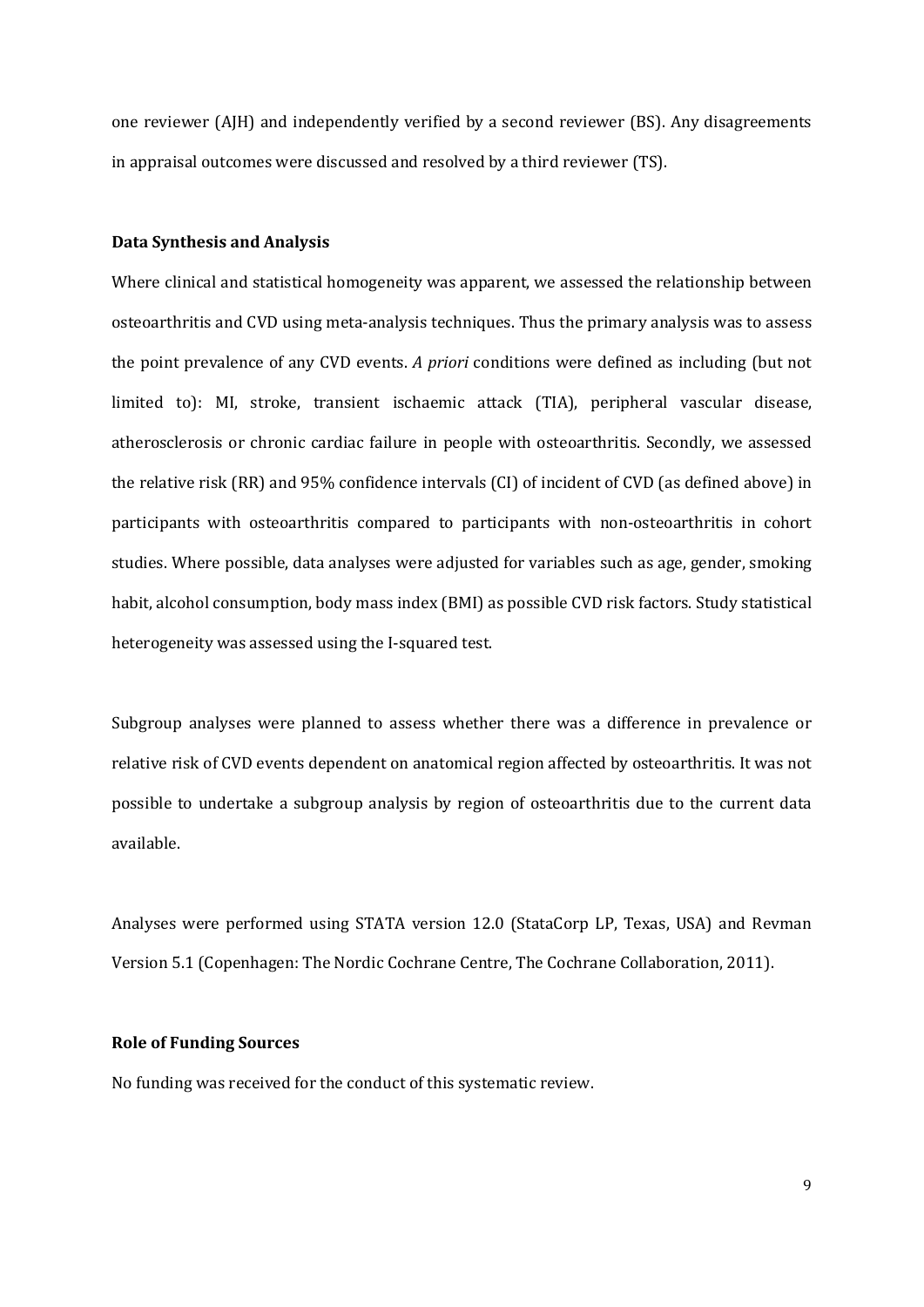#### **Results**

#### *Search strategy results*

A total of 1624 citations were identified from the search strategy. After reviewing the titles and abstracts, 15 were eligible based on our *a priori* eligibility criteria. A summary of the search results is presented in **Figure 1**.

#### *Critical appraisal*

The results of the critical appraisal are presented in **Supplementary Table 2**. Overall, the evidence-base presented was of high methodological quality. A recurrent strength across the evidence-base were that the exposure to osteoarthritis and outcomes of CVD appeared to be measured and assessed in a robust manner in all studies except Jonsson et al<sup>22</sup> study which did not report how CVD status was assessed. All studies with the exception of Reid et al<sup>23</sup> accounted for important confounding variables such as age, gender, co-morbidities and lifestyle risk factors for CVD such as smoking, alcohol consumption and BMI in their analyses. The principle limitation with regards to quality of studies was an inadequate follow-up duration as four out of 15 studies were cross-sectional. 24-27

#### *Characteristics of included studies*

A summary of the included studies characteristics is presented in **Supplementary Table 3**. This included six cross-sectional study. 23,28-32 four prospective longitudinal cohort studies, 22,24,25,33 three case-control studies<sup>17,26,34,35</sup> and one retrospective cohort study.<sup>27</sup> A total of 32,278,744 participants from the 15 studies (11,027,587 males; 20,763,074 females) were included. A total of 254,440 events of CVD within cases and 417,779 events in controls were reported from the 10 studies which presented this data. The mean age across the studies for osteoarthritis cases ranged from 58.2 years to 68.5 years, whilst the control groups were marginally younger with a mean ranging from 51.029 to 67.2 years. <sup>32</sup> The assessment of CVD was performed by various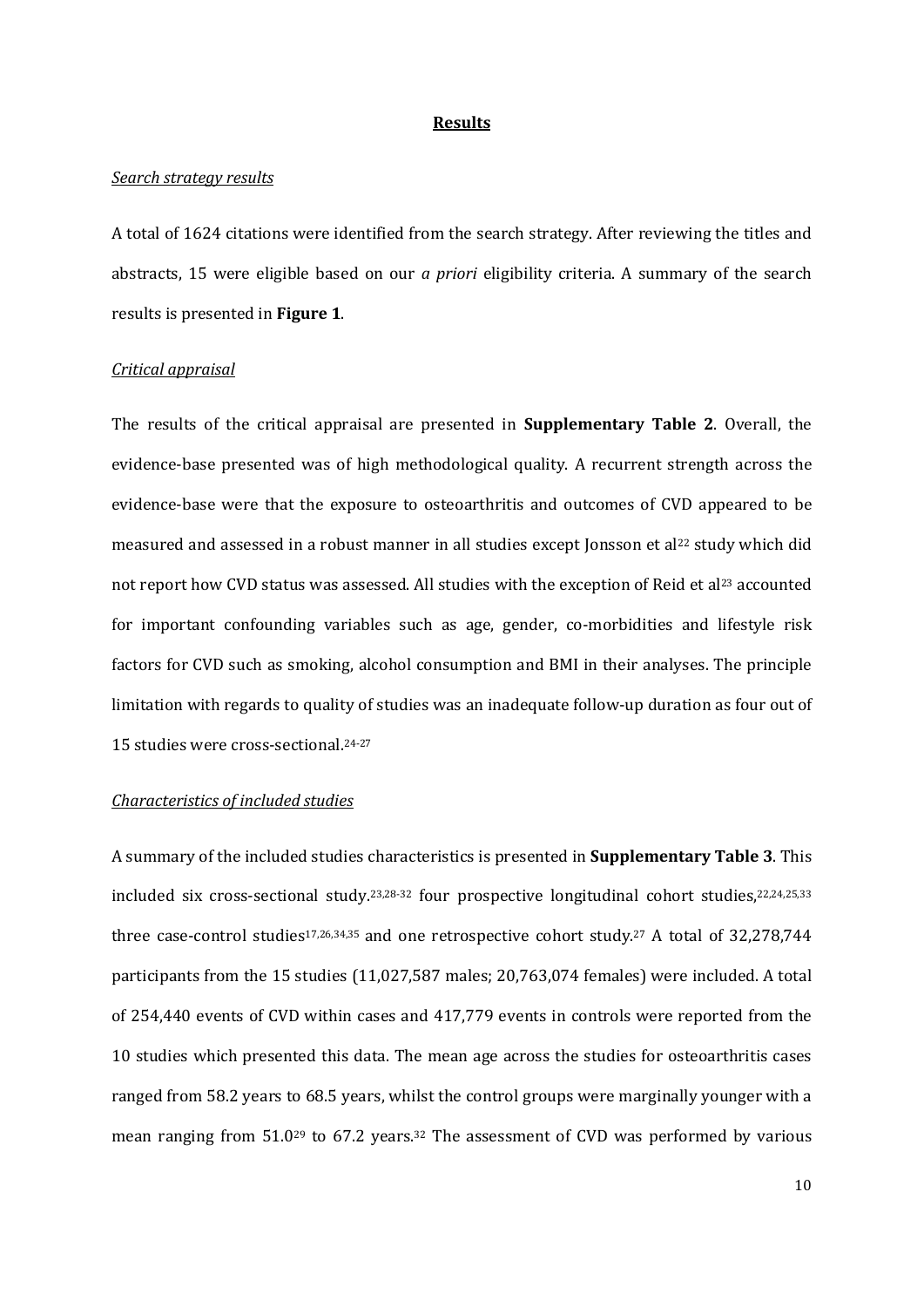approaches including medical history and examination, laboratory and clinical assessments and self-reporting (**Supplementary Table 3**). The documented CVD risk factors are presented in **Supplementary Table 4**.

#### *Primary analysis: Prevalence of CVD*

The findings on prevalence of CVD for people with osteoarthritis are presented in **Table 1**. There was a high prevalence when CVD was considered for all CVD pathologies with a pooled prevalence of 38.4% (95% CI: 37.2% to 39.6%) in osteoarthritis cases compared to controls which was 9% (95% CI: 8% to 9%; p=0.01). However, the prevalence for specific CVDs was low, ranging from 9% (95% CI: 8% to 10%) for ischaemic heart disease in the osteoarthritis compared to 4% (95% CI: 4% to 4%) in the control group (p=0.006) and 2% (2% to 3%) in the osteoarthritis participants for TIAs compared to 6% (95% CI: 6% to 6%) in the control group (p<0.001). However, as **Table 1** indicates, the prevalence for CVD as a whole was significantly greater in the osteoarthritis cohort (prevalence: 38% versus 9%) compared to the controls  $(p=0.01)$ .

# *Secondary analysis: Comparative relative risk of CVD in osteoarthritis and non-osteoarthritis cohorts?*

A summary of the comparison between the relative risk of CVD between osteoarthritis and nonosteoarthritis cohorts is presented in **Figure 2**. There were statistically significant increased relative risks (over two fold) of heart failure and ischaemic heart disease in participants with osteoarthritis compared to non- osteoarthritis participants (**Table 1**). The relative risk and corresponding 95% CI of these conditions were 2.80 (95% CI: 2.25 to 3.49) and 1.78 (95% CI: 1.18 to 2.69) respectively. Interestingly, the risk of TIA was lower in the osteoarthritis cohort compared to the non-osteoarthritis cohort; people with osteoarthritis had a three-fold decreased risk of experiencing a TIA compared to the non-osteoarthritis group (RR: 0.33; 95%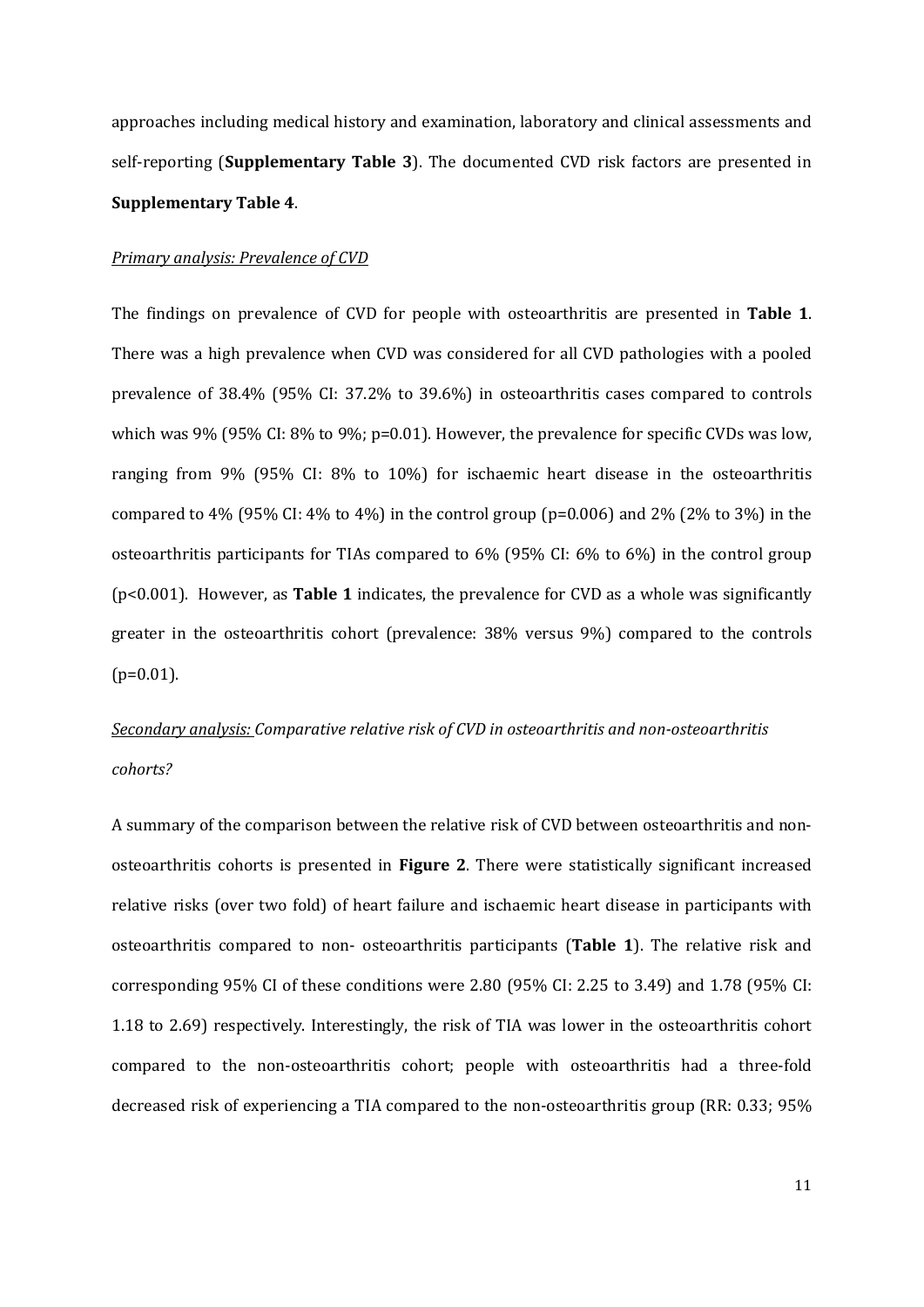CI: 0.27 to 0.41). There was no statistically significant difference in risks of experiencing a MI or stroke between the osteoarthritis and non-osteoarthritis cohorts (p≥0.09; **Table 2**).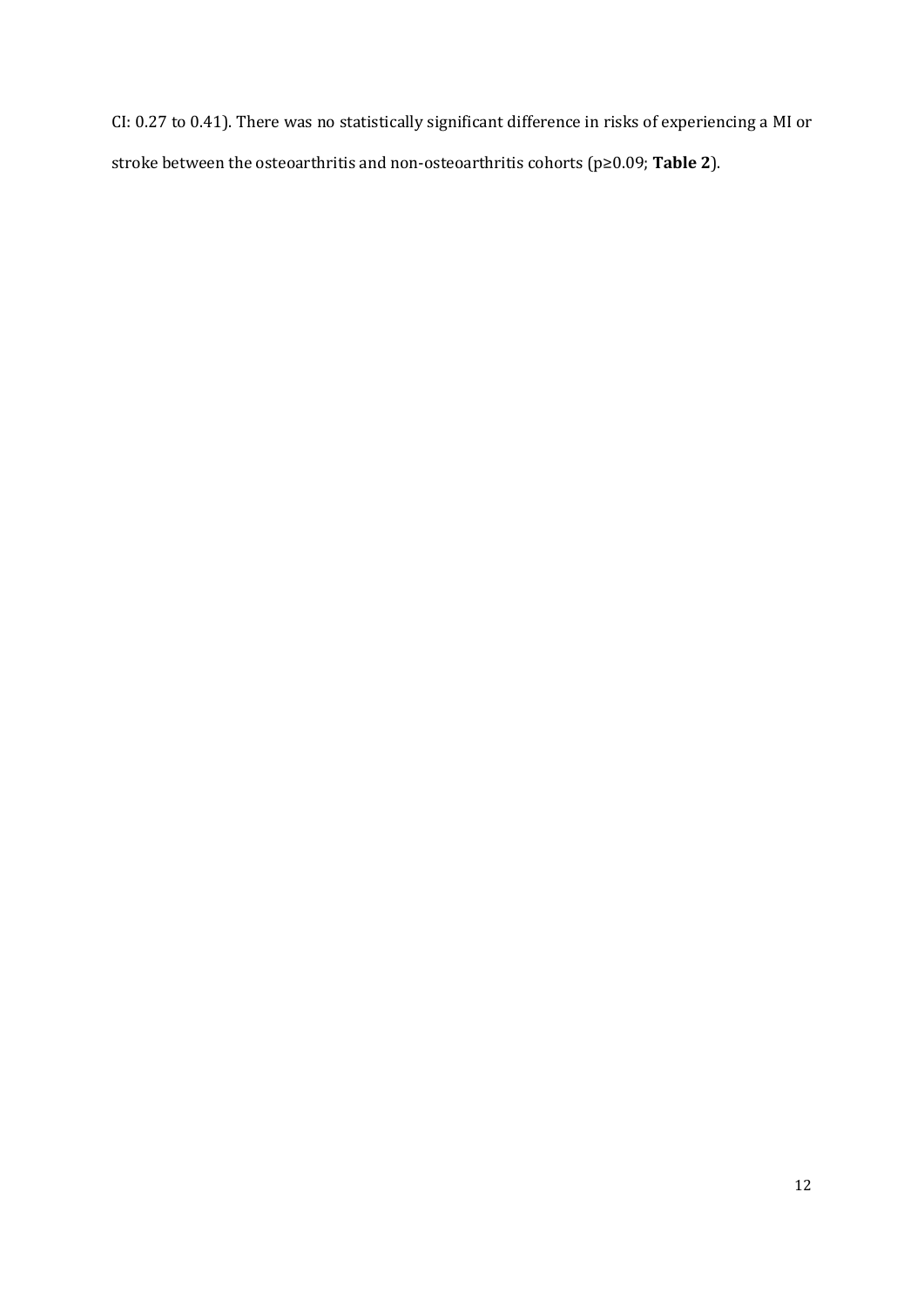#### **Discussion**

To our knowledge, this is the first and the largest systematic review and meta-analysis involving data from over 32 million participants to investigate the relationship between osteoarthritis and CVD both in terms of prevalence and risk of subsequent CVD. We established that people with osteoarthritis have significantly higher prevalence of overall CVD. Moreover, we found that individuals with osteoarthritis were over twice as likely to experience heart failure or ischaemic heart disease compared to people without osteoarthritis. Given the ageing global demographic and the fact that both conditions are prevalent in older age, it is more important than ever to consider these two groups of pathologies together.

Our findings of high prevalent levels of CVD among people with osteoarthritis are concerning for several reasons. First, CVD is a leading cause of premature mortality, with the World Health Organisation stating that it accounts for approximately half of all premature deaths across Europe. <sup>5</sup> In addition, osteoarthritis remains one of the most burdensome chronic musculoskeletal conditions affecting large numbers of people and is a leading cause of years lived with disability. 36

Previous authors have suggested a potential synergistic effect between certain co-morbidities in the elderly. 37-39 Such hypotheses have included damage to blood vessels supplying the subchondral bone may contribute to the pathophysiology of osteoarthritis. Such could occur from hypertension which can result in vascular damage. Alternatively atherosclerosis and osteoarthritis are both being inflammatory processes involving inflammatory mediators which has demonstrated histological evidence of inflammation in vessel walls, joints and synovium. 18 However it remains unclear as to whether there is an interaction between osteoarthritis and CVD. There is also uncertainty as to how these may change and associate over time, and whether an ageing sample present with different co-occurring diseases over time. Further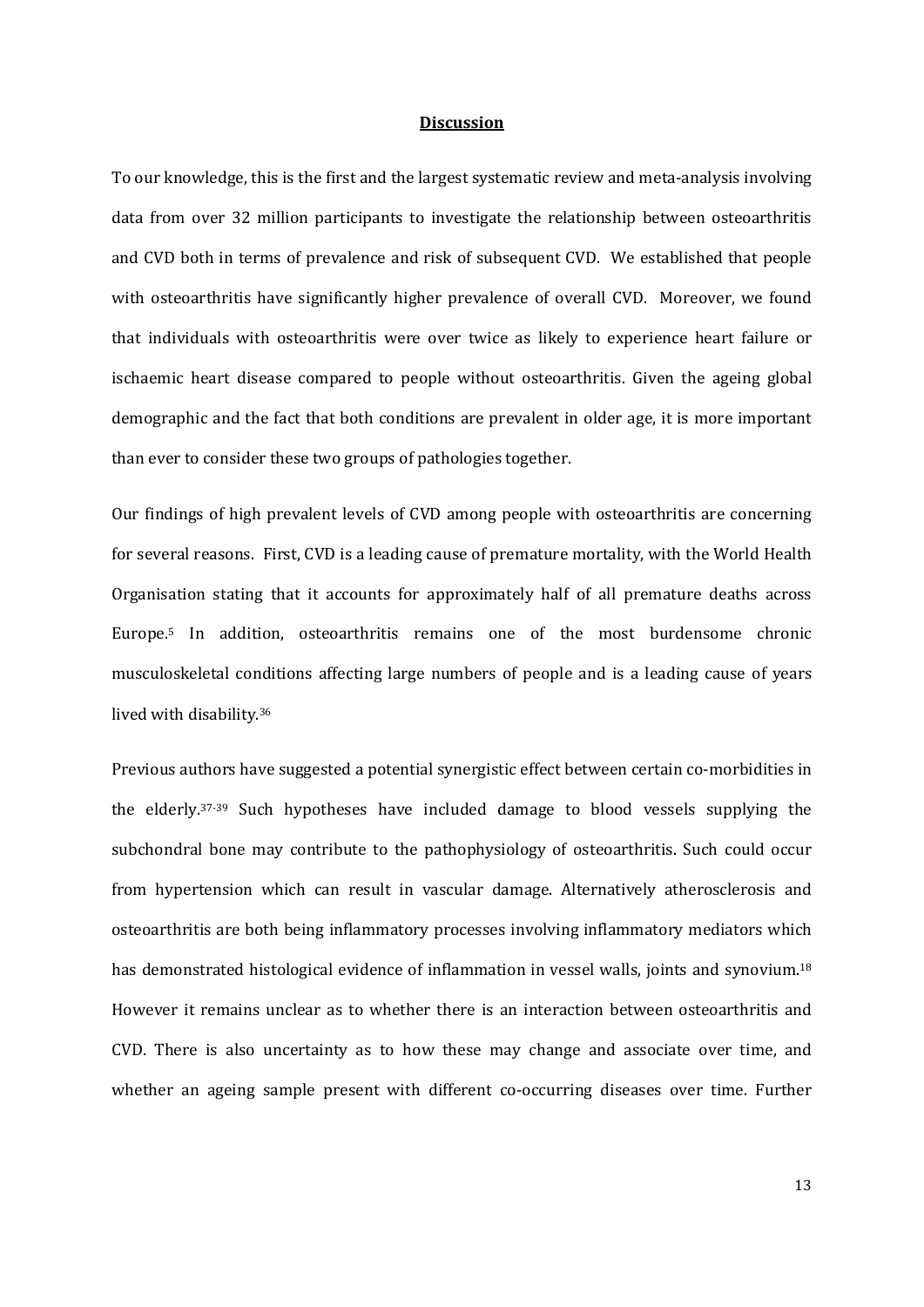longitudinal cohort studies will better inform how this occurs and whether there is a causal relationship between pathologies over a sufficient study period.

Interestingly, there were no statistically significant differences in risk of developing stroke and experiencing a MI, and even a protective effect with reduced risk of TIA observed in osteoarthritis cohorts. We observed high I2 values indicating an extremely statistically heterogeneous nature of included studies for stroke and MI outcomes and this could potentially explain the null finding. This apparent discrepancy may arise with healthy survival bias as population characteristics (**Supplementary Table 3**) and CVD risk factors (**Supplementary Table 4**) from the included studies would support this hypothesis. This may therefore occur through the timing of these CVD events which occur later in life compared to hypertension and ischaemic heart disease, key risk factors for stroke and MI, respectively, which occur earlier in life. Treating these risk factors (hypertension and ischaemic heart disease) earlier in the lifecourse in people with osteoarthritis may attenuate their later CVD risk significantly in some of the cohorts included in the meta-analysis. One other plausible explanation which could account for the reduced risk of TIA is healthy survival bias, i.e. people with high CVD risk factors may had died prematurely and hence the studies which examined the risk of stroke, TIA and MI may consist of relatively healthier surviving osteoarthritis participants, whilst controls within these studies might have unknown CVD risk factors or pre-clinical stage which were not treated.

Our results have important clinical implications and considerations. It is important to note that an increased prevalence of CVD in osteoarthritis may impact on management options and outcomes for patients. Patients with comorbid diseases are less likely to be suitable candidates for surgical intervention, limiting the options available to treat and prevent progression of osteoarthritis. Furthermore those patients who do undergo surgery will be at an increased risk of peri- and post-operative complications e.g. anaesthetic complications, venous thromboembolism, MI and infection. Another important factor to consider in the association between osteoarthritis and CVD is the use of non-steroidal anti-inflammatories (NSAIDs), which

14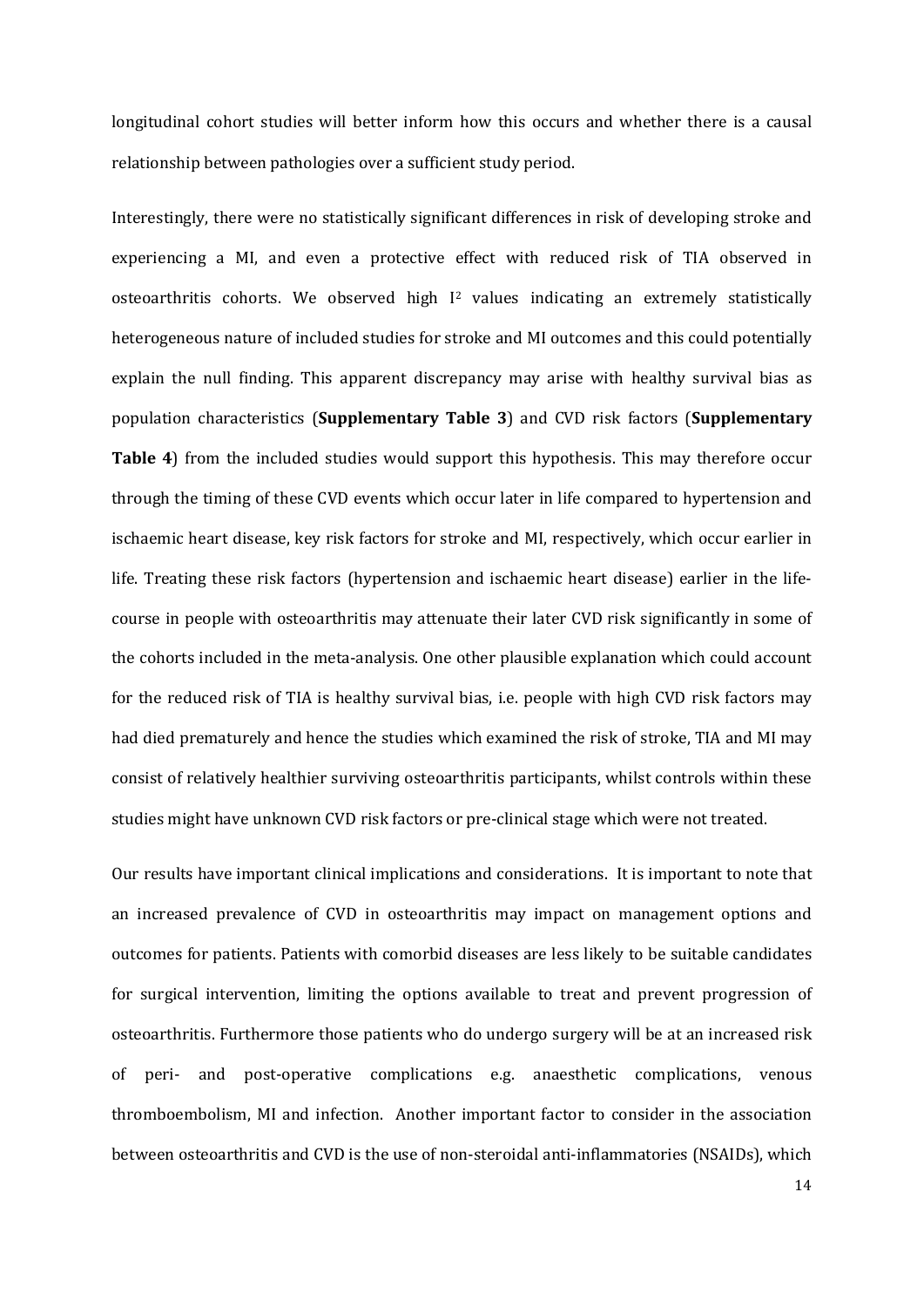are known to result in increased risk of heart failure, hypercholesterolaemia, hypertension, heart disease and stroke.<sup>40</sup> This may precipitate CVD in patients treated for osteoarthritis, and may limit management options in patients with osteoarthritis who already have known CVD.

Outside of this, the cornerstone of the prevention and management of CVD is the promotion of physical activity. <sup>41</sup> People with osteoarthritis experience a range of barriers to engaging in physical activity, including higher levels of pain, increased BMI and lower levels of function. 42 Physiotherapists and other qualified professionals should seek to address and overcome these barriers to help the individual engage in physical activity. This may be particularly important given that physical activity demonstrates comparable effectiveness to pharmacological interventions in preventing cardiovascular disease outcomes, <sup>43</sup> and it is effective in reducing pain and disability in this group. 44 Therefore physical activity should be given a higher priority in the management of osteoarthritis throughout the duration of the condition to not only manage osteoarthritis symptoms but also to maintain cardiovascular health.

It was not possible, from this dataset, to determine a causal relationship between osteoarthritis and CVD pathologies as the compilation of evidence in this systematic review and meta-analysis were derived mainly from observational studies. This should be considered when interpreting the findings from this analysis. Moreover, it was not possible to conduct moderation analyses to consider factors that may account for this increased risk. Thus, the reasons why people with osteoarthritis appear more likely to experience high and increased levels of CVD is unclear but warrants attention.

The typical age of assessment varied e.g. ischaemic heart disease are more likely to occur in individuals over than 50 years of age whilst stroke and TIA are more prevalent after 65 years. Both may introduce selection bias by virtue of timing of event and hence people may receive preventative measures, or by selection bias due to people with less significant CVD events surviving and hence having a reduced risk of events (e.g. stroke) later events in life. It may also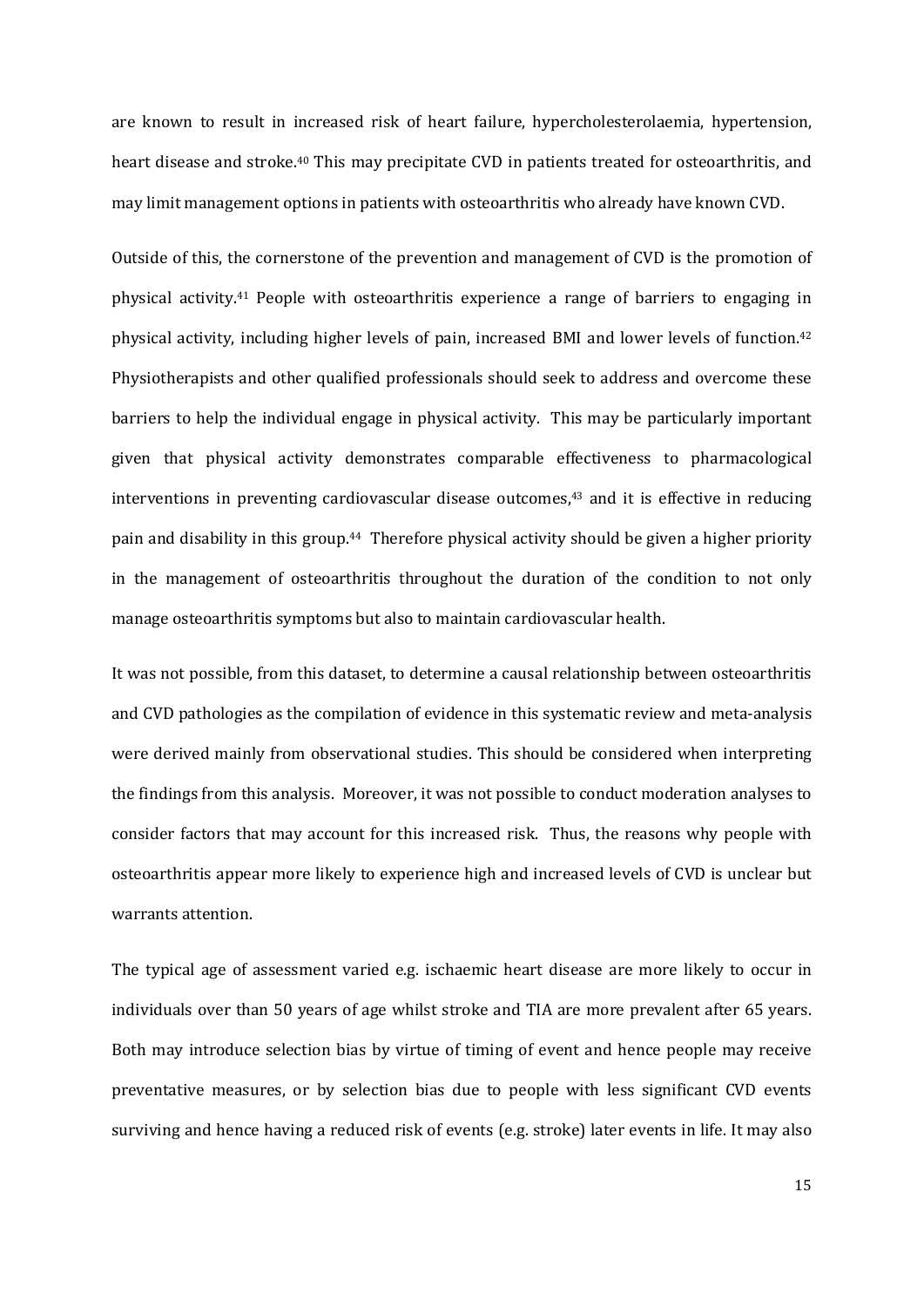be important to consider that this meta-analysis does not provide insight relating to the management of patients' cardiovascular risk factors or incident cardiovascular events and whether there is significant heterogeneity amongst patients with and without osteoarthritis. It is unclear whether patients with significant osteoarthritis receive similar access to evidencebased therapies and invasive interventions when diagnosed with CVD such as MI or stroke compared to patients without osteoarthritis, or whether patients with osteoarthritis are at a disadvantage for the provision of such therapy because of perceived frailty, risk or poor efficacy of therapies in such patients groups.

Our analysis suggests patients with osteoarthritis have a significantly higher prevalence of CVD than those without osteoarthritis and are twice as likely to develop ischaemic heart disease and heart failure. The optimal screening strategy for such patients with osteoarthritis is unclear with no clear recommendations in national society guidelines specifically for this patient group. Given the adverse risk factor profile in people with osteoarthritis that we report, we would advocate that future cardiovascular risk in these high-risk patients should be assessed formally using established cardiovascular risk scores such as SCORE, currently recommended for risk assessment in the asymptomatic adult without evidence of CVD by the European Society of Cardiology guidelines on CVD prevention (2012). <sup>45</sup> In people with osteoarthritis identified as low risk, risk assessment should be repeated at 5-year intervals in line with current recommendations if there are no significant changes in the major risk factor profile. 45 Aggressive risk factor management for those people with osteoarthritis found to be a high risk from future cardiovascular events should be advocated in addition to lifestyle changes. Such approaches in risk factor management have been shown to be effective, with up to 50% decreases in coronary heart disease mortality brought on by lifestyle changes and risk factors modifications. 46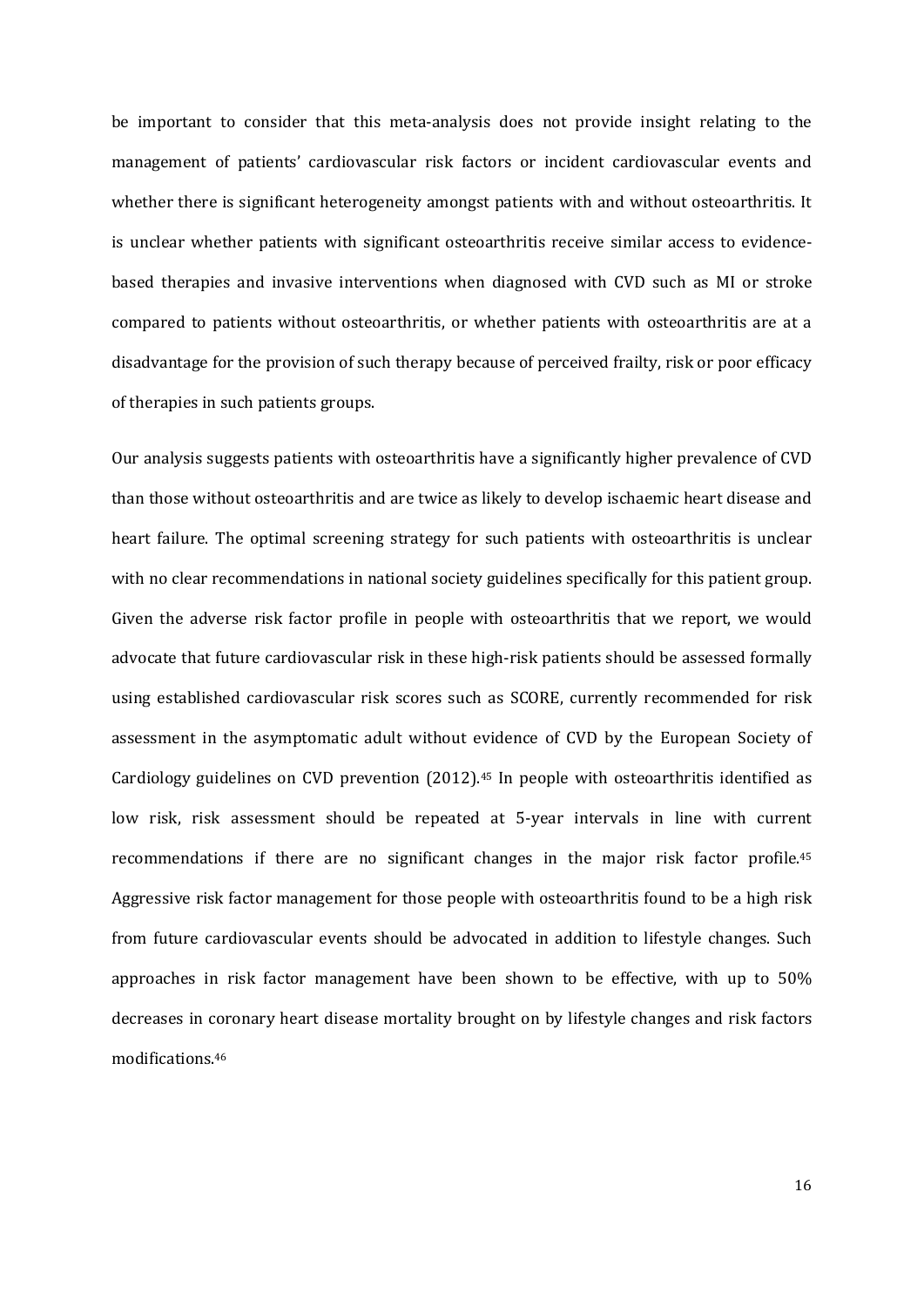#### *Study Limitations*

Although this study is the first of its kind, our study has some limitations which are worth highlighting. First, four studies were cross-sectional and therefore directionality of the variables cannot be deduced with certainty. Second, the longitudinal studies had relatively short followup periods. Third, a large proportion of studies relied upon the medical and/or prescription records to ascertain CVD status. Studies relying upon this method are likely to be an underestimate since some cardiovascular risk factors. Fourth, due to nature of the studies, we were unable to determine whether patients with osteoarthritis have worse CVD outcomes because of: a more adverse CVD risk factor profile; the use of anti-platelet, NSAID, statin or ACE-inhibitor medications which are known to influence CVD event rates; or more adverse outcomes independent of their risk profile which may point towards a shared pathophysiological mechanism. Finally, it was not possible to analyse the association between risk score and cardiovascular events occurrence, or to evacuate if people with a high risk (metabolic syndrome or diabetes for example) and osteoarthritis had a higher risk of CVD events compared with people at low risk. This data was not available from the current evidence-base, and may be best analysed through Individual Patient Data analyses. If such comparisons are possible with future data, we could better understand if osteoarthritis is associated with an increased risk with or without increasing risk factors.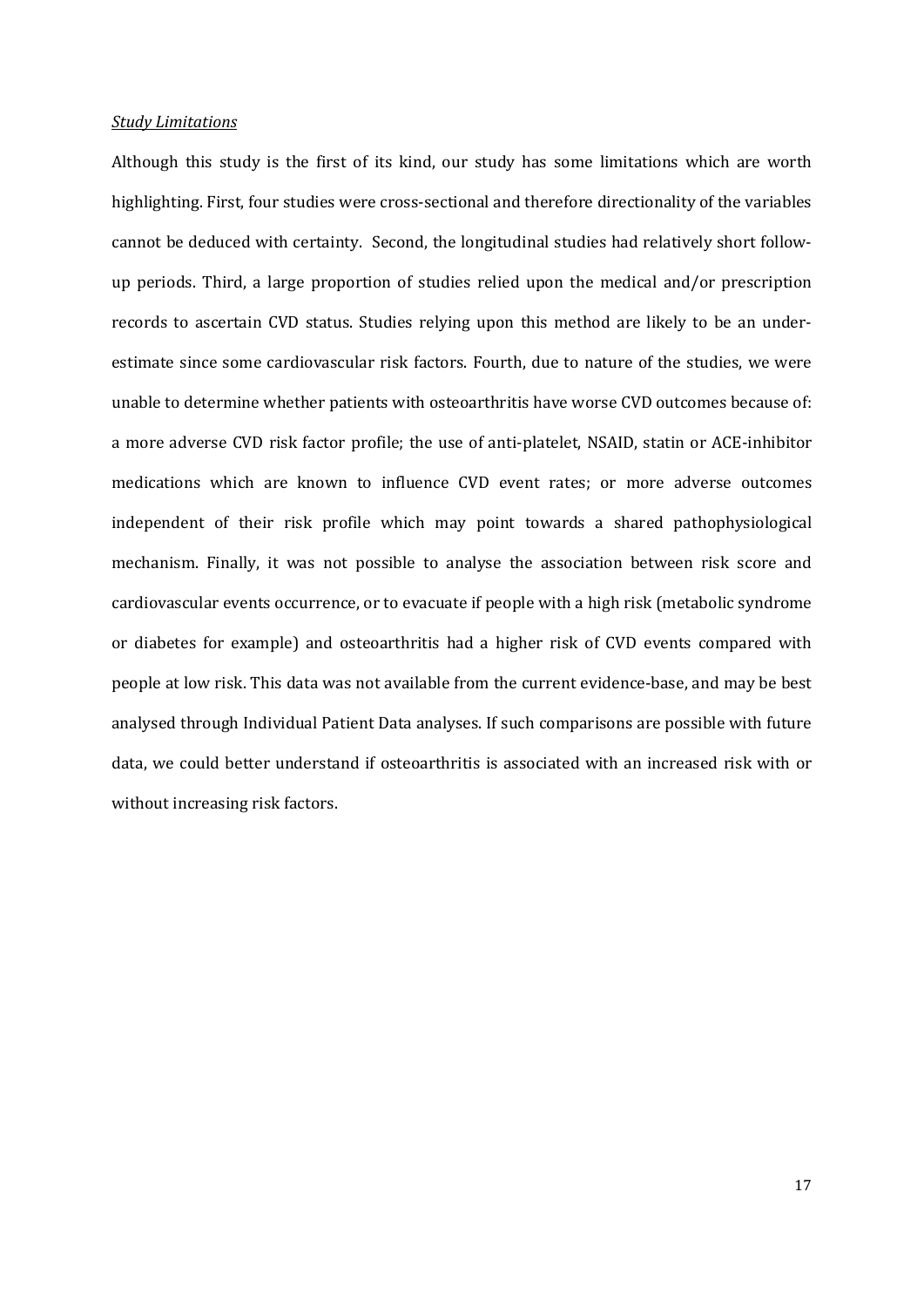# **References**

1. Osgood E, Trudeau JJ, Eaton TA, et al. Development of a bedside pain assessment kit for the classification of patients with osteoarthritis. *Rheumatol Int* 2014: In Press.

2. Gelber AC. In the clinic. Osteoarthritis. *Ann Intern Med* 2014;161:ITC1-16.

3. Vos T, Flaxman AD, Naghavi M, et al. Years lived with disability (YLDs) for 1160 sequelae of 289 diseases and injuries 1990–2010: a systematic analysis for the Global Burden of Disease Study 2010. *Lancet* 2012;380:2163–96.

4. Turkiewicz A, Petersson IF, Björk J, et al. Current and future impact of osteoarthritis on health care: a population-based study with projections to year 2032. *Osteoarthritis Cartilage* 2014;22:1826-32.

5. World Health Organisation. Cardiovascular Disease. Data and Statistics. Accessed:<br>05.01.2015. Available at: http://www.euro.who.int/en/health-topics/noncommunicable-05.01.2015. Available at: [http://www.euro.who.int/en/health-topics/noncommunicable](http://www.euro.who.int/en/health-topics/noncommunicable-diseases/cardiovascular-diseases/data-and-statistics)[diseases/cardiovascular-diseases/data-and-statistics](http://www.euro.who.int/en/health-topics/noncommunicable-diseases/cardiovascular-diseases/data-and-statistics)

6. Ryan CG, McDonough S, Kirwan JP, Leveille S, Martin DJ. An investigation of association between chronic musculoskeletal pain and cardiovascular disease in the Health Survey for England (2008). *Eur J Pain* 2014;18:740-50.

7. Goodson NJ, Smith BH, Hocking LJ et al. Cardiovascular risk factors associated with the metabolic syndrome are more prevalent in people reporting chronic pain: results from a crosssectional general population study. *Pain* 2013;154:1595-602.

8. Kerkhoff AC, Moreira LB, Fuchs FD, Fuchs SC. Association between hypertension and musculoskeletal complaints: a population-based study. *J Hypertens* 2012;30:2112-7.

9. Bag-Ozbek A, Giles JT. Inflammation, adiposity, and atherogenic dyslipidemia in rheumatoid arthritis: is there a paradoxical relationship? *Curr Allergy Asthma Rep* 2015;15:497.

10. van der Burg LR, Boonen A, van Amelsvoort LG, Jansen NW, Landewé RB, Kant I. Effects of cardiovascular comorbidities on work participation in rheumatic diseases: a prospective cohort study among working individuals. *Arthritis Care Res* 2014;66:157-63.

11. Ha IH, Lee J, Kim MR, Kim H, Shin JS. [The association between the history of](http://www.ncbi.nlm.nih.gov/pubmed/24751659)  [cardiovascular diseases and chronic low back pain in South Koreans: a cross-sectional study.](http://www.ncbi.nlm.nih.gov/pubmed/24751659) *PLoS One* 2014;9:e93671.

12. Erb N, Pace AV, Douglas KM, Banks MJ, Kitas GD. Risk assessment for coronary heart disease in rheumatoid arthritis and osteoarthritis. *Scand J Rheumatol* 2004;33:293-9.

13. Chapple CM, Nicholson H, Baxter GD, Abbott JH. Patient characteristics that predict progression of knee osteoarthritis: a systematic review of prognostic studies. *Arthritis Care Res*2011;63:1115-25.

14. Belo JN, Berger MY, Reijman M, Koes BW, Bierma-Zeinstra SMA. Prognostic factors of progression of osteoarthritis of the knee: A systematic review of observational studies. *Arthritis Rheum* 2007; 57:13–26.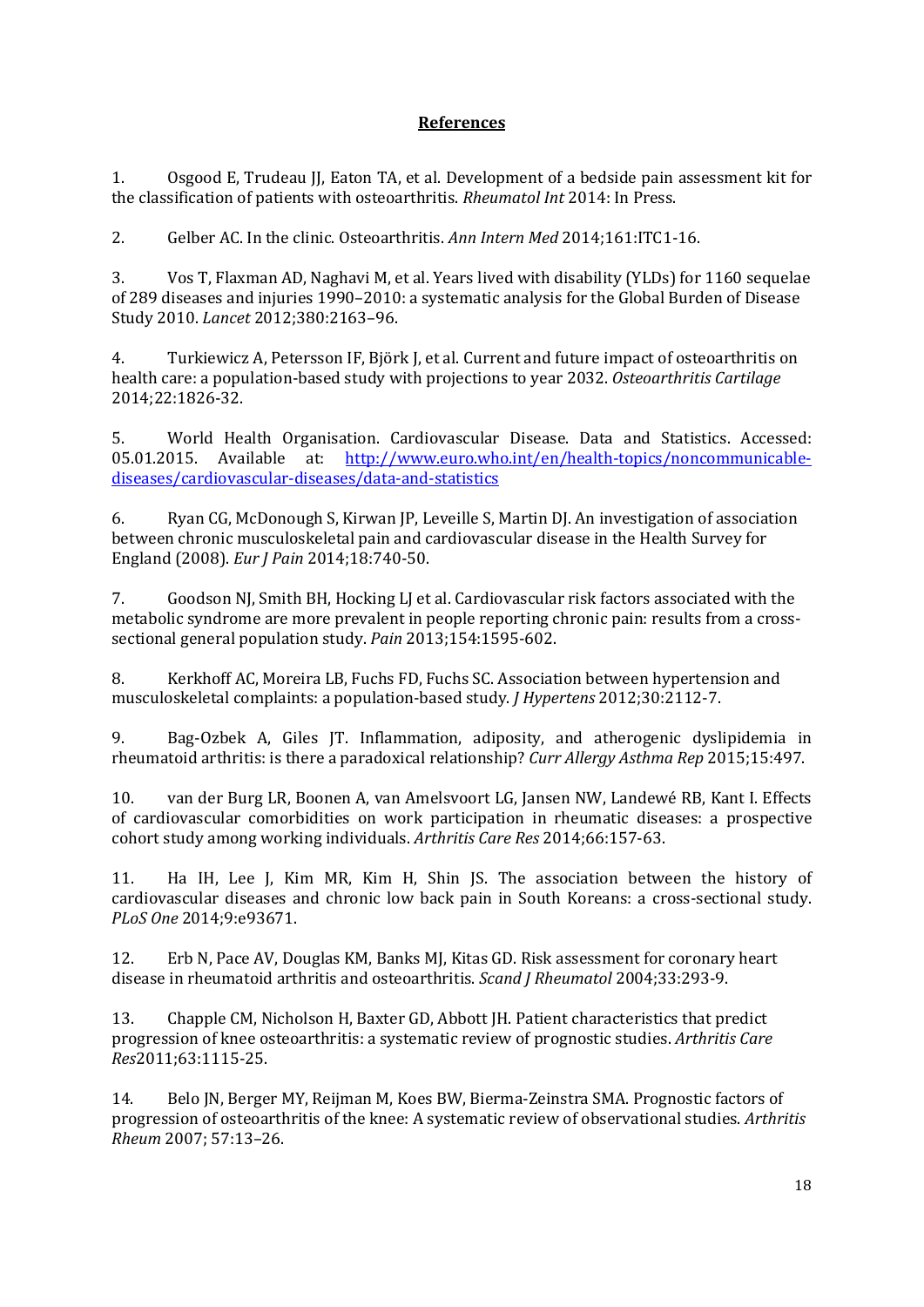15. Iannone F, Lapadula G. Obesity and inflammation-targets for OA therapy. *Curr Drug Targets* 2010;11:586-98.

16. Findlay DM. Cascular pathology and osteoarthritis. *Rheumatology* 207;46:1763-8.

17. Han CD, Yang IH, Lee WS, Park YJ, Park KK. Correlation between metabolic syndrome and knee osteoarthritis: data from the Korean National Health and Nutrition Examination Survey (KNHANES). *BMC Public Health* 2013;13:603.

18. van Rooy MJ, Pretorius E. Obesity, hypertension and hypercholesterolemia as risk factors for atherosclerosis leading to ischemic events. *Curr Med Chem* 2014;21:2121-9.

19. Moher D, Liberati A, Tetzlaff J, Altman DG; PRISMA Group. Preferred reporting items for systematic reviews and meta-analyses: the PRISMA statement. *J Clin Epidemiol* 2009;62:1006- 12.

20. Altman R, Alarcón G, Appelrouth D, et al. The American College of Rheumatology criteria for the classification and reporting of osteoarthritis of the hip. *Arthritis Rheum* 1991;34:505-14.

21. CASP. 2014. Critical Appraisal Checklists. Accessed on 5th November 2014. Available at: http://www.casp-uk.net/#!casp-tools-checklists/c18f8

22. Jonsson H, Helgadottir GP, Aspelund T, et al. Hand osteoarthritis in older women is associated with carotid and coronary atherosclerosis: the AGES Reykjavik study. *Ann Rheum Dis* 2009;68:1696-700.

23. Reid JL, Morton DJ, Wingard DL, Garrett MD, von Muhlen D, Slymen D. Obesity and other cardiovascular disease risk factors and their association with osteoarthritis in Southern California American Indians, 2002-2006. *Ethn Dis* 2010;20:416-22.

24. Rahman MM, Kopec JA, Anis AH, Cibere J, Goldsmith CH. Risk of cardiovascular disease in patients with osteoarthritis: a prospective longitudinal study. *Arthritis Care Res* 2013;65:1951- 8.

25. Hoeven TA, Kavousi M, Clockaerts S, et al. Association of atherosclerosis with presence and progression of osteoarthritis: the Rotterdam Study. *Ann Rheum Dis* 2013;72:646-51.

26. Tsuboi M, Hasegawa Y, Matsuyama Y, Suzuki S, Suzuki K, Imagama S. Do musculoskeletal degenerative diseases affect mortality and cause of death after 10 years in Japan? *J Bone Miner Metab* 2011;29:217-23.

27. Walston J, Mcburnie MA, Newman A, et al. Frailty and activation of the inflammation and coagulation systems with and without clinical comorbidities: results from the Cardiovascular Health Study. *Arch Intern Med* 2002; 162:2333-41.

28. Meek IL, Picavet HS, Vonkeman HE, Verschuren WM, van de Laar MA. Increased cardiovascular risk factors in different rheumatic diseases compared with the general population. *Rheumatology*. 2013;52:210-6.

29. Nielen MM, van Sijl AM, Peters MJ, Verheij RA, Schellevis FG, Nurmohamed MT. Cardiovascular disease prevalence in patients with inflammatory arthritis, diabetes mellitus and osteoarthritis: a cross-sectional study in primary care. *BMC Musculoskelet Disord* 2012;13:150.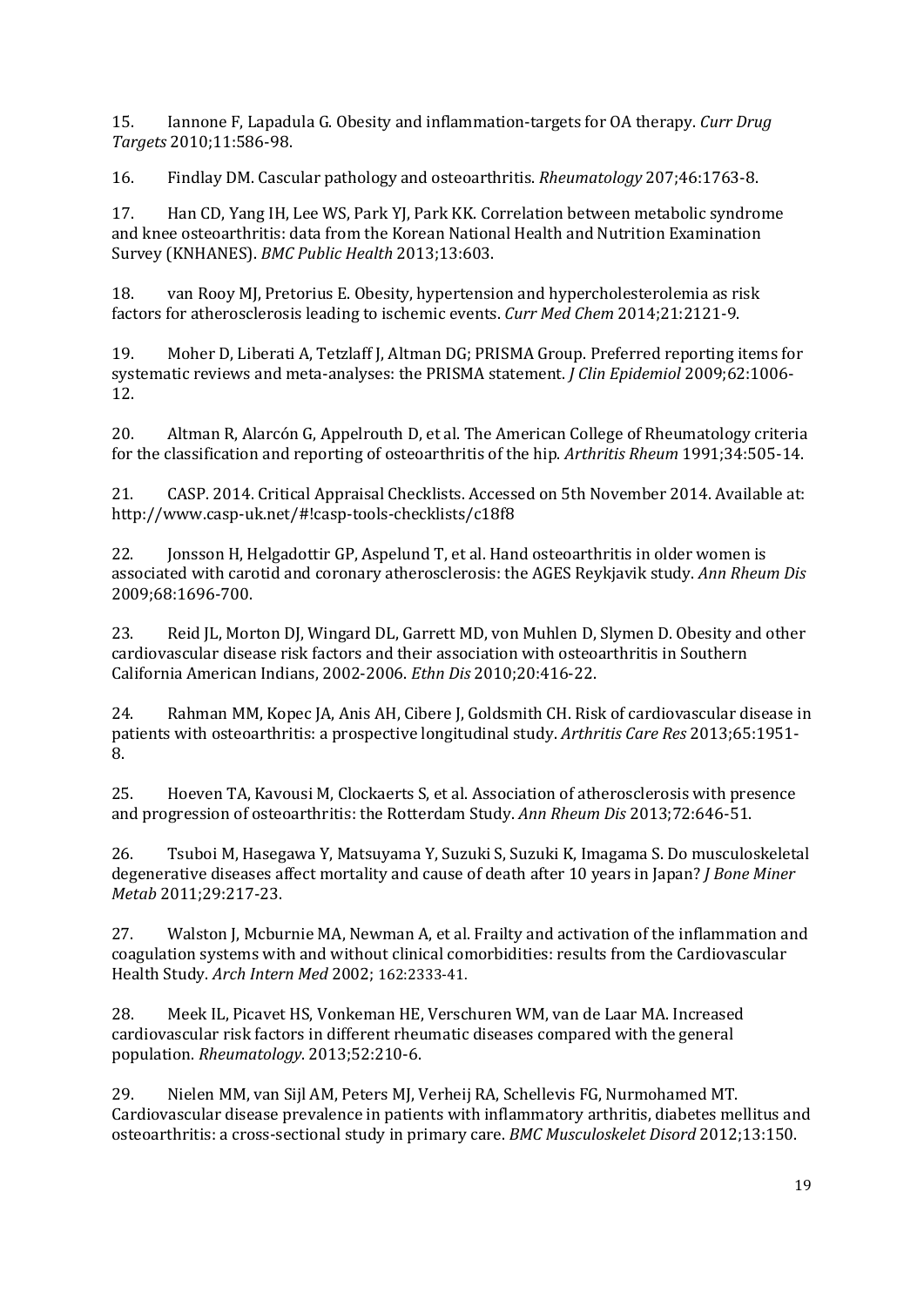30. Ong KL, Wu BJ, Cheung BM, Barter PJ, Rye KA. Arthritis: its prevalence, risk factors, and association with cardiovascular diseases in the United States, 1999 to 2008. *Ann Epidemiol* 2013;23:80-6.

31. Rahman MM, Kopec JA, Cibere J, Goldsmith CH, Anis AH. The relationship between osteoarthritis and cardiovascular disease in a population health survey: a cross-sectional study. *BMJ Open* 2013;3:5.

32. Dahaghin S, Bierma-Zeinstra SM, Koes BW, Hazes JM, Pols HA. Do metabolic factors add to the effect of overweight on hand osteoarthritis? The Rotterdam Study. *Ann Rheum Dis* 2007;66:916-20.

33. Haugen IK, Ramachandran VS, Misra D, et al. Hand osteoarthritis in relation to mortality and incidence of cardiovascular disease: data from the Framingham Heart Study. *Ann Rheum* Dis. 2015;74:74-81.

34. Inoue R, Ishibashi Y, Tsuda E, et al. Medical problems and risk factors of metabolic syndrome among radiographic knee osteoarthritis patients in the Japanese general population. *J Orthop Sci* 2011;16:704-9.

35. Singh G, Miller JD, Huse DM, Pettitt D, D'Agostino RB, Russell MW. Consequences of increased systolic blood pressure in patients with osteoarthritis and rheumatoid arthritis. *J Rheumatol* 2003;30:714-9.

36. [Murray CJ,](http://www.ncbi.nlm.nih.gov/pubmed/?term=Murray%20CJ%5BAuthor%5D&cauthor=true&cauthor_uid=23245608) [Vos T,](http://www.ncbi.nlm.nih.gov/pubmed/?term=Vos%20T%5BAuthor%5D&cauthor=true&cauthor_uid=23245608) [Lozano R,](http://www.ncbi.nlm.nih.gov/pubmed/?term=Lozano%20R%5BAuthor%5D&cauthor=true&cauthor_uid=23245608) [Naghavi M,](http://www.ncbi.nlm.nih.gov/pubmed/?term=Naghavi%20M%5BAuthor%5D&cauthor=true&cauthor_uid=23245608) [Flaxman AD,](http://www.ncbi.nlm.nih.gov/pubmed/?term=Flaxman%20AD%5BAuthor%5D&cauthor=true&cauthor_uid=23245608) [Michaud C,](http://www.ncbi.nlm.nih.gov/pubmed/?term=Michaud%20C%5BAuthor%5D&cauthor=true&cauthor_uid=23245608) et al. Disability-adjusted life years (DALYs) for 291 diseases and injuries in 21 regions, 1990-2010: a systematic analysis for the global burden of disease study 2010. *Lancet* 2012;380:2197-223.

37. Ettinger WH, Davis MA, Neuhaus JM, et al. Long-term physical functioning in persons with knee osteoarthritis from NHANES I: Effects of comorbid medical conditions. *J Clin Epidemiol.* 1994;47:809-15.

38. Ettinger WH, Fried LP, Harris T, et al. Self-reported causes of physical disability in older people: The cardiovascular health study*. J Am Geriatric Soci*. 1994;4:1035-44.

39. Fried LP, Bandee-Roche K, Kasper JD, et al. Association of comorbidity with disability in older women: The women's health and ageing study. *J Clin Epidemiol* 1999;52:27-37.

40. Schmidt M. Cardiovascular risks associated with non-aspirin non-steroidal antiinflammatory drug use. *Dan Med J* 2015;62:pii: B4987.

41. Thompson PD, Buchner D, Pina IL et al. Exercise and physical activity in the prevention and treatment of atherosclerotic cardiovascular disease: a statement from the Council on Clinical Cardiology (Subcommittee on Exercise, Rehabilitation, and Prevention) and the Council on Nutrition, Physical Activity, and Metabolism (Subcommittee on Physical Activity). *Circulation*2003;107:3109-16.

42. Stubbs B, Hurley M, Smith T. What are the factors that influence physical activity participation in adults with knee and hip osteoarthritis? A systematic review of physical activity correlates. *Clin Rehabil* 2015;29:80-94.

43. Naci H, Ioannidis JP. Comparative effectiveness of exercise and drug interventions on mortality outcomes: metaepidemiological study. *BMJ* 2013;347:f5577.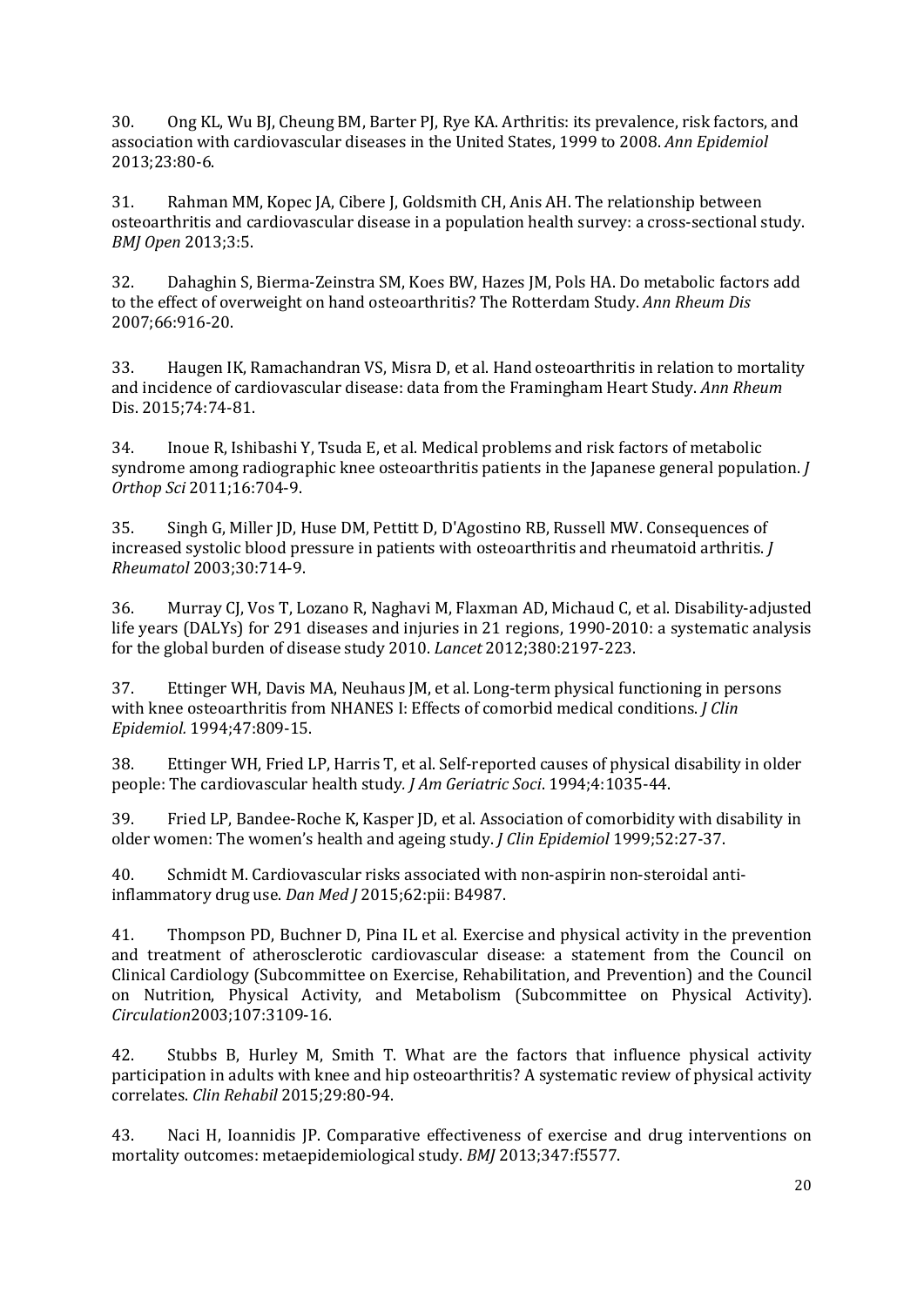44. Uthman OA, van der Windt DA, Jordan JL, et al. Exercise for lower limb osteoarthritis: systematic review incorporating trial sequential analysis and network meta-analysis. *BMJ* 2013;347:f5555.

45. Fifth Joint Task Force of the European Society of C, European Association of E, European Association of Percutaneous Cardiovascular I, European Heart Rhythm A, Heart Failure A, European Association for Cardiovascular P, Rehabilitation, European Atherosclerosis S, International Society of Behavioural M, European Stroke O, European Society of H, European Association for the Study of D, European Society of General Practice/Family M, International Diabetes Federation E, European Heart N. European Guidelines on cardiovascular disease prevention in clinical practice (version 2012): the Fifth Joint Task Force of the European Society of Cardiology and Other Societies on Cardiovascular Disease Prevention in Clinical Practice (constituted by representatives of nine societies and by invited experts). *Eur J Prev Cardiol* 2012;19:585-667.

46. Capewell S, O'Flaherty M. Rapid mortality falls after risk-factor changes in populations. *Lancet* 2011;378(9793):752-3.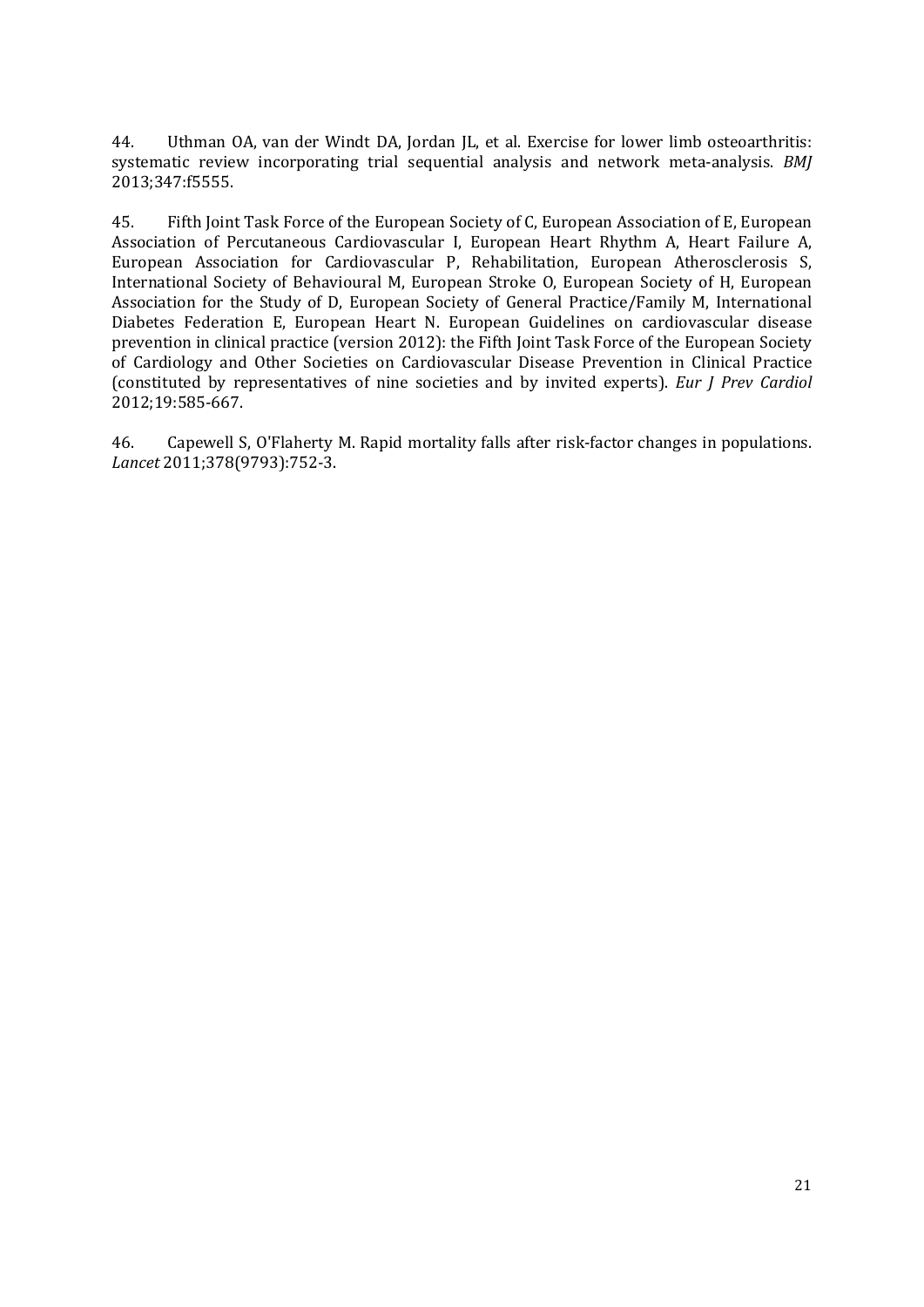# **Table and Figure Legends**

**Figure 1:** PRISMA Flow-Chart

**Figure 2:** Forest-plot presenting the relative risk of different CVD for OA and non-OA cohorts.

**Table 1:** Point prevalence of various markers of CVD in people with osteoarthritis

**Table 2:** Relative risk of CVD occurring compared to non-osteoarthritis control cohorts

**Supplementary Table 1:** Search terms adopted for the MEDLINE search strategy

**Supplementary Table 2:** Summary of critical appraisal assessment

**Supplementary Table 3:** Characteristics of included studies

**Supplementary Table 4:** Cardiovascular disease risk factors and assessment of CVD in the included studies.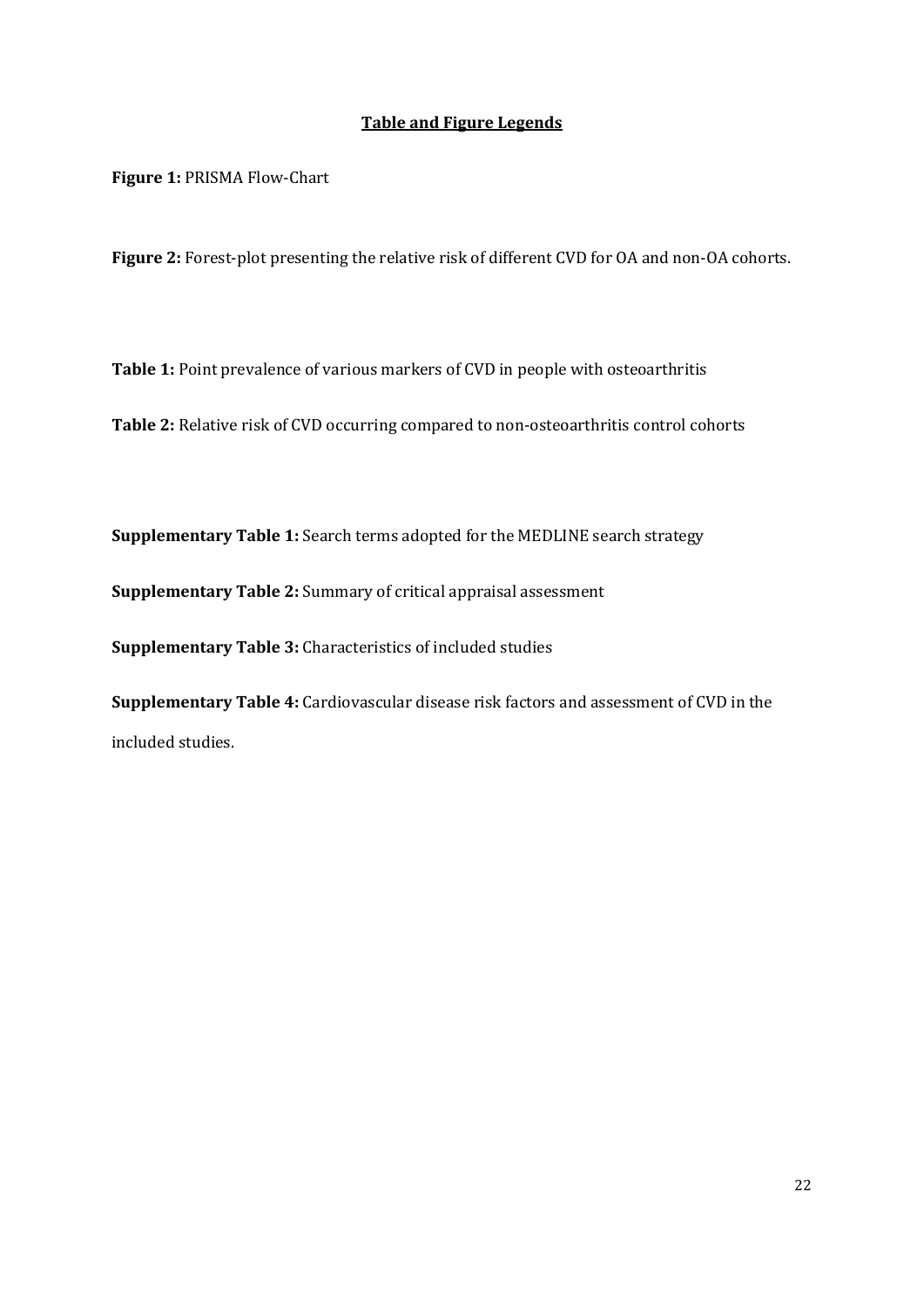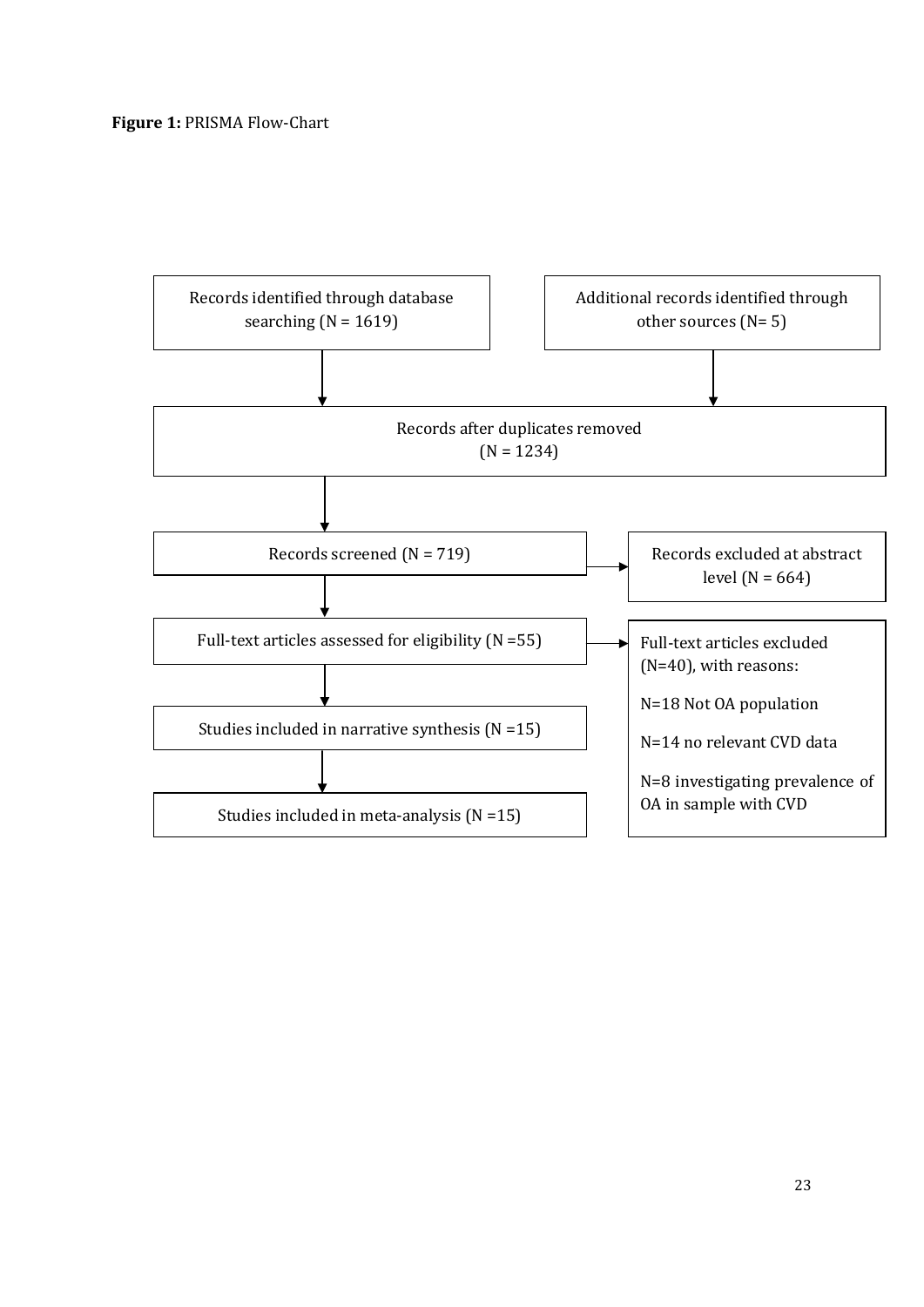| <b>Study or Subgroup</b><br><b>Events</b><br>Total<br><b>Events</b><br>Total Weight M-H, Random, 95% CI<br>M-H, Random, 95% CI<br>1.1.1 CVD (Total)<br>55<br>726<br>37<br>622<br>6.2%<br>Haugen 2013<br>$1.27$ [0.85, 1.91]<br>251<br>6.7%<br>Inoue 2011<br>169<br>178<br>532<br>2.01 [1.74, 2.33]<br>Nielen 2012<br>1806<br>4040<br>55929 158439<br>6.7%<br>1.27 [1.22, 1.31]<br>Ong 2013<br>392<br>1874<br>859<br>9874<br>6.7%<br>2.40 [2.16, 2.68]<br>Subtotal (95% CI)<br>6891<br>169467<br>26.3%<br>1.69 [1.13, 2.53]<br>2422<br>57003<br>Total events<br>Heterogeneity: Tau <sup>2</sup> = 0.16; Chi <sup>2</sup> = 149.14, df = 3 (P < 0.00001); $P = 98\%$<br>Test for overall effect: $Z = 2.57$ (P = 0.01)<br>1.1.3 Myocardial infarction<br>Nielen 2012<br>6.5%<br>61<br>4040<br>11091 158439<br>$0.22$ [0.17, 0.28]<br>Ong 2013<br>154<br>1874<br>365<br>6.6%<br>2.22 [1.85, 2.67]<br>9874<br>Subtotal (95% CI)<br>5914<br>168313<br>13.2%<br>$0.69$ [0.05, 8.98]<br>215<br>11456<br>Total events<br>Heterogeneity: Tau <sup>2</sup> = 3.40; Chi <sup>2</sup> = 275.14, df = 1 (P < 0.00001); $P = 100\%$<br>Test for overall effect: $Z = 0.28$ (P = 0.78)<br>1.1.4 Transient Ischaemic Attack<br>Nielen 2012<br>81<br>4040<br>9506 158439<br>6.6%<br>$0.33$ [0.27, 0.41]<br>4040<br>158439<br>6.6%<br>Subtotal (95% CI)<br>$0.33$ [0.27, 0.41]<br>81<br>9506<br>Total events<br>Heterogeneity: Not applicable<br>Test for overall effect: $Z = 9.92$ (P < 0.00001)<br>1.1.5 Stroke<br>7<br>726<br>6<br>622<br>4.1%<br>Haugen 2013<br>$1.00$ [0.34, 2.96]<br>6.6%<br>Nielen 2012<br>109<br>4040<br>14260 158439<br>$0.30$ [0.25, 0.36]<br>Ong 2013<br>1874<br>257<br>9874<br>6.6%<br>3.38 [2.80, 4.09]<br>165<br>6640<br>168935<br>1.00 [0.13, 7.87]<br>Subtotal (95% CI)<br>17.4%<br>281<br>Total events<br>14523<br>Heterogeneity: Tau <sup>2</sup> = 3.21; Chi <sup>2</sup> = 367.71, df = 2 (P < 0.00001); $P = 99\%$<br>Test for overall effect: $Z = 0.00$ (P = 1.00)<br>1.1.6 Heart Failure<br>Haugen 2013<br>14<br>726<br>5<br>622<br>4.4%<br>2.40 [0.87, 6.62]<br>1874<br>9874<br>6.6%<br>Ong 2013<br>111<br>207<br>2.83 [2.26, 3.54]<br>Subtotal (95% CI)<br>2600<br>10496<br>10.9%<br>2.80 [2.25, 3.49]<br><b>Total events</b><br>125<br>212<br>Heterogeneity: Tau <sup>2</sup> = 0.00; Chi <sup>2</sup> = 0.10, df = 1 (P = 0.76); $P = 0\%$<br>Test for overall effect: $Z = 9.19$ (P $\leq 0.00001$ )<br>1.1.7 Ischaemic Heart Disease<br>31<br>6.1%<br>Haugen 2013<br>44<br>726<br>622<br>1.22 [0.78, 1.90]<br>6.6%<br>Kumar 2007<br>173<br>485<br>81<br>371<br>1.63 [1.30, 2.05]<br>Ong 2013<br>9874<br>6.6%<br>182<br>1874<br>375<br>2.56 [2.16, 3.03]<br>Subtotal (95% CI)<br>3085<br>10867<br>19.3%<br>1.78 [1.18, 2.69]<br>399<br>487<br>Total events<br>Heterogeneity: Tau <sup>2</sup> = 0.11; Chi <sup>2</sup> = 15.67, df = 2 (P = 0.0004); l <sup>2</sup> = 87%<br>Test for overall effect: $Z = 2.74$ (P = 0.006)<br>$0.02 - 0.1$<br>50<br>10 <sup>10</sup><br>Favours OA Favours non-OA | <b>OA cohort</b> | Non-OA cohort |  | <b>Risk Ratio</b> | <b>Risk Ratio</b> |
|---------------------------------------------------------------------------------------------------------------------------------------------------------------------------------------------------------------------------------------------------------------------------------------------------------------------------------------------------------------------------------------------------------------------------------------------------------------------------------------------------------------------------------------------------------------------------------------------------------------------------------------------------------------------------------------------------------------------------------------------------------------------------------------------------------------------------------------------------------------------------------------------------------------------------------------------------------------------------------------------------------------------------------------------------------------------------------------------------------------------------------------------------------------------------------------------------------------------------------------------------------------------------------------------------------------------------------------------------------------------------------------------------------------------------------------------------------------------------------------------------------------------------------------------------------------------------------------------------------------------------------------------------------------------------------------------------------------------------------------------------------------------------------------------------------------------------------------------------------------------------------------------------------------------------------------------------------------------------------------------------------------------------------------------------------------------------------------------------------------------------------------------------------------------------------------------------------------------------------------------------------------------------------------------------------------------------------------------------------------------------------------------------------------------------------------------------------------------------------------------------------------------------------------------------------------------------------------------------------------------------------------------------------------------------------------------------------------------------------------------------------------------------------------------------------------------------------------------------------------------------------------------------------------------------------------------------------------------------------------------------------------------------------|------------------|---------------|--|-------------------|-------------------|
|                                                                                                                                                                                                                                                                                                                                                                                                                                                                                                                                                                                                                                                                                                                                                                                                                                                                                                                                                                                                                                                                                                                                                                                                                                                                                                                                                                                                                                                                                                                                                                                                                                                                                                                                                                                                                                                                                                                                                                                                                                                                                                                                                                                                                                                                                                                                                                                                                                                                                                                                                                                                                                                                                                                                                                                                                                                                                                                                                                                                                                 |                  |               |  |                   |                   |
|                                                                                                                                                                                                                                                                                                                                                                                                                                                                                                                                                                                                                                                                                                                                                                                                                                                                                                                                                                                                                                                                                                                                                                                                                                                                                                                                                                                                                                                                                                                                                                                                                                                                                                                                                                                                                                                                                                                                                                                                                                                                                                                                                                                                                                                                                                                                                                                                                                                                                                                                                                                                                                                                                                                                                                                                                                                                                                                                                                                                                                 |                  |               |  |                   |                   |
|                                                                                                                                                                                                                                                                                                                                                                                                                                                                                                                                                                                                                                                                                                                                                                                                                                                                                                                                                                                                                                                                                                                                                                                                                                                                                                                                                                                                                                                                                                                                                                                                                                                                                                                                                                                                                                                                                                                                                                                                                                                                                                                                                                                                                                                                                                                                                                                                                                                                                                                                                                                                                                                                                                                                                                                                                                                                                                                                                                                                                                 |                  |               |  |                   |                   |
|                                                                                                                                                                                                                                                                                                                                                                                                                                                                                                                                                                                                                                                                                                                                                                                                                                                                                                                                                                                                                                                                                                                                                                                                                                                                                                                                                                                                                                                                                                                                                                                                                                                                                                                                                                                                                                                                                                                                                                                                                                                                                                                                                                                                                                                                                                                                                                                                                                                                                                                                                                                                                                                                                                                                                                                                                                                                                                                                                                                                                                 |                  |               |  |                   |                   |
|                                                                                                                                                                                                                                                                                                                                                                                                                                                                                                                                                                                                                                                                                                                                                                                                                                                                                                                                                                                                                                                                                                                                                                                                                                                                                                                                                                                                                                                                                                                                                                                                                                                                                                                                                                                                                                                                                                                                                                                                                                                                                                                                                                                                                                                                                                                                                                                                                                                                                                                                                                                                                                                                                                                                                                                                                                                                                                                                                                                                                                 |                  |               |  |                   |                   |
|                                                                                                                                                                                                                                                                                                                                                                                                                                                                                                                                                                                                                                                                                                                                                                                                                                                                                                                                                                                                                                                                                                                                                                                                                                                                                                                                                                                                                                                                                                                                                                                                                                                                                                                                                                                                                                                                                                                                                                                                                                                                                                                                                                                                                                                                                                                                                                                                                                                                                                                                                                                                                                                                                                                                                                                                                                                                                                                                                                                                                                 |                  |               |  |                   |                   |
|                                                                                                                                                                                                                                                                                                                                                                                                                                                                                                                                                                                                                                                                                                                                                                                                                                                                                                                                                                                                                                                                                                                                                                                                                                                                                                                                                                                                                                                                                                                                                                                                                                                                                                                                                                                                                                                                                                                                                                                                                                                                                                                                                                                                                                                                                                                                                                                                                                                                                                                                                                                                                                                                                                                                                                                                                                                                                                                                                                                                                                 |                  |               |  |                   |                   |
|                                                                                                                                                                                                                                                                                                                                                                                                                                                                                                                                                                                                                                                                                                                                                                                                                                                                                                                                                                                                                                                                                                                                                                                                                                                                                                                                                                                                                                                                                                                                                                                                                                                                                                                                                                                                                                                                                                                                                                                                                                                                                                                                                                                                                                                                                                                                                                                                                                                                                                                                                                                                                                                                                                                                                                                                                                                                                                                                                                                                                                 |                  |               |  |                   |                   |
|                                                                                                                                                                                                                                                                                                                                                                                                                                                                                                                                                                                                                                                                                                                                                                                                                                                                                                                                                                                                                                                                                                                                                                                                                                                                                                                                                                                                                                                                                                                                                                                                                                                                                                                                                                                                                                                                                                                                                                                                                                                                                                                                                                                                                                                                                                                                                                                                                                                                                                                                                                                                                                                                                                                                                                                                                                                                                                                                                                                                                                 |                  |               |  |                   |                   |
|                                                                                                                                                                                                                                                                                                                                                                                                                                                                                                                                                                                                                                                                                                                                                                                                                                                                                                                                                                                                                                                                                                                                                                                                                                                                                                                                                                                                                                                                                                                                                                                                                                                                                                                                                                                                                                                                                                                                                                                                                                                                                                                                                                                                                                                                                                                                                                                                                                                                                                                                                                                                                                                                                                                                                                                                                                                                                                                                                                                                                                 |                  |               |  |                   |                   |
|                                                                                                                                                                                                                                                                                                                                                                                                                                                                                                                                                                                                                                                                                                                                                                                                                                                                                                                                                                                                                                                                                                                                                                                                                                                                                                                                                                                                                                                                                                                                                                                                                                                                                                                                                                                                                                                                                                                                                                                                                                                                                                                                                                                                                                                                                                                                                                                                                                                                                                                                                                                                                                                                                                                                                                                                                                                                                                                                                                                                                                 |                  |               |  |                   |                   |
|                                                                                                                                                                                                                                                                                                                                                                                                                                                                                                                                                                                                                                                                                                                                                                                                                                                                                                                                                                                                                                                                                                                                                                                                                                                                                                                                                                                                                                                                                                                                                                                                                                                                                                                                                                                                                                                                                                                                                                                                                                                                                                                                                                                                                                                                                                                                                                                                                                                                                                                                                                                                                                                                                                                                                                                                                                                                                                                                                                                                                                 |                  |               |  |                   |                   |
|                                                                                                                                                                                                                                                                                                                                                                                                                                                                                                                                                                                                                                                                                                                                                                                                                                                                                                                                                                                                                                                                                                                                                                                                                                                                                                                                                                                                                                                                                                                                                                                                                                                                                                                                                                                                                                                                                                                                                                                                                                                                                                                                                                                                                                                                                                                                                                                                                                                                                                                                                                                                                                                                                                                                                                                                                                                                                                                                                                                                                                 |                  |               |  |                   |                   |
|                                                                                                                                                                                                                                                                                                                                                                                                                                                                                                                                                                                                                                                                                                                                                                                                                                                                                                                                                                                                                                                                                                                                                                                                                                                                                                                                                                                                                                                                                                                                                                                                                                                                                                                                                                                                                                                                                                                                                                                                                                                                                                                                                                                                                                                                                                                                                                                                                                                                                                                                                                                                                                                                                                                                                                                                                                                                                                                                                                                                                                 |                  |               |  |                   |                   |
|                                                                                                                                                                                                                                                                                                                                                                                                                                                                                                                                                                                                                                                                                                                                                                                                                                                                                                                                                                                                                                                                                                                                                                                                                                                                                                                                                                                                                                                                                                                                                                                                                                                                                                                                                                                                                                                                                                                                                                                                                                                                                                                                                                                                                                                                                                                                                                                                                                                                                                                                                                                                                                                                                                                                                                                                                                                                                                                                                                                                                                 |                  |               |  |                   |                   |
|                                                                                                                                                                                                                                                                                                                                                                                                                                                                                                                                                                                                                                                                                                                                                                                                                                                                                                                                                                                                                                                                                                                                                                                                                                                                                                                                                                                                                                                                                                                                                                                                                                                                                                                                                                                                                                                                                                                                                                                                                                                                                                                                                                                                                                                                                                                                                                                                                                                                                                                                                                                                                                                                                                                                                                                                                                                                                                                                                                                                                                 |                  |               |  |                   |                   |
|                                                                                                                                                                                                                                                                                                                                                                                                                                                                                                                                                                                                                                                                                                                                                                                                                                                                                                                                                                                                                                                                                                                                                                                                                                                                                                                                                                                                                                                                                                                                                                                                                                                                                                                                                                                                                                                                                                                                                                                                                                                                                                                                                                                                                                                                                                                                                                                                                                                                                                                                                                                                                                                                                                                                                                                                                                                                                                                                                                                                                                 |                  |               |  |                   |                   |
|                                                                                                                                                                                                                                                                                                                                                                                                                                                                                                                                                                                                                                                                                                                                                                                                                                                                                                                                                                                                                                                                                                                                                                                                                                                                                                                                                                                                                                                                                                                                                                                                                                                                                                                                                                                                                                                                                                                                                                                                                                                                                                                                                                                                                                                                                                                                                                                                                                                                                                                                                                                                                                                                                                                                                                                                                                                                                                                                                                                                                                 |                  |               |  |                   |                   |
|                                                                                                                                                                                                                                                                                                                                                                                                                                                                                                                                                                                                                                                                                                                                                                                                                                                                                                                                                                                                                                                                                                                                                                                                                                                                                                                                                                                                                                                                                                                                                                                                                                                                                                                                                                                                                                                                                                                                                                                                                                                                                                                                                                                                                                                                                                                                                                                                                                                                                                                                                                                                                                                                                                                                                                                                                                                                                                                                                                                                                                 |                  |               |  |                   |                   |
|                                                                                                                                                                                                                                                                                                                                                                                                                                                                                                                                                                                                                                                                                                                                                                                                                                                                                                                                                                                                                                                                                                                                                                                                                                                                                                                                                                                                                                                                                                                                                                                                                                                                                                                                                                                                                                                                                                                                                                                                                                                                                                                                                                                                                                                                                                                                                                                                                                                                                                                                                                                                                                                                                                                                                                                                                                                                                                                                                                                                                                 |                  |               |  |                   |                   |
|                                                                                                                                                                                                                                                                                                                                                                                                                                                                                                                                                                                                                                                                                                                                                                                                                                                                                                                                                                                                                                                                                                                                                                                                                                                                                                                                                                                                                                                                                                                                                                                                                                                                                                                                                                                                                                                                                                                                                                                                                                                                                                                                                                                                                                                                                                                                                                                                                                                                                                                                                                                                                                                                                                                                                                                                                                                                                                                                                                                                                                 |                  |               |  |                   |                   |
|                                                                                                                                                                                                                                                                                                                                                                                                                                                                                                                                                                                                                                                                                                                                                                                                                                                                                                                                                                                                                                                                                                                                                                                                                                                                                                                                                                                                                                                                                                                                                                                                                                                                                                                                                                                                                                                                                                                                                                                                                                                                                                                                                                                                                                                                                                                                                                                                                                                                                                                                                                                                                                                                                                                                                                                                                                                                                                                                                                                                                                 |                  |               |  |                   |                   |
|                                                                                                                                                                                                                                                                                                                                                                                                                                                                                                                                                                                                                                                                                                                                                                                                                                                                                                                                                                                                                                                                                                                                                                                                                                                                                                                                                                                                                                                                                                                                                                                                                                                                                                                                                                                                                                                                                                                                                                                                                                                                                                                                                                                                                                                                                                                                                                                                                                                                                                                                                                                                                                                                                                                                                                                                                                                                                                                                                                                                                                 |                  |               |  |                   |                   |
|                                                                                                                                                                                                                                                                                                                                                                                                                                                                                                                                                                                                                                                                                                                                                                                                                                                                                                                                                                                                                                                                                                                                                                                                                                                                                                                                                                                                                                                                                                                                                                                                                                                                                                                                                                                                                                                                                                                                                                                                                                                                                                                                                                                                                                                                                                                                                                                                                                                                                                                                                                                                                                                                                                                                                                                                                                                                                                                                                                                                                                 |                  |               |  |                   |                   |
|                                                                                                                                                                                                                                                                                                                                                                                                                                                                                                                                                                                                                                                                                                                                                                                                                                                                                                                                                                                                                                                                                                                                                                                                                                                                                                                                                                                                                                                                                                                                                                                                                                                                                                                                                                                                                                                                                                                                                                                                                                                                                                                                                                                                                                                                                                                                                                                                                                                                                                                                                                                                                                                                                                                                                                                                                                                                                                                                                                                                                                 |                  |               |  |                   |                   |
|                                                                                                                                                                                                                                                                                                                                                                                                                                                                                                                                                                                                                                                                                                                                                                                                                                                                                                                                                                                                                                                                                                                                                                                                                                                                                                                                                                                                                                                                                                                                                                                                                                                                                                                                                                                                                                                                                                                                                                                                                                                                                                                                                                                                                                                                                                                                                                                                                                                                                                                                                                                                                                                                                                                                                                                                                                                                                                                                                                                                                                 |                  |               |  |                   |                   |
|                                                                                                                                                                                                                                                                                                                                                                                                                                                                                                                                                                                                                                                                                                                                                                                                                                                                                                                                                                                                                                                                                                                                                                                                                                                                                                                                                                                                                                                                                                                                                                                                                                                                                                                                                                                                                                                                                                                                                                                                                                                                                                                                                                                                                                                                                                                                                                                                                                                                                                                                                                                                                                                                                                                                                                                                                                                                                                                                                                                                                                 |                  |               |  |                   |                   |
|                                                                                                                                                                                                                                                                                                                                                                                                                                                                                                                                                                                                                                                                                                                                                                                                                                                                                                                                                                                                                                                                                                                                                                                                                                                                                                                                                                                                                                                                                                                                                                                                                                                                                                                                                                                                                                                                                                                                                                                                                                                                                                                                                                                                                                                                                                                                                                                                                                                                                                                                                                                                                                                                                                                                                                                                                                                                                                                                                                                                                                 |                  |               |  |                   |                   |
|                                                                                                                                                                                                                                                                                                                                                                                                                                                                                                                                                                                                                                                                                                                                                                                                                                                                                                                                                                                                                                                                                                                                                                                                                                                                                                                                                                                                                                                                                                                                                                                                                                                                                                                                                                                                                                                                                                                                                                                                                                                                                                                                                                                                                                                                                                                                                                                                                                                                                                                                                                                                                                                                                                                                                                                                                                                                                                                                                                                                                                 |                  |               |  |                   |                   |
|                                                                                                                                                                                                                                                                                                                                                                                                                                                                                                                                                                                                                                                                                                                                                                                                                                                                                                                                                                                                                                                                                                                                                                                                                                                                                                                                                                                                                                                                                                                                                                                                                                                                                                                                                                                                                                                                                                                                                                                                                                                                                                                                                                                                                                                                                                                                                                                                                                                                                                                                                                                                                                                                                                                                                                                                                                                                                                                                                                                                                                 |                  |               |  |                   |                   |
|                                                                                                                                                                                                                                                                                                                                                                                                                                                                                                                                                                                                                                                                                                                                                                                                                                                                                                                                                                                                                                                                                                                                                                                                                                                                                                                                                                                                                                                                                                                                                                                                                                                                                                                                                                                                                                                                                                                                                                                                                                                                                                                                                                                                                                                                                                                                                                                                                                                                                                                                                                                                                                                                                                                                                                                                                                                                                                                                                                                                                                 |                  |               |  |                   |                   |
|                                                                                                                                                                                                                                                                                                                                                                                                                                                                                                                                                                                                                                                                                                                                                                                                                                                                                                                                                                                                                                                                                                                                                                                                                                                                                                                                                                                                                                                                                                                                                                                                                                                                                                                                                                                                                                                                                                                                                                                                                                                                                                                                                                                                                                                                                                                                                                                                                                                                                                                                                                                                                                                                                                                                                                                                                                                                                                                                                                                                                                 |                  |               |  |                   |                   |
|                                                                                                                                                                                                                                                                                                                                                                                                                                                                                                                                                                                                                                                                                                                                                                                                                                                                                                                                                                                                                                                                                                                                                                                                                                                                                                                                                                                                                                                                                                                                                                                                                                                                                                                                                                                                                                                                                                                                                                                                                                                                                                                                                                                                                                                                                                                                                                                                                                                                                                                                                                                                                                                                                                                                                                                                                                                                                                                                                                                                                                 |                  |               |  |                   |                   |
|                                                                                                                                                                                                                                                                                                                                                                                                                                                                                                                                                                                                                                                                                                                                                                                                                                                                                                                                                                                                                                                                                                                                                                                                                                                                                                                                                                                                                                                                                                                                                                                                                                                                                                                                                                                                                                                                                                                                                                                                                                                                                                                                                                                                                                                                                                                                                                                                                                                                                                                                                                                                                                                                                                                                                                                                                                                                                                                                                                                                                                 |                  |               |  |                   |                   |
|                                                                                                                                                                                                                                                                                                                                                                                                                                                                                                                                                                                                                                                                                                                                                                                                                                                                                                                                                                                                                                                                                                                                                                                                                                                                                                                                                                                                                                                                                                                                                                                                                                                                                                                                                                                                                                                                                                                                                                                                                                                                                                                                                                                                                                                                                                                                                                                                                                                                                                                                                                                                                                                                                                                                                                                                                                                                                                                                                                                                                                 |                  |               |  |                   |                   |
|                                                                                                                                                                                                                                                                                                                                                                                                                                                                                                                                                                                                                                                                                                                                                                                                                                                                                                                                                                                                                                                                                                                                                                                                                                                                                                                                                                                                                                                                                                                                                                                                                                                                                                                                                                                                                                                                                                                                                                                                                                                                                                                                                                                                                                                                                                                                                                                                                                                                                                                                                                                                                                                                                                                                                                                                                                                                                                                                                                                                                                 |                  |               |  |                   |                   |
|                                                                                                                                                                                                                                                                                                                                                                                                                                                                                                                                                                                                                                                                                                                                                                                                                                                                                                                                                                                                                                                                                                                                                                                                                                                                                                                                                                                                                                                                                                                                                                                                                                                                                                                                                                                                                                                                                                                                                                                                                                                                                                                                                                                                                                                                                                                                                                                                                                                                                                                                                                                                                                                                                                                                                                                                                                                                                                                                                                                                                                 |                  |               |  |                   |                   |
|                                                                                                                                                                                                                                                                                                                                                                                                                                                                                                                                                                                                                                                                                                                                                                                                                                                                                                                                                                                                                                                                                                                                                                                                                                                                                                                                                                                                                                                                                                                                                                                                                                                                                                                                                                                                                                                                                                                                                                                                                                                                                                                                                                                                                                                                                                                                                                                                                                                                                                                                                                                                                                                                                                                                                                                                                                                                                                                                                                                                                                 |                  |               |  |                   |                   |
|                                                                                                                                                                                                                                                                                                                                                                                                                                                                                                                                                                                                                                                                                                                                                                                                                                                                                                                                                                                                                                                                                                                                                                                                                                                                                                                                                                                                                                                                                                                                                                                                                                                                                                                                                                                                                                                                                                                                                                                                                                                                                                                                                                                                                                                                                                                                                                                                                                                                                                                                                                                                                                                                                                                                                                                                                                                                                                                                                                                                                                 |                  |               |  |                   |                   |
|                                                                                                                                                                                                                                                                                                                                                                                                                                                                                                                                                                                                                                                                                                                                                                                                                                                                                                                                                                                                                                                                                                                                                                                                                                                                                                                                                                                                                                                                                                                                                                                                                                                                                                                                                                                                                                                                                                                                                                                                                                                                                                                                                                                                                                                                                                                                                                                                                                                                                                                                                                                                                                                                                                                                                                                                                                                                                                                                                                                                                                 |                  |               |  |                   |                   |
|                                                                                                                                                                                                                                                                                                                                                                                                                                                                                                                                                                                                                                                                                                                                                                                                                                                                                                                                                                                                                                                                                                                                                                                                                                                                                                                                                                                                                                                                                                                                                                                                                                                                                                                                                                                                                                                                                                                                                                                                                                                                                                                                                                                                                                                                                                                                                                                                                                                                                                                                                                                                                                                                                                                                                                                                                                                                                                                                                                                                                                 |                  |               |  |                   |                   |
|                                                                                                                                                                                                                                                                                                                                                                                                                                                                                                                                                                                                                                                                                                                                                                                                                                                                                                                                                                                                                                                                                                                                                                                                                                                                                                                                                                                                                                                                                                                                                                                                                                                                                                                                                                                                                                                                                                                                                                                                                                                                                                                                                                                                                                                                                                                                                                                                                                                                                                                                                                                                                                                                                                                                                                                                                                                                                                                                                                                                                                 |                  |               |  |                   |                   |
|                                                                                                                                                                                                                                                                                                                                                                                                                                                                                                                                                                                                                                                                                                                                                                                                                                                                                                                                                                                                                                                                                                                                                                                                                                                                                                                                                                                                                                                                                                                                                                                                                                                                                                                                                                                                                                                                                                                                                                                                                                                                                                                                                                                                                                                                                                                                                                                                                                                                                                                                                                                                                                                                                                                                                                                                                                                                                                                                                                                                                                 |                  |               |  |                   |                   |
|                                                                                                                                                                                                                                                                                                                                                                                                                                                                                                                                                                                                                                                                                                                                                                                                                                                                                                                                                                                                                                                                                                                                                                                                                                                                                                                                                                                                                                                                                                                                                                                                                                                                                                                                                                                                                                                                                                                                                                                                                                                                                                                                                                                                                                                                                                                                                                                                                                                                                                                                                                                                                                                                                                                                                                                                                                                                                                                                                                                                                                 |                  |               |  |                   |                   |
|                                                                                                                                                                                                                                                                                                                                                                                                                                                                                                                                                                                                                                                                                                                                                                                                                                                                                                                                                                                                                                                                                                                                                                                                                                                                                                                                                                                                                                                                                                                                                                                                                                                                                                                                                                                                                                                                                                                                                                                                                                                                                                                                                                                                                                                                                                                                                                                                                                                                                                                                                                                                                                                                                                                                                                                                                                                                                                                                                                                                                                 |                  |               |  |                   |                   |
|                                                                                                                                                                                                                                                                                                                                                                                                                                                                                                                                                                                                                                                                                                                                                                                                                                                                                                                                                                                                                                                                                                                                                                                                                                                                                                                                                                                                                                                                                                                                                                                                                                                                                                                                                                                                                                                                                                                                                                                                                                                                                                                                                                                                                                                                                                                                                                                                                                                                                                                                                                                                                                                                                                                                                                                                                                                                                                                                                                                                                                 |                  |               |  |                   |                   |
|                                                                                                                                                                                                                                                                                                                                                                                                                                                                                                                                                                                                                                                                                                                                                                                                                                                                                                                                                                                                                                                                                                                                                                                                                                                                                                                                                                                                                                                                                                                                                                                                                                                                                                                                                                                                                                                                                                                                                                                                                                                                                                                                                                                                                                                                                                                                                                                                                                                                                                                                                                                                                                                                                                                                                                                                                                                                                                                                                                                                                                 |                  |               |  |                   |                   |

**Figure 2:** Forest-plot presenting the relative risk of different CVD for OA and non-OA cohorts.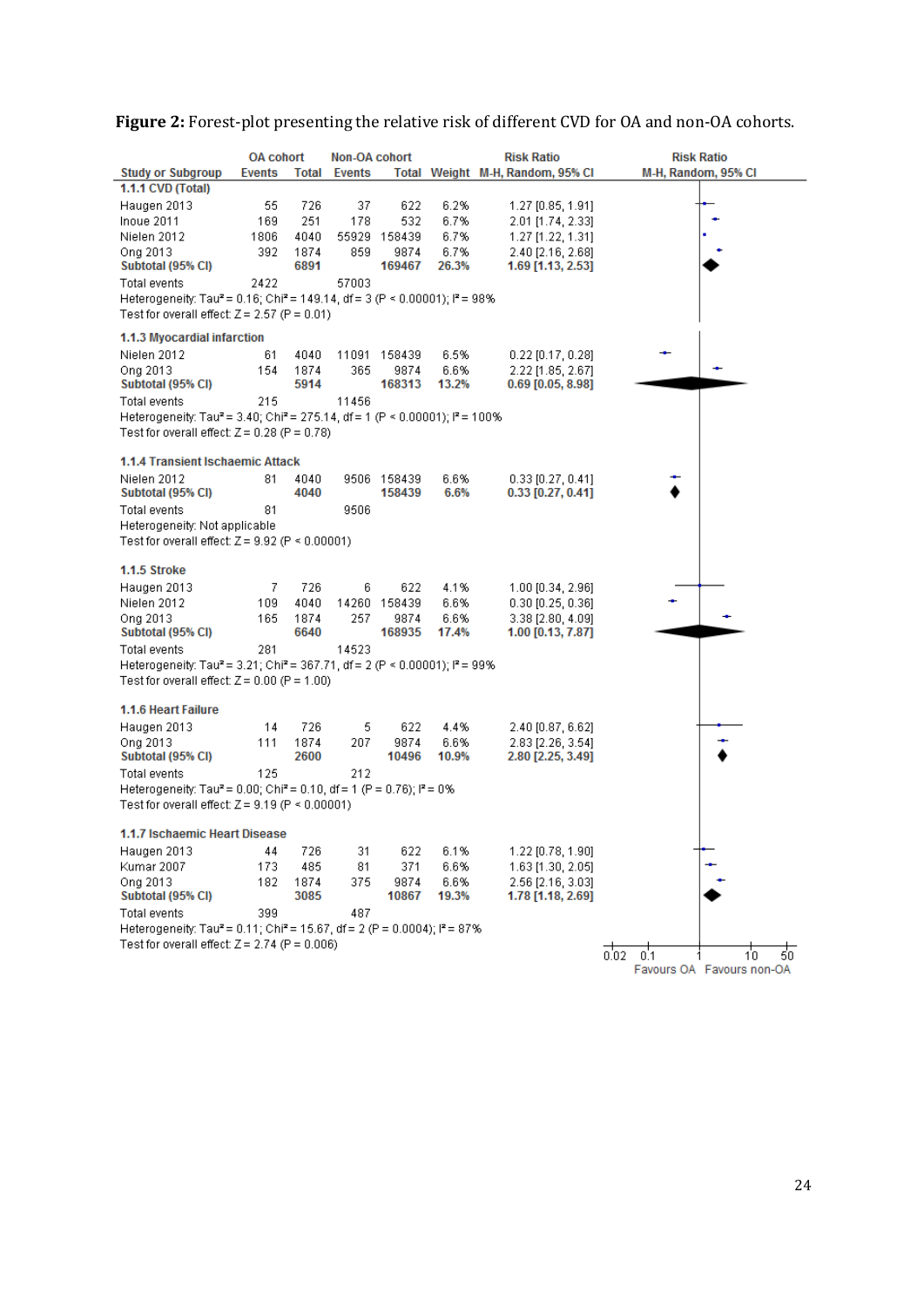| <b>CVD</b>  | <b>Analysed</b> | <b>Osteoarthritis Cohort</b>        |                              | <b>Control Cohort</b>               |                                     | P-value |
|-------------|-----------------|-------------------------------------|------------------------------|-------------------------------------|-------------------------------------|---------|
|             | <b>Studies</b>  | <b>Point Prevalence</b><br>(95% CI) | Cohort<br><b>Proportions</b> | <b>Point Prevalence</b><br>(95% CI) | <b>Cohort</b><br><b>Proportions</b> |         |
| Overall CVD | [29,30,33,34]   | $0.38$ (0.37 to 0.40)               | 2367/6165                    | $0.09$ (0.08 to 0.09)               | 859/9874                            | 0.01    |
| Stroke      | [29, 30, 33]    | $0.04$ (0.04 to 0.05)               | 281/6640                     | $0.09$ (0.09 to 0.09)               | 15139/168319                        | 1.00    |
| MI          | $[29,30]$       | $0.04$ (0.03 to 0.04)               | 215/5914                     | $0.07$ (0.07 to 0.07)               | 12118/168313                        | 0.78    |
| HF          | [30, 33]        | $0.05(0.04 \text{ to } 0.06)$       | 125/2600                     | $0.02$ (0.02 to 0.02)               | 212/10536                           | < 0.001 |
| <b>IHD</b>  | [30, 33]        | $0.09(0.08 \text{ to } 0.10)$       | 226/2600                     | $0.04$ (0.04 to 0.04)               | 406/10496                           | 0.006   |
| <b>TIA</b>  | [29]            | $0.02$ (0.02 to 0.03)               | 81/4040                      | $0.06$ (0.06 to 0.06)               | 9506/158439                         | < 0.001 |

**Table 1:** Point prevalence of CVD in people with osteoarthritis

CI – confidence intervals; CVD – cardiovascular disease; IHD – ischemic heart disease; HF – heart failure;t MI – myocardial infarct; TIA – transient ischemic attack.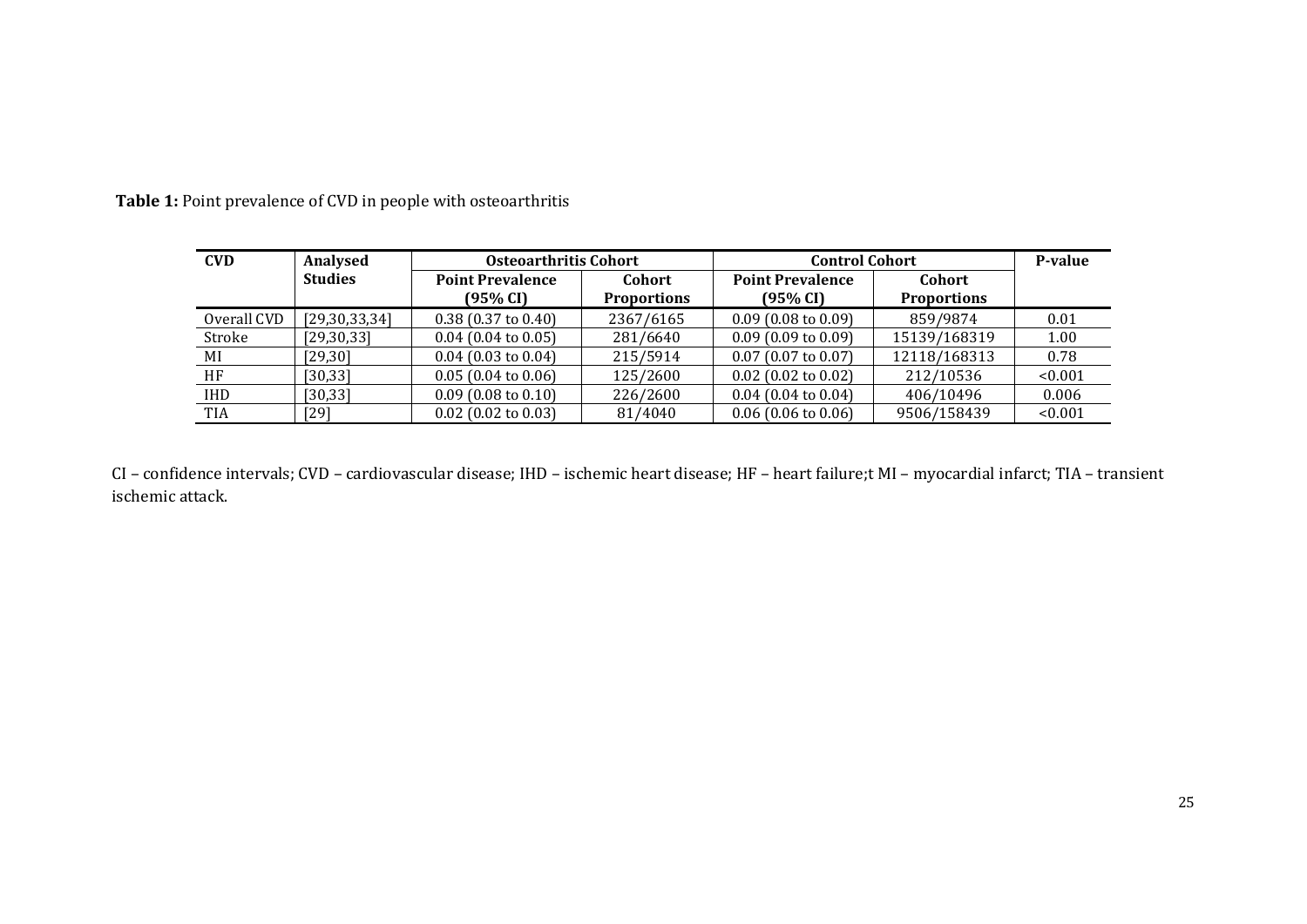**Table 2:** Relative risk of CVD occurring compared to non-osteoarthritis control cohorts

| <b>CVD</b>  | Analysed       | <b>Relative risk of occurring</b>                   | P-value | Cohort                       |                              |
|-------------|----------------|-----------------------------------------------------|---------|------------------------------|------------------------------|
|             | <b>Studies</b> | compared to non-OA<br>control $(95\% \text{ CI})^*$ |         | Exposed<br>(positive/cohort) | Control<br>(positive/cohort) |
| Overall CVD | [29,30,33,34]  | 1.69 $(1.13 \text{ to } 2.53)$                      | 0.01    | 2422/6891                    | 57003/169467                 |
| Stroke      | [29, 30, 33]   | 1.00 (0.13 to 7.87)                                 | 1.00    | 281/6640                     | 14532/168935                 |
| MI          | [29, 30]       | $0.69$ (0.05 to 8.98)                               | 0.78    | 215/5914                     | 11456/168313                 |
| HF          | [30, 33]       | 2.80 (2.25 to 3.49)                                 | < 0.001 | 125/2600                     | 212/10496                    |
| IHD         | [30, 33]       | 1.78 $(1.18 \text{ to } 2.69)$                      | 0.006   | 399/3085                     | 487/10867                    |
| TIA         | [29]           | $0.33$ (0.27 to 0.41)                               | < 0.001 | 81/4040                      | 9506/158439                  |

\*data based on adjusted analyses.

CI – confidence intervals; CVD – cardiovascular disease; IHD – ischemic heart disease; HF – heart failure; MI – myocardial infarct; TIA – transient ischemic attack.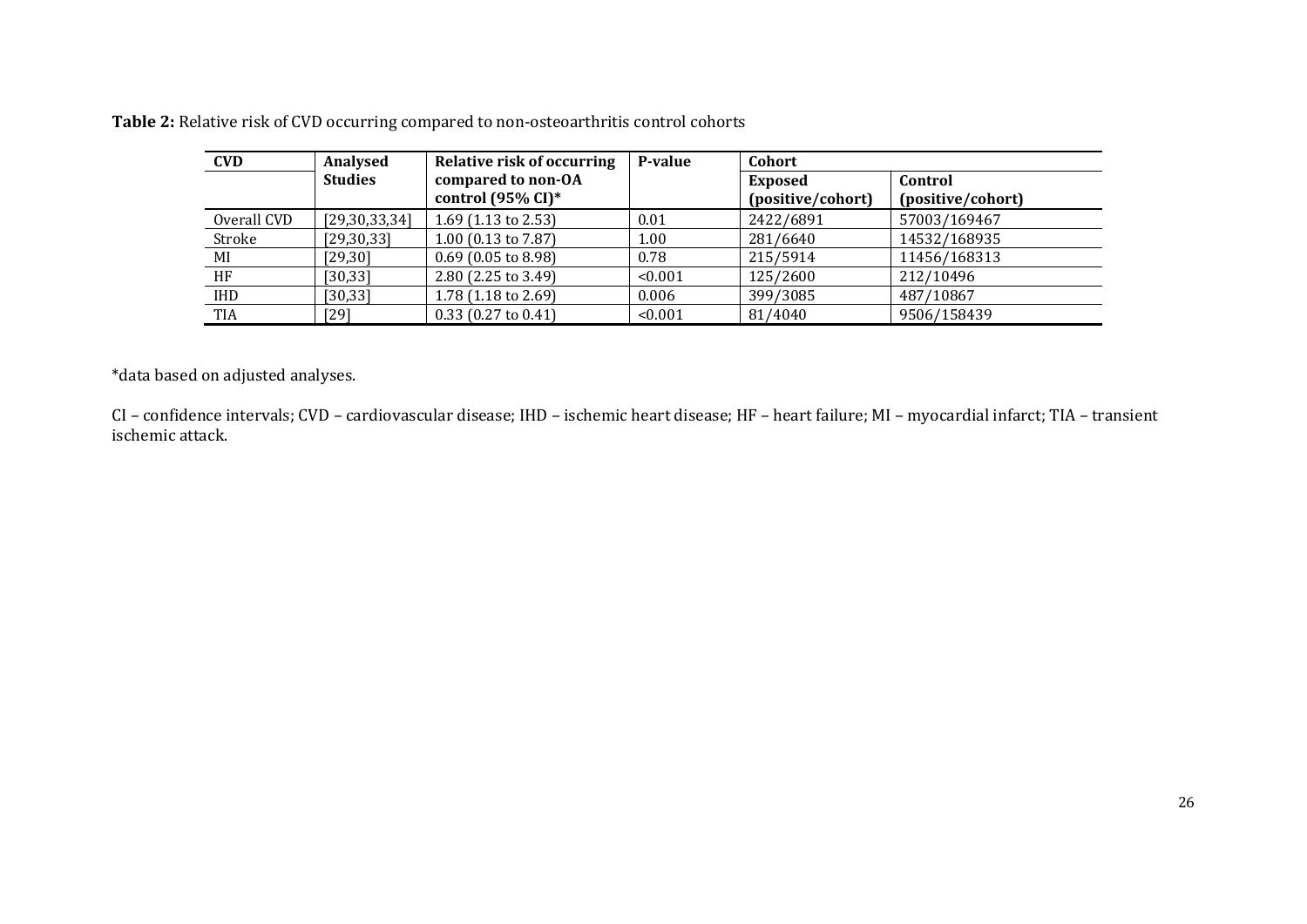**Supplementary Table 1:** Search terms adopted for the MEDLINE search strategy

|    | 1. Osteoarthritis            |
|----|------------------------------|
|    | 2. Arthriti\$                |
|    | 3. Degenerate\$              |
|    | 4. OR/1-3                    |
|    | 5. Cardiovascular            |
|    | 6. Stroke                    |
|    | 7. Cerebrovascular           |
|    | 8. Peripheral vascular       |
| 9. | Myocardial infarction        |
|    | 10. Coronary heart disease   |
|    | 11. Ischaemic heart disease  |
|    | 12. Atherosclero\$           |
|    | 13. Coronary revascularis\$  |
|    | 14. Chronic cardiac failure  |
|    | 15. Dementia\$               |
|    | 16. Vascular dementia        |
|    | 17. Hypertension             |
|    | 18. Blood pressure           |
|    | 19. Atrial fibrillation      |
|    | 20. Angina                   |
|    | 21. Metabolic syndrome       |
|    | 22. Mortality                |
|    | 23. Cardiovascular mortality |
|    | 24. Death                    |
|    | 25. OR/5-25                  |
|    | 26. AND/4,25                 |
|    |                              |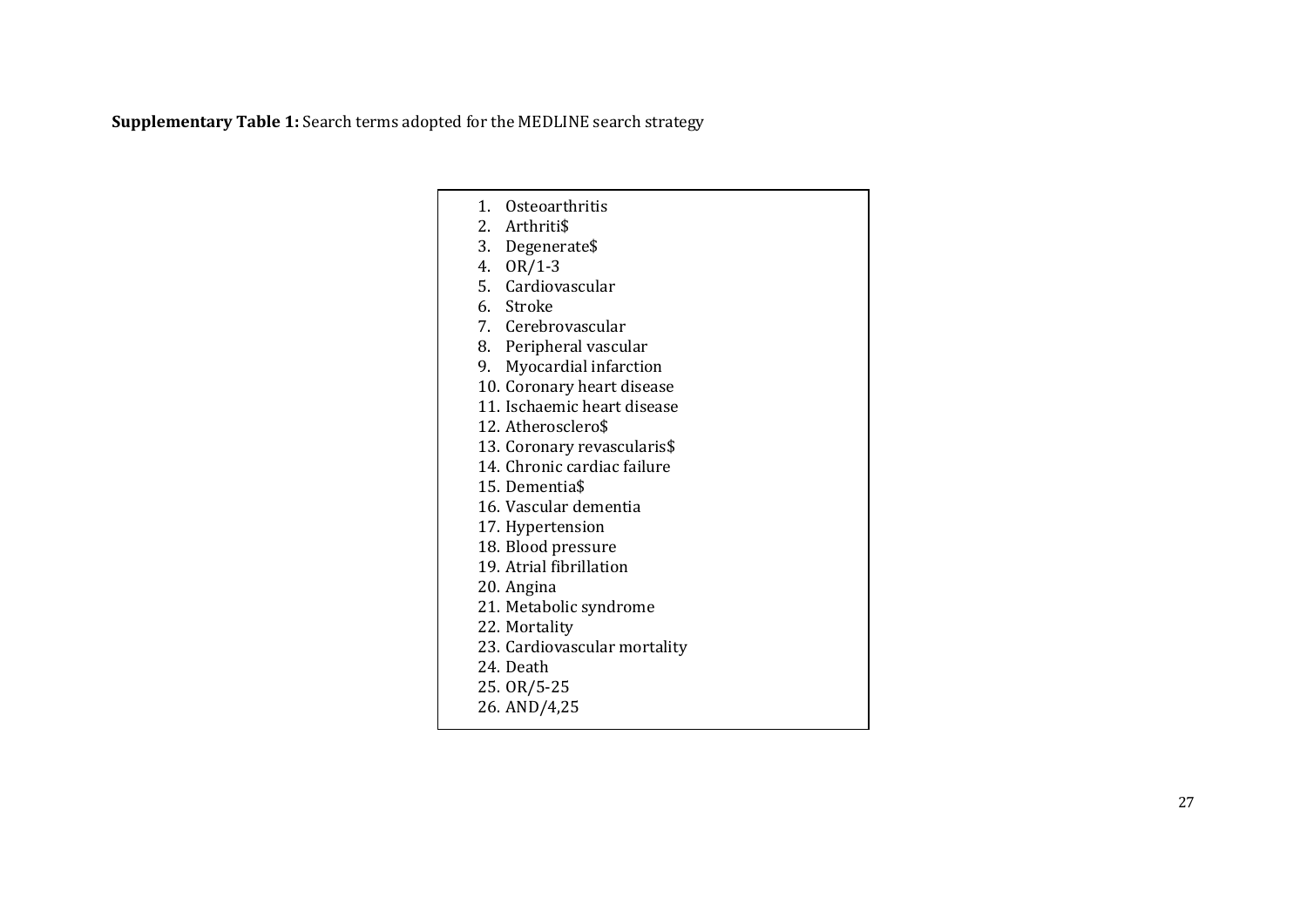| <b>Study</b>  |                          |   |   |                |                | <b>Appraisal Criterion</b> |              |                |                |    |
|---------------|--------------------------|---|---|----------------|----------------|----------------------------|--------------|----------------|----------------|----|
|               |                          | 2 | 3 | 4              | 5              | 6                          | 7            | 8              | 9              | 10 |
| Dahaghin [32] |                          |   |   |                |                | V                          | N/A          |                |                |    |
| Han [17]      |                          |   |   |                |                |                            | N/A          |                |                |    |
| Haugen [33]   |                          |   |   |                | ٦              | ٦                          | N/A          | $\mathbf \tau$ |                |    |
| Hoeven [25]   |                          |   |   |                |                | ٩                          | $\mathbf{v}$ |                |                |    |
| Inoue [34]    |                          |   |   | $\mathbf{A}$   | $\mathbf{A}$   | ٦                          | N/A          | $\mathbf{A}$   | X              |    |
| Jonsson [22]  |                          |   |   | X              | ٦.             |                            | N/A          |                |                |    |
| Meek [28]     | $\overline{\phantom{a}}$ |   |   | $\mathbf \tau$ | $\mathbf \tau$ | ٦                          | N/A          | $\mathbf \tau$ |                |    |
| Nielen [29]   |                          |   |   |                |                |                            | N/A          |                |                |    |
| Ong [30]      |                          |   |   |                |                | ٦                          | N/A          |                |                |    |
| Rahman [24]   |                          |   |   |                |                |                            | $\sqrt{ }$   |                |                |    |
| Rahman [31]   |                          |   |   |                | $\mathbf{A}$   | ٦                          | N/A          | $\mathbf{A}$   | $\mathbf \tau$ |    |
| Reid [23]     |                          |   |   |                | X              | ٦                          | N/A          |                | X              |    |
| Singh [35]    |                          |   |   |                | ٦.             | ٦                          | N/A          |                |                |    |
| Tsuboi [26]   |                          |   |   |                |                |                            | $\mathbf{v}$ |                | v<br>л         |    |
| Walston [27]  |                          |   |   |                | ٦              | ٦                          | V            | $\mathbf{A}$   |                |    |

## **Supplementary Table 2:** Summary of critical appraisal assessment

 $\sqrt{\ }$  - satisfied; X – not satisfied; N/A – not applicable

# *Critical Appraisal Criteria*

- 1. Did the study address a clearly focused issue?
- 2. Was the cohort recruited in an acceptable ways?
- 3. Was the exposure accurately measured to minimise bias?
- 4. Was the outcome accurately measured to minimise bias?
- 5. Have the authors identified all important confounding factors?
- 6. Was the follow-up of the subjects complete enough?
- 7. Was the follow-up of subjects long enough?
- 8. Were confidence intervals presented?
- 9. Were the results generalisable to the general population?
- 10. Do the results of the study fit with other available evidence?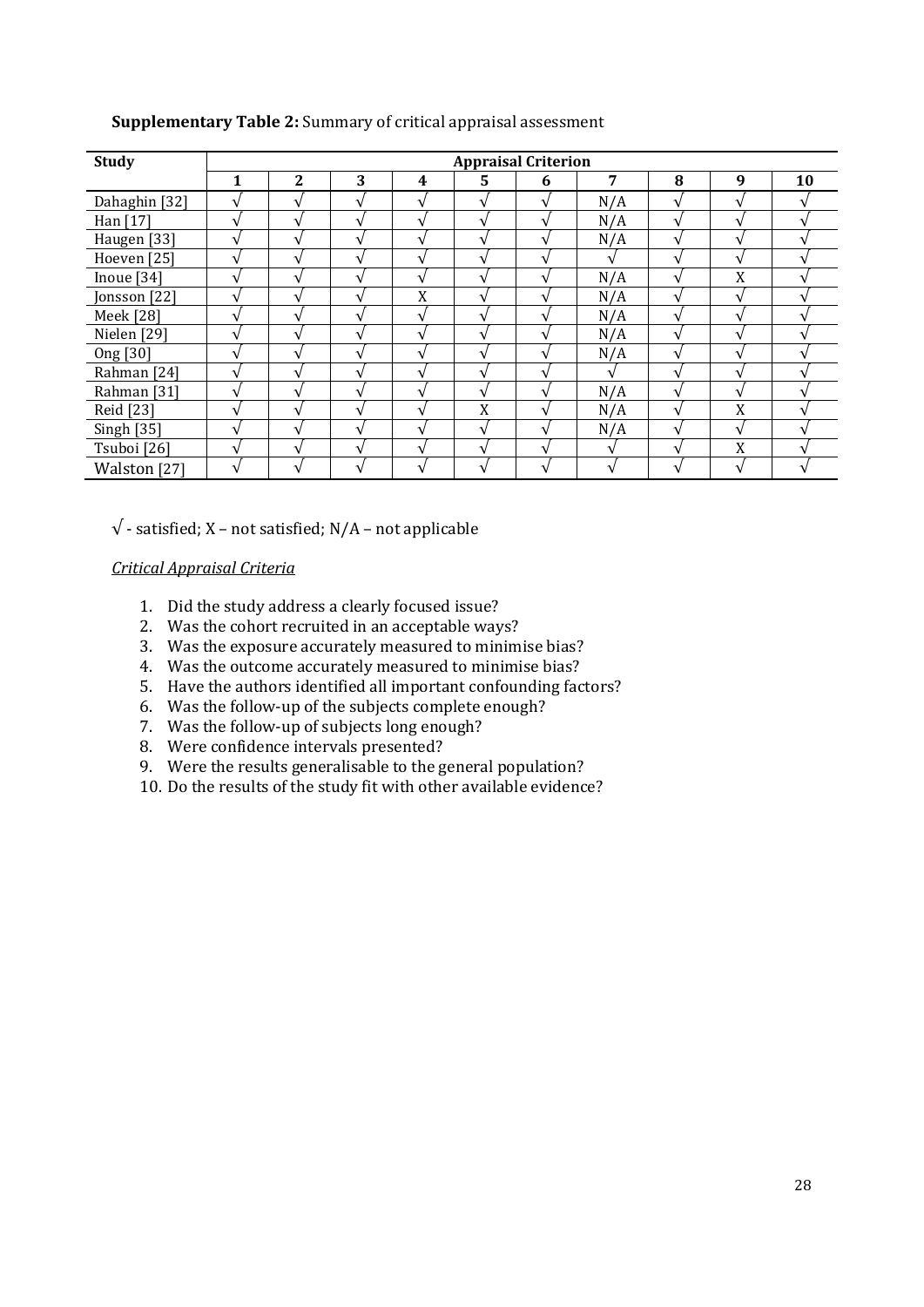**Supplementary Table 3:** Characteristics of included studies

| <b>Study</b><br>(Country)    | <b>OA</b> Joints    | N<br>(Cases/Control)                     | Gender (M/F)                    | <b>Mean Age</b><br>(Case/Control)    | <b>Study details</b>                                                                                                                                                                         | <b>Assessment of CVD</b>                                                                                                                                              |
|------------------------------|---------------------|------------------------------------------|---------------------------------|--------------------------------------|----------------------------------------------------------------------------------------------------------------------------------------------------------------------------------------------|-----------------------------------------------------------------------------------------------------------------------------------------------------------------------|
| Dahaghin [32]<br>Netherlands | Multiple<br>joints  | 3585 (N/S)                               | 1499/2086                       | Total: 66.6/67.2                     | Community sample in Rotterdam. OA and<br>Non-OA groups from same cohort.                                                                                                                     | CV risk factors                                                                                                                                                       |
| Han [17] Korea               | Knee                | 2234 (270/1964)                          | 1020/1214                       | 64.4/53.2                            | Korean National Health and Nutrition<br>Examination Survey. OA and Non-OA<br>groups from same cohort.                                                                                        | Metabolic syndrome. By Hx,<br>Ex, Ix                                                                                                                                  |
| Haugen [33] USA              | Hand                | 1348 (726/622)                           | 623/725                         | Total: 62.8                          | Framingham Heart Study (Original and<br>Offspring cohorts). Subjects community-<br>based and aged 50-75 years. OA and<br>Non-OA groups from same cohort.                                     | MI, CVA, HF, IHD, HTN, CV<br>mortality                                                                                                                                |
| Hoeven [25]<br>Netherlands   | Knee, hip,<br>hands | 5650 (N/S)                               | 2372/3278                       | Total: 68.2                          | Rotterdam Study: community-based<br>prospective population cohort study of<br>the middle aged and elderly. OA and Non-<br>OA groups from same cohort.                                        | HTN, atherosclerosis (by USS<br>carotids)                                                                                                                             |
| Inoue [34] Japan             | Knee                | 795 (260/535)                            | 290/500                         | M: 67.8;<br>F:65.9/M:56.3;<br>F:54.9 | Community-based sample. OA and Non-<br>OA groups from same cohort.                                                                                                                           | Metabolic syndrome. By Hx,<br>Ex, Ix                                                                                                                                  |
| Jonsson [22]<br>Iceland      | Hand                | 5764 (N/S)                               | 2264/3078                       | Total: 76.0                          | AGES Reykjavik Study: population-based<br>ageing study. OA and Non-OA groups<br>from same cohort.                                                                                            | MI, CVA, IHD, HTN,<br>atherosclerosis (by USS:<br>carotid intima media<br>thickness & carotid plaques;<br>CT: calcification of coronary<br>arteries & thoracic aorta) |
| Meek [28]<br>Netherlands     | Multiple<br>joints  | 5756 (1233 (168)<br>0A)/4523)            | 2614/3142 (OA:<br>37/131        | N/S                                  | Two databases assessing CV risk factors<br>from same region in Netherlands. OA<br>cohort seen in clinic and screened for<br>CVD; compared to Doetinchem<br>population-based study (controls) | Observed CV risk factors. By<br>Hx, Ex, Ix                                                                                                                            |
| Nielen [29]<br>Netherlands   | Multiple<br>joints  | 175,956 (17,517<br>(4040<br>0A)/158,439) | 87,147/89,808<br>(0A:1264/2276) | 65.3 (0A:69.8)/51                    | Netherlands Information Network of GPs.<br>Nationally representative sample. OA<br>and Non-OA groups from same cohort.                                                                       | MI, TIA, CVA, HTN                                                                                                                                                     |
| Ong [30] USA                 | Multiple<br>joints  | 15,295<br>(5421/9874)                    | 7179/8116<br>(0A:611/1263)      | 62.3<br>(0A:63.9)/54.3               | NHANES 1999-2008 nationally-<br>representative database. OA and Non-OA<br>groups from same cohort.                                                                                           | MI, CVA, HF, IHD                                                                                                                                                      |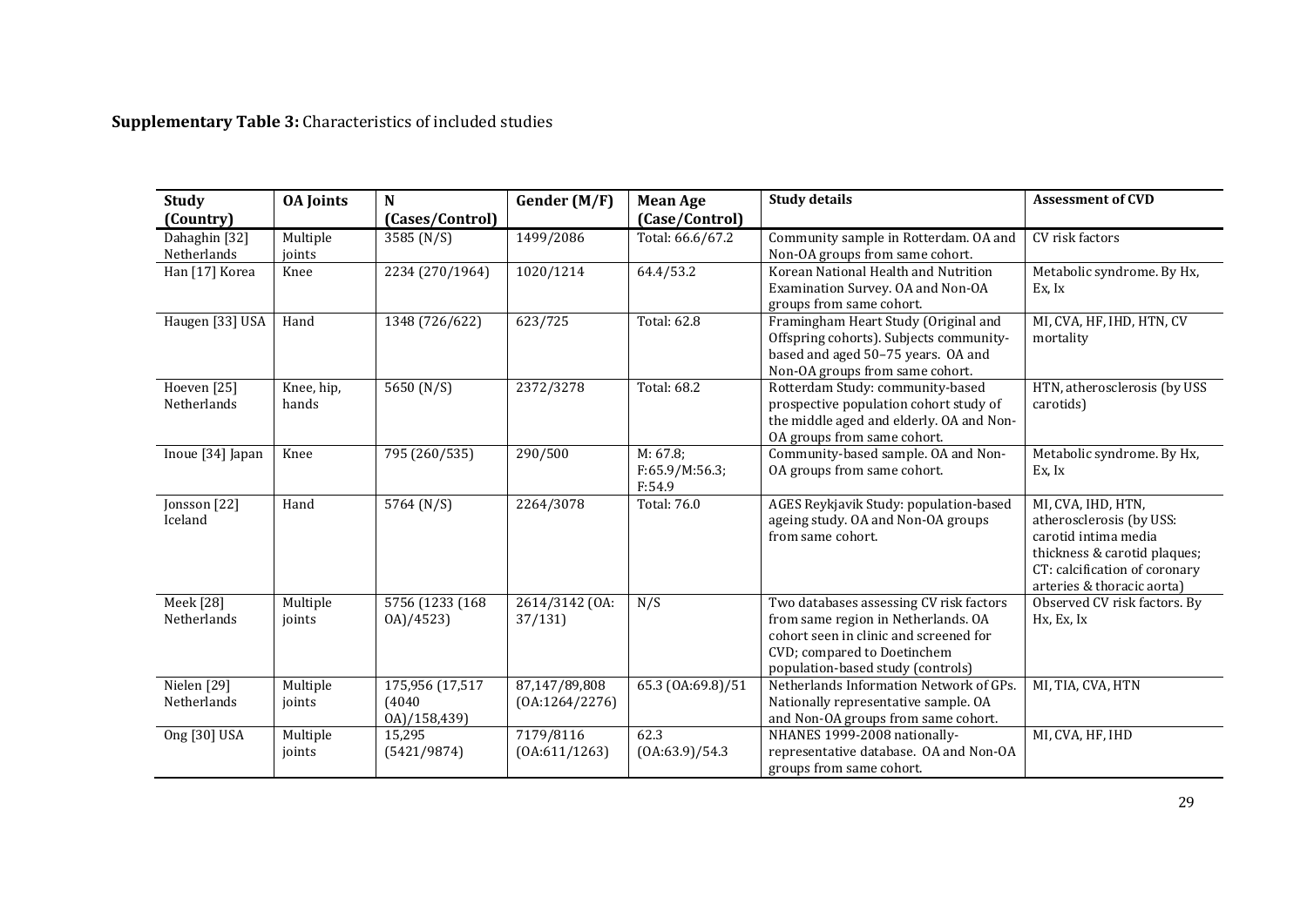| Rahman [24]<br>Canada | N/S                | 49.631<br>12,745/36,886                                | 20,221/29,410                                               | 58.2/57.5               | Random sample from Canadian health<br>database. Patients tracked until they<br>received diagnosis for CVD during the<br>study period. | MI, CVA, HF, IHD                                                         |
|-----------------------|--------------------|--------------------------------------------------------|-------------------------------------------------------------|-------------------------|---------------------------------------------------------------------------------------------------------------------------------------|--------------------------------------------------------------------------|
| Rahman [31]<br>Canada | N/S                | 81,634<br>(40,817/40,817)                              | 23,184/58,450                                               | 66/66                   | Random sample from Canadian health<br>database. Patients tracked until they<br>received diagnosis for CVD during the<br>study period. | MI, CVA, HF, IHD                                                         |
| Reid [23] USA         | N/S                | 6299 (N/S)                                             | 2835/3464                                                   | Total:<br>M:51.7/F:51.7 | Native American database surveillance.<br>Both groups recruited and data collected<br>from visits to hospital clinic.                 | Observed CV risk factors. By<br>Hx, Ex, Ix, assessing Dx and Rx<br>lists |
| Singh $[35]$ USA      | Multiple<br>joints | 30,060,457 (OA:<br>24,345,370)                         | 10,765,031/19,2<br>95,426 (OA:<br>9,015,680/15,32<br>9,690) | N/S                     | Third National Health and Nutrition<br>Examination Survey. OA and Non-OA<br>groups from same cohort.                                  | IHD, CVA and association with<br><b>HTN</b>                              |
| Tsuboi [26]<br>Japan  | Hand               | 789 (244/545)                                          | 329/460                                                     | 68.5/57.6               | Cohort study in a rural Japanese<br>community. OA and Non-OA groups<br>from same cohort.                                              | CV mortality                                                             |
| Walston [27] UK       | Multiple<br>joints | 2,373,551<br>(175, 207)<br>(163, 574)<br>0A/2,198,344) | 1,109,574/1,263,<br>977 (OA:<br>61,517/101,757)             | Total M:54.5/57.2       | UK GP research database. OA and Non-<br>OA groups from same cohort.                                                                   | MI, CVA, CV mortality                                                    |

BMI – body mass index; BP - blood pressure; CV – cardiovascular; CVA – cerebrovascular accident; CT – computed tomography; DM – diabetes mellitus; Ex – examination; F – Females; HbA1c - glycosylated haemoglobin; hsCRP – high-sensitivity C-reactive protein ; HF – heart failure; HOMA-IR: homeostasis model assessment of insulin resistance index; HTN – hypertension; Hx - history; IHD – ischemic heart disease; HDL - high-density lipoprotein; Ix – laboratory investigations; LDL - low-density lipoprotein; M – Males; MI – myocardial infarct; N – Numbers; N/S – Not stated; NSAID non-steroidal anti-inflammatory; N – Numbers; N/S – Not stated; OA- osteoarthritis; Rx – treatment; SES - socioeconomic status; TC - total cholesterol; TIA – transient ischemic attack; TG - triglycerides; UK – United Kingdom; USA – United States of America; USS – ultrasound scan; WC – waist circumference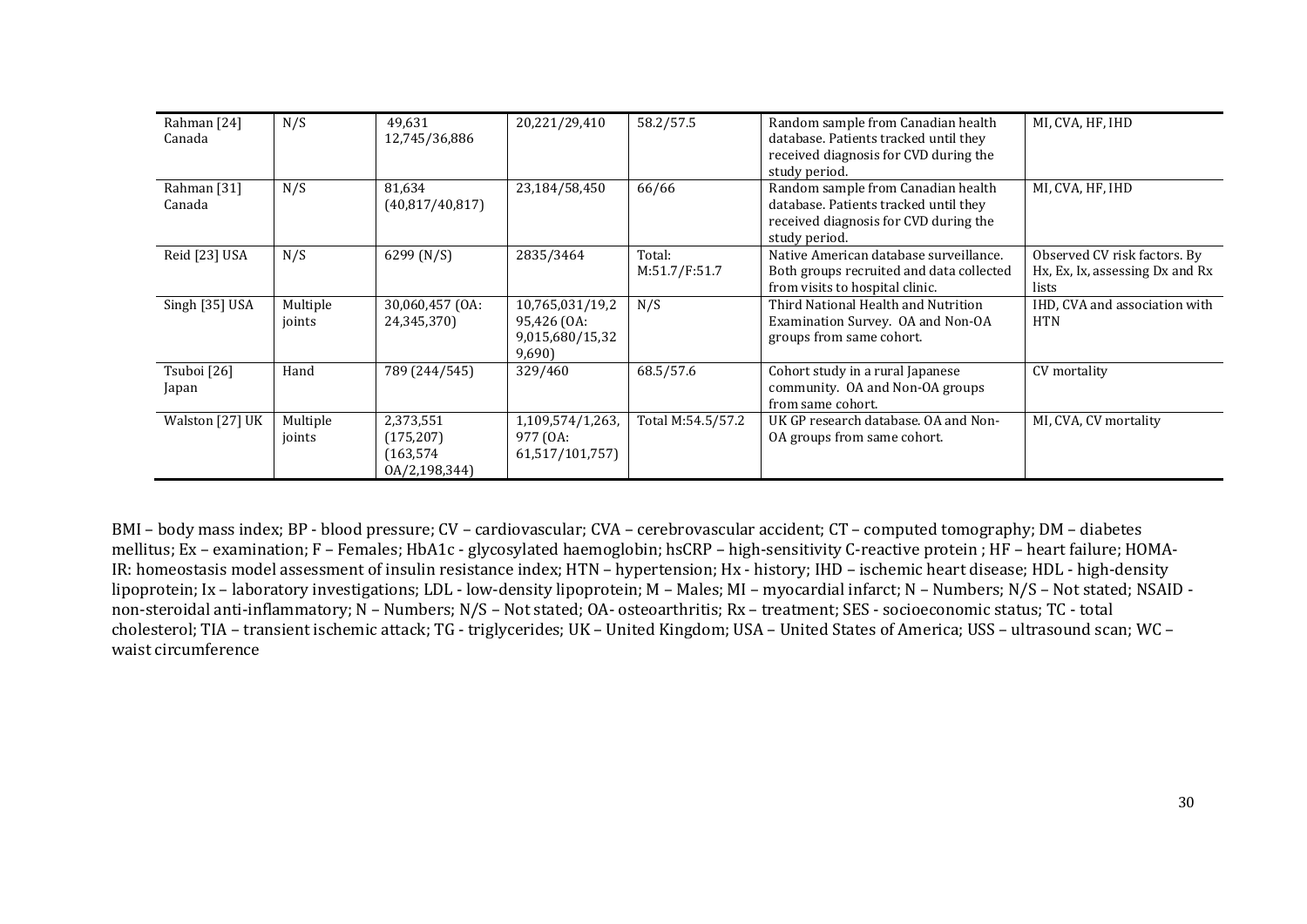| <b>Study</b>  | <b>CV Risk Factor</b>              | <b>OA</b> - Male | <b>OA</b> - Female | <b>0A</b> - Total     | Non-OA-<br>Male | Non-OA - Female | Non-OA - Total |
|---------------|------------------------------------|------------------|--------------------|-----------------------|-----------------|-----------------|----------------|
| Dahaghin [32] | DM (%) {OR [95% CI]}               |                  |                    |                       |                 |                 |                |
|               | Age 55-62                          |                  |                    | 22.8 {1.2 [0.9-1.6]}  |                 |                 | 14.2           |
|               | Age 62.1-68.7                      |                  |                    | 28.9 {1.1 [0.7-1.8]}  |                 |                 | 27             |
|               | Age $>68.8$                        |                  |                    | 41.5 {0.9 [0.6-1.4]}  |                 |                 | 42.5           |
|               | Total                              |                  |                    | 32 {1.2 [0.9-1.6]}    |                 |                 | 27.1           |
| Han [17]      | Fasting blood glucose (mg/dl [SD]) | 99.5 [17.0]      | $100.0$ [18.1]     | 99.9 [17.9]           | $100.2$ [18.6]  | 98.3 [17.7]     | 99.2 [18.2]    |
|               | Weight (kg)                        | 65.9 [10.5]      | 57.3 [8.9]         | 58.3 [9.5]            | 66.6 [9.6]      | 57.5 [8.5]      | 62.0 [10.1]    |
|               | BMI (kg/m2)                        | 23.4 [3.6]       | 24.8 [3.2]         | 24.6 [3.3]            | 23.7 [2.9]      | 23.9 [3.2]      | 23.8 [3.1]     |
|               | Current smoker (%)                 | 46.3             | 9.2                | 14.8                  | 54.6            | 5.6             | 30             |
|               | Ex-smoker (%)                      | 41.5             | 1.7                | 7.8                   | 23.9            | 0.9             | 12.4           |
|               | Alcohol consumption (%)            | 85.4             | 43.2               | 49.6                  | 83.4            | 4.6             | 66.4           |
|               | Exercise (%)                       | 31.7             | 19.7               | 21.6                  | 34.7            | 25.8            | 30.2           |
|               | HDL cholesterol (mg/dl) [range]    | 153.9 [80.5]     | 45.5 [9.8]         | 45.0 [10.2]           | 163.4 [84.4]    | 47.5 [10.2]     | 45.5 [10.3]    |
|               | Systolic BP (mmHg) [range]         | 132.8 [20.5]     | 133.3 [21.0]       | 133.2 [20.9]          | 128.7 [19.3]    | 124.0 [20.7]    | 126.4 [20.2]   |
| Haugen [33]   | High blood glucose (%)             | $\blacksquare$   | $\sim$             | 7.7; 9.1              | $\blacksquare$  | $\sim$          | 6.1            |
|               | BMI (kg/m2) [SD]                   |                  |                    | 28.0 [4.4]; 27.8[4.9] |                 |                 | 27.4 [4.5]     |
|               | TC:HDL ratio [SD]                  |                  |                    | 4.5 [1.4]; 4.5 [1.4]  |                 |                 | $4.6$ [1.6]    |
|               | Hypertension (%)                   |                  |                    | 10.2; 8.9             |                 |                 | 5              |
|               | Anti-HTN meds. (%)                 |                  |                    | 38.3; 33.3            |                 |                 | 19.8           |
|               | Lipid-lowereing meds. (%)          |                  |                    | 14.5; 9.8             |                 |                 | 9.5            |
|               | NSAID meds.(%)                     |                  |                    | 18.8; 11.5            |                 |                 | 10.6           |
|               | Anti-diabetic meds. (%)            |                  |                    | 5.9; 4.6              |                 |                 | 2.6            |
|               | Daily aspirin use (%)              |                  |                    | 24.5; 23.6            |                 |                 | 14.1           |
|               | Alcohol consumption (%)            |                  |                    | 64; 63.5              |                 |                 | 68.4           |

**Supplementary Table 4:** Cardiovascular disease risk factors and assessment of CVD in the included studies.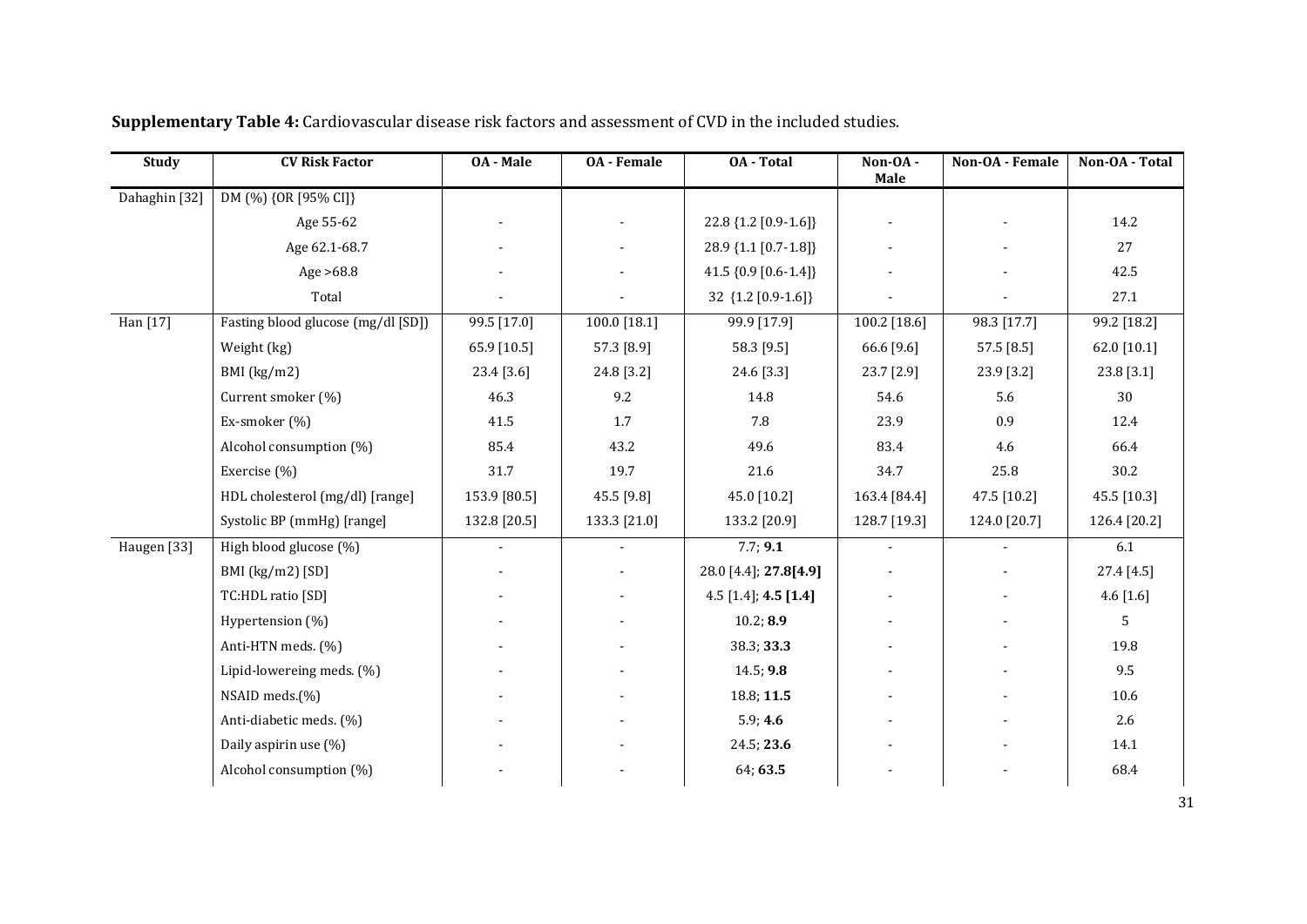|                  | Smoking (%)                       |                             |                | 37.6; 40.6     |                           |                | 50.8            |
|------------------|-----------------------------------|-----------------------------|----------------|----------------|---------------------------|----------------|-----------------|
|                  | Inactivity (%)                    |                             |                | 36.8; 35.1     |                           |                | 30.7            |
| Hoeven [25]      | None Documented                   | $\blacksquare$              | $\overline{a}$ | $\overline{a}$ | $\mathbb{Z}^{\mathbb{Z}}$ | $\mathbb{Z}^2$ | $\sim$          |
| Inoue $[34]$     | Diabetes mellitus (%)             | $\overline{4}$              | 9              | 13             | $\overline{19}$           | $\overline{3}$ | $\overline{22}$ |
|                  | HbA1c (%) [range]                 | 5.3 [0.5]                   | 5.3 $[0.8]$    |                | 5.3 $[0.7]$               | 5.1 [0.3]      |                 |
|                  | BMI (kg/m2) [range]               | 23.6 [2.8]                  | 23.8 [3.6]     |                | 23.5 [2.7]                | 22.3 [2.7      |                 |
|                  | Waist circumference (cm) [range]  | 84.5 [7.9]                  | 85.2 [9.6]     |                | 84.6 [7.4]                | 80.5 [8.2]     |                 |
|                  | Smoking (%)                       | 19.2                        | 2.4            |                | 33.7                      | 11.6           |                 |
|                  | Alcohol consumption (%)           | 80.8                        | 12.5           |                | 73.7                      | 25.7           |                 |
|                  | Exercise (%)                      | 19.2                        | 32.2           |                | $30\,$                    | 26             |                 |
|                  | HDL cholesterol (mg/dl) [range]   | 59.7 [17.6]                 | 62.2 [14.9]    |                | 55.9 [15.2]               | 64.2 [14.2]    |                 |
|                  | Triglyceride (mg/dl) [range]      | 80.9 [40.4]                 | 90.1 [44.6]    |                | 134.4 [119.0]             | 80.8 [41.0]    |                 |
|                  | Hyperlipidaemia (%)               | 11.5                        | 22.1           |                | 9.1                       | 8.6            |                 |
|                  | Systolic BP (mmHg) [range]        | 137.6 [18.4]                | 130.7 [18.6]   |                | 128.9                     | 120            |                 |
|                  | Hypertension (%)                  | 23.1                        | 15.4           |                | 23.5                      | 17.8           |                 |
|                  | Metabolic syndrome (%)            | 23.1                        | 15.4           |                | 22.2                      | $5.1\,$        |                 |
| Jonsson [22]     | None Documented                   | $\mathcal{L}_{\mathcal{A}}$ | $\blacksquare$ | $\blacksquare$ | $\mathbb{L}^+$            | $\sim$         | $\mathbb{Z}^2$  |
| <b>Meek</b> [28] | BMI (kg/m2)                       | $\blacksquare$              | $\mathcal{L}$  | 29.1           | $\mathbb{Z}^+$            | $\blacksquare$ | 26.6            |
|                  | BMI > 25 (%)                      |                             |                | 80.5           |                           |                | 61.9            |
|                  | BMI $>30$ (%)                     |                             |                | 34             |                           |                | 17.3            |
|                  | Total cholesterol (mmol/l)        |                             |                | 5.53           |                           |                | 5.58            |
|                  | Total cholesterol >6.5 mmol/l (%) |                             |                | 15.9           |                           |                | 16.3            |
|                  | HDL cholesterol (mmol/l)          |                             |                | 1.47           |                           |                | 1.43            |
|                  | HDL cholesterol <0.9 mmol/l (%)   |                             |                | 8.1            |                           |                | 8.2             |
|                  | TC:HDL ratio                      |                             |                | $\overline{4}$ |                           |                | 4.2             |
|                  | Lipid-lowering medication use (%) |                             |                | 13.1           |                           |                | 10.1            |
|                  | Abnormal lipid profile incl. med  |                             |                | 35.5           |                           |                | 31.5            |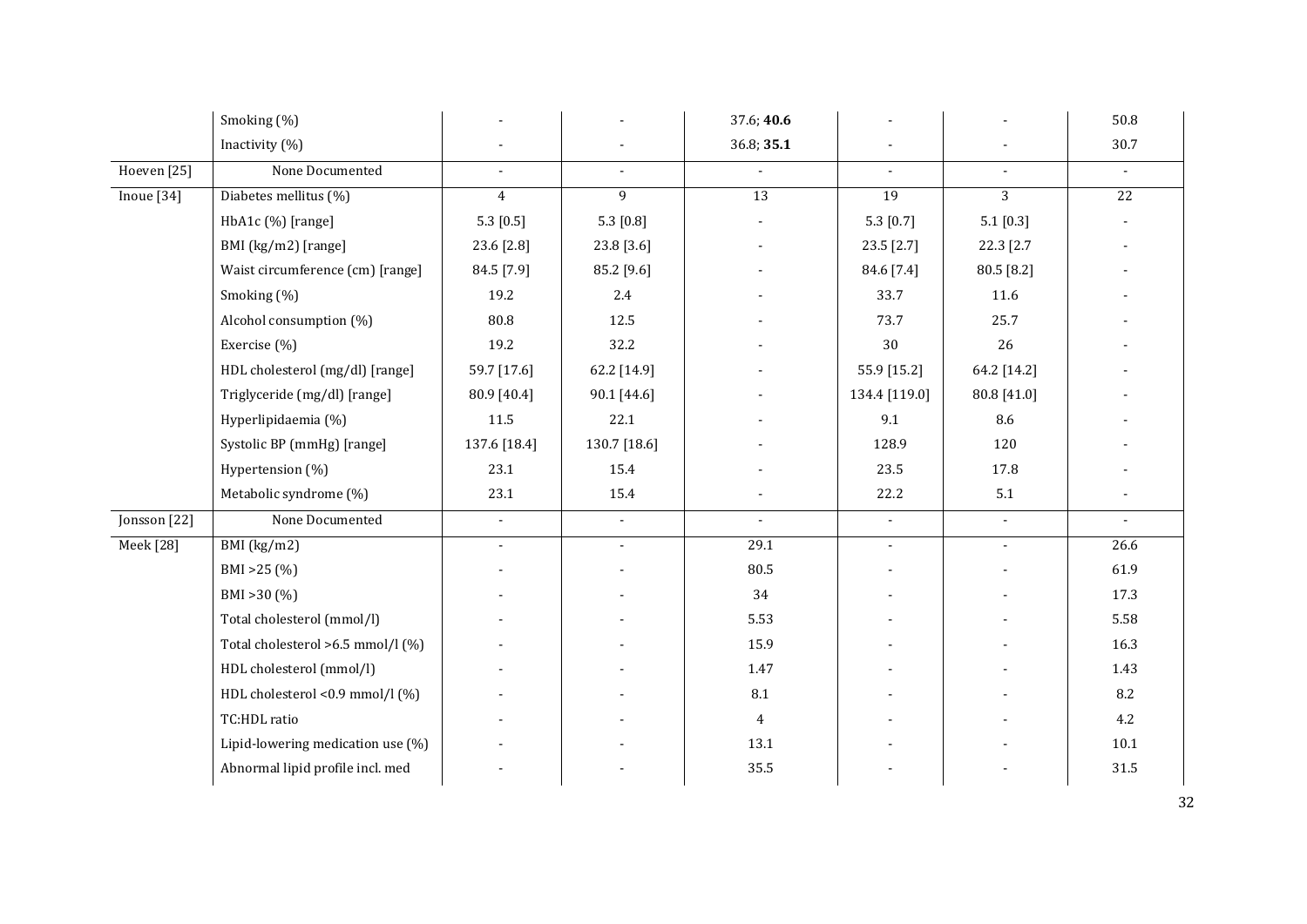|             | (% )                                      |                  |                  |                        |                          |                          |                  |
|-------------|-------------------------------------------|------------------|------------------|------------------------|--------------------------|--------------------------|------------------|
|             | Ever smoker (%)                           |                  |                  | 61.1                   |                          |                          | 62.7             |
|             | Current smoker (%)                        |                  |                  | 20.6                   |                          |                          | 20.5             |
|             | Systolic BP (mmHg) [range]                |                  |                  | 146.7                  |                          |                          | 135.7            |
|             | BP > 140/90 or anti-HTN use $(\%)$        |                  |                  | 68.1                   |                          |                          | 56               |
| Nielen [29] | Diabetes mellitus (%)                     | $\blacksquare$   | $\sim$           | 16.5                   | $\overline{\phantom{a}}$ | $\overline{\phantom{a}}$ | $\sim$           |
|             | Hypercholesterolaemia (%)                 |                  |                  | 13.3                   |                          |                          | 4.8              |
|             | Hypertension (%)                          |                  |                  | 38.5                   |                          |                          | 13.3             |
| Ong [30]    | HbA1c (%) [range]                         | $\mathbf{r}$     | $\sim$           | $5.61$ [5.56-5.65]     | $\mathbf{r}$             | $\blacksquare$           | 5.49 [5.46-5.52] |
|             | Fasting blood glucose (mmol/L)            |                  |                  | 5.90 [5.80-6.00]       |                          |                          | 5.83 [5.78-5.87] |
|             | [range]<br>Fasting insulin (mU/L) [range] |                  |                  | 7.74 [7.19-8.33]       |                          |                          | 7.21 [6.91-7.53] |
|             | HOMA-IR* [range]                          |                  |                  | 2.03 [1.88-2.20]       |                          |                          | 1.87 [1.78-1.96] |
|             | HbA1c multiple regression analysis        |                  |                  | $0.38$ [0.08-1.31]     |                          |                          |                  |
|             | BMI (kg/m2)                               |                  |                  | 29.7                   |                          |                          | 28.2             |
|             | HDL cholesterol (mmol/l)                  |                  |                  | 1.43                   |                          |                          | 1.38             |
|             | LDL cholesterol (mmol/l)                  |                  |                  | 3.11                   |                          |                          | 3.22             |
|             | Triglyceride (mmol/l) [range]             |                  |                  | 1.52 [1.45-1.60]       |                          |                          | 1.42 [1.38-1.45] |
|             | Total cholesterol (mmol/l)                |                  |                  | 5.37                   |                          |                          | 5.38             |
|             | Lipid-lowering meds.(%)                   |                  |                  | 28.7                   |                          |                          | 16.1             |
|             | Systolic BP (mmHg)                        |                  |                  | 131.3                  |                          |                          | 126              |
|             | Hypertension (%)                          |                  |                  | 58.9                   |                          |                          | 37.5             |
|             | Current smoker (%)                        |                  |                  | 14.1                   |                          |                          | 20.9             |
|             | Ex-smoker (%)                             |                  |                  | 39.3                   |                          |                          | 29.4             |
|             | Alcohol consumption (%)                   |                  |                  | 26.4                   |                          |                          | 35               |
| Rahman [24] | Diabetes mellitus (RR)[95% CI]{%}         |                  |                  |                        |                          |                          |                  |
|             | Age $<65$                                 | 2.05 [1.70-1.22] | 2.30 [1.89-2.80] | 1.73 [1.60-1.88] {5.2} |                          |                          | ${4.7}$          |
|             | Age $>65$                                 | 1.50 [1.29-1.74] | 1.79 [1.56-2.05] |                        |                          |                          |                  |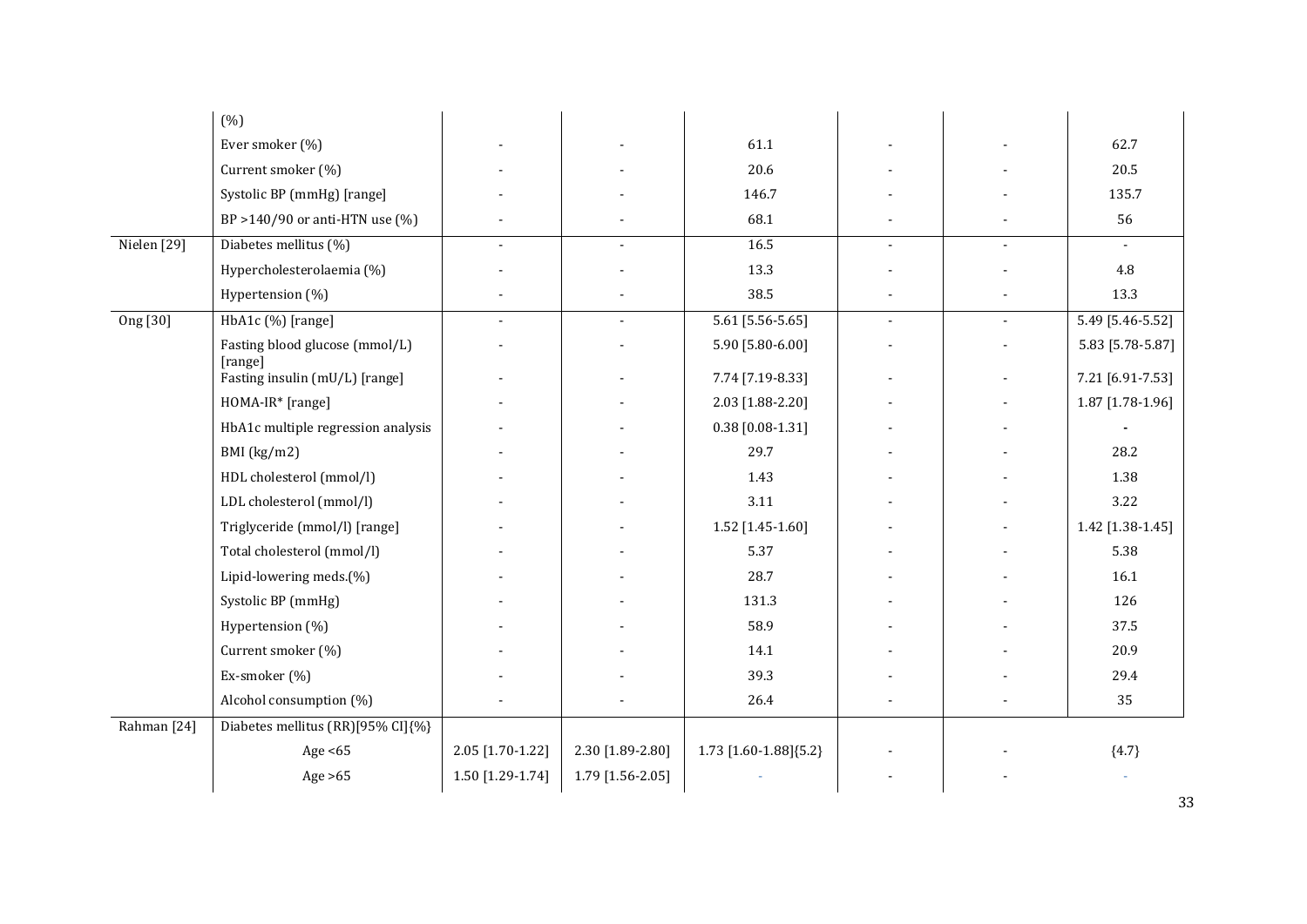|                        | Hyperlipidaemia (%)               |                          |                    | $\boldsymbol{6}$        |                          |                | 4.9  |
|------------------------|-----------------------------------|--------------------------|--------------------|-------------------------|--------------------------|----------------|------|
|                        | BMI 25-29.9 (%)                   |                          |                    | 32.1                    |                          |                | 36.7 |
|                        | BMI > 30 (%)                      |                          |                    | 34.4                    |                          |                | 17.7 |
|                        | Hypertension (%)                  |                          |                    | 19.7                    |                          |                | 16.4 |
| Rahman <sup>[31]</sup> | BMI >30 (OR)[95% CI]{%}           | 1.23 [1.04-1.45]         | $1.09$ [0.96-1.23] | 1.14 [1.03-1.26] {11.5} | $\overline{\phantom{a}}$ | $\blacksquare$ | 9.9  |
|                        | BMI 25-29.9 (OR)[95% CI]{%}       | 1.09 [0.95-1.24]         | $0.94$ [0.84-1.04] | 0.99 [0.92-1.08] {32.1} |                          |                | 29.7 |
|                        | Current smoker (OR)[95% CI]{%}    | 1.40 [1.16-1.69]         | 1.09 [0.96-1.25]   | 1.16 [1.04-1.29] {19.7} |                          |                | 19   |
|                        | Ex-smoker (OR)[95% CI]{%}         | 1.39 [1.20-1.61]         | 1.16 [1.06-1.26]   | 1.19 [1.11-1.29] {49.6} |                          |                | 46.6 |
|                        | Inactivity (OR)[95% CI]{%}        | 1.28 [1.11-1.48]         | 1.37 [1.20-1.26]   | 1.33 [1.21-1.47] {60.6] |                          |                | 58.5 |
|                        | Diabetes mellitus (OR)[95% CI]{%} | 1.80 [1.57-2.06]         | 1.96 [1.76-2.19]   | 1.90 [1.75-2.01] {11.5} |                          |                | 9.9  |
|                        | Hypertension (OR)[95% CI]{%}      | 1.92 [1.72-2.14]         | 2.01 [1.84-2.18]   | 1.98 [1.86-2.12] {36.7} |                          |                | 32.1 |
| <b>Reid</b> [23]       | DM (OR)[95% CI]                   |                          |                    |                         |                          |                |      |
|                        | Age 35-44                         | 1.36 [0.66-2.80]         | 1.90 [1.06-3.40]   |                         |                          |                |      |
|                        | Age 45-54                         | 1.04 [0.62-1.74]         | 1.62 [1.09-2.42]   |                         |                          |                |      |
|                        | Age 55-64                         | $0.60$ [0.35-1.01]       | 1.31 [0.87-1.99]   |                         |                          |                |      |
|                        | Age $>65$                         | 1.63 [1.00-2.67          | 1.25 [0.80-1.94]   |                         |                          |                |      |
|                        | Hypertension (OR)[95% CI]         |                          |                    |                         |                          |                |      |
|                        | Age 35-44                         | 4.07 [1.94-8.51]         | 2.65 [1.54-4.54]   |                         |                          |                |      |
|                        | Age 45-54                         | 5.35 [2.81-<br>$10.17$ ] | 5.40 [3.36-8.66]   |                         |                          |                |      |
|                        | Age 55-64                         | 8.79 [3.98-<br>19.38]    | 4.24 [2.50-7.21]   |                         |                          |                |      |
|                        | Age $>65$                         | 12.63 [5.25-<br>30.37]   | 8.46 [4.81-14.90]  |                         |                          |                |      |
|                        | BMI 25.0-29.9 (OR)[95% CI]        |                          |                    |                         |                          |                |      |
|                        | Age 35-44                         | $0.93$ [0.18-4.82]       | 1.36 [0.58-3.19]   |                         |                          |                |      |
|                        | Age 45-54                         | 2.79 [0.80-9.78]         | 1.14 [0.52-2.51]   |                         |                          |                |      |
|                        | Age 55-64                         | 1.26 [0.37-4.24]         | 1.45 [0.65-3.26]   |                         |                          |                |      |
|                        | Age $>65$                         | 1.21 [0.58-2.54]         | $0.86$ [0.47-1.57] |                         |                          |                |      |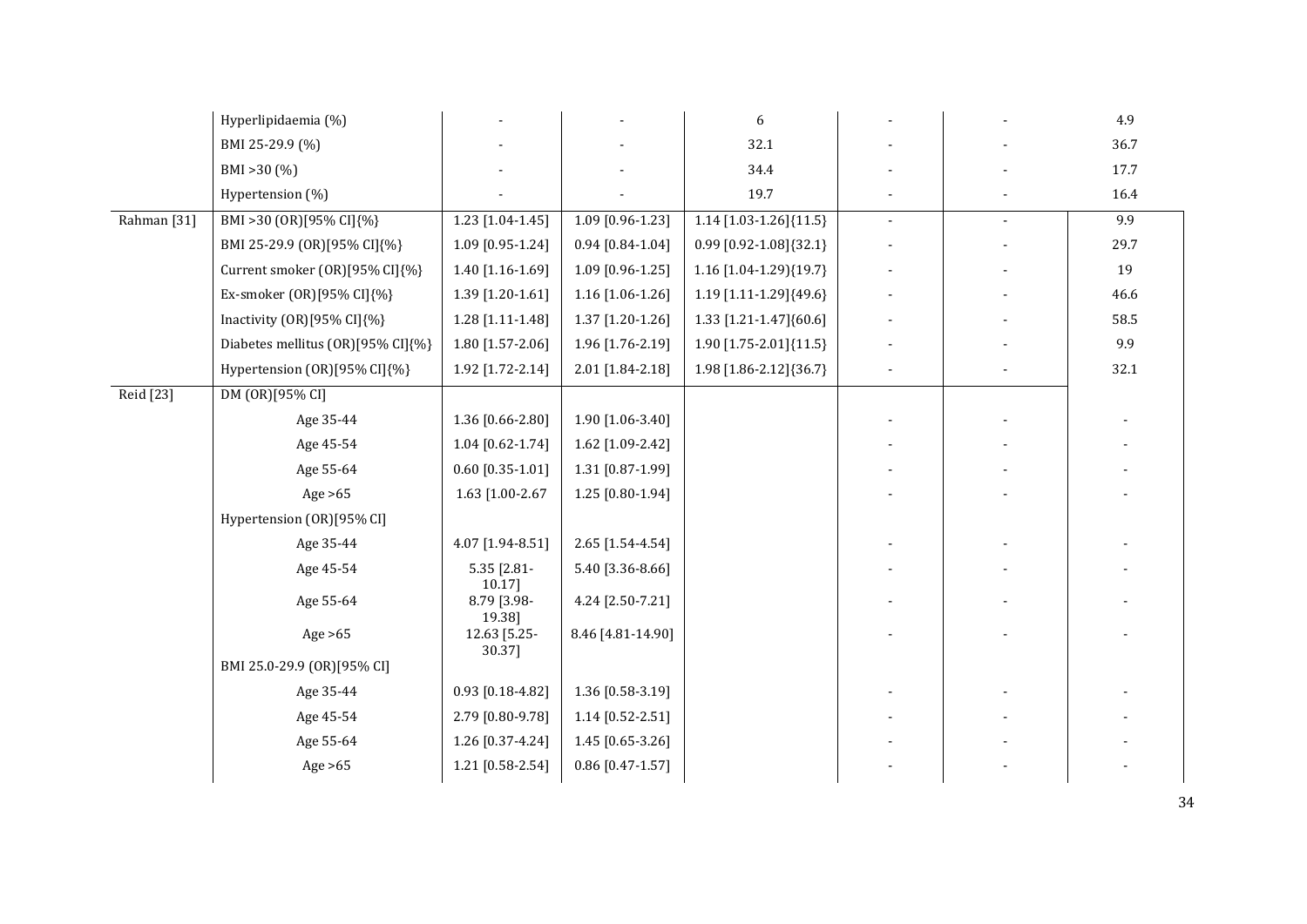|                   | BMI 30-34.9 (OR)[95% CI]    |                       |                          |              |                |                |                |
|-------------------|-----------------------------|-----------------------|--------------------------|--------------|----------------|----------------|----------------|
|                   | Age 35-44                   | 1.38 [0.29-6.51]      | $0.99$ [ $0.40 - 2.44$ ] |              |                |                |                |
|                   | Age 45-54                   | 2.12 [0.60-7.51]      | 1.56 [0.74-3.28]         |              |                |                |                |
|                   | Age 55-64                   | 2.05 [0.63-6.72]      | 2.01 [0.90-4.46]         |              |                |                |                |
|                   | Age $>65$                   | 1.03 [0.47-2.25]      | $0.95$ [0.52-1.73]       |              |                |                |                |
|                   | BMI 35-39.9 (OR)[95% CI]{%} |                       |                          |              |                |                |                |
|                   | Age 35-44                   | $1.02$ [0.2-5.37]     | $0.82$ [0.31-2.13]       |              |                |                |                |
|                   | Age 45-54                   | 2.88 [0.78-<br>10.61] | 2.00 [0.94-4.26]         |              |                |                |                |
|                   | Age 55-64                   | 2.51 [0.73-8.66]      | 3.88 [1.73-8.70]         |              |                |                |                |
|                   | Age $>65$                   | 1.35 [0.54-3.39]      | $0.43$ [0.20-0.93]       |              |                |                |                |
|                   | BMI >40 (OR)[95% CI]{%}     |                       |                          |              |                |                |                |
|                   | Age 35-44                   | 2.95 [0.60-<br>14.53] | 2.01 [0.86-4.68]         |              |                |                |                |
|                   | Age 45-54                   | 3.31 [0.91-<br>12.03] | 2.40 [1.12-5.14]         |              |                |                |                |
|                   | Age 55-64                   | 3.94 [1.07-<br>14.51] | 3.09 [1.38-6.94]         |              |                |                |                |
|                   | Age $>65$                   | 1.06 [0.38-2.97]      | 1.33 [0.60-2.94]         |              |                |                |                |
|                   | Current Smoker (OR)[95% CI] |                       |                          |              |                |                |                |
|                   | Age 35-44                   | 1.96 [1.03-3.74]      | 1.75 [1.04-2.97]         |              |                |                |                |
|                   | Age 45-54                   | 1.30 [0.76-2.21]      | 1.52 [1.01-2.30]         |              |                |                |                |
|                   | Age 55-64                   | 2.05 [1.20-3.52]      | 2.15 [1.34-3.47]         |              |                |                |                |
|                   | Age $>65$                   | 2.99 [1.52-5.89]      | 1.25 [0.63-2.47]         |              |                |                |                |
| <b>Singh [35]</b> | None Documented             |                       |                          | $\mathbf{r}$ | $\mathcal{L}$  | $\overline{a}$ | $\overline{a}$ |
| Tsuboi [26]       | BMI (kg/m2) [range]         | $\mathbf{r}$          | $\overline{a}$           | 24.8 [3.2]   | $\blacksquare$ | $\mathbf{r}$   | 23.6 [3.0]     |
|                   | Smoking (%)                 |                       |                          | 21.3         |                |                | $31\,$         |
|                   | Alcohol consumption (%)     |                       |                          | 18           |                |                | 27             |
|                   | Exercise (%)                |                       |                          | 22.5         |                |                | 24             |
| Walston [27]      | None Documented             | $\overline{a}$        | $\overline{a}$           | $\mathbf{r}$ | $\mathbf{r}$   | $\overline{a}$ | $\blacksquare$ |